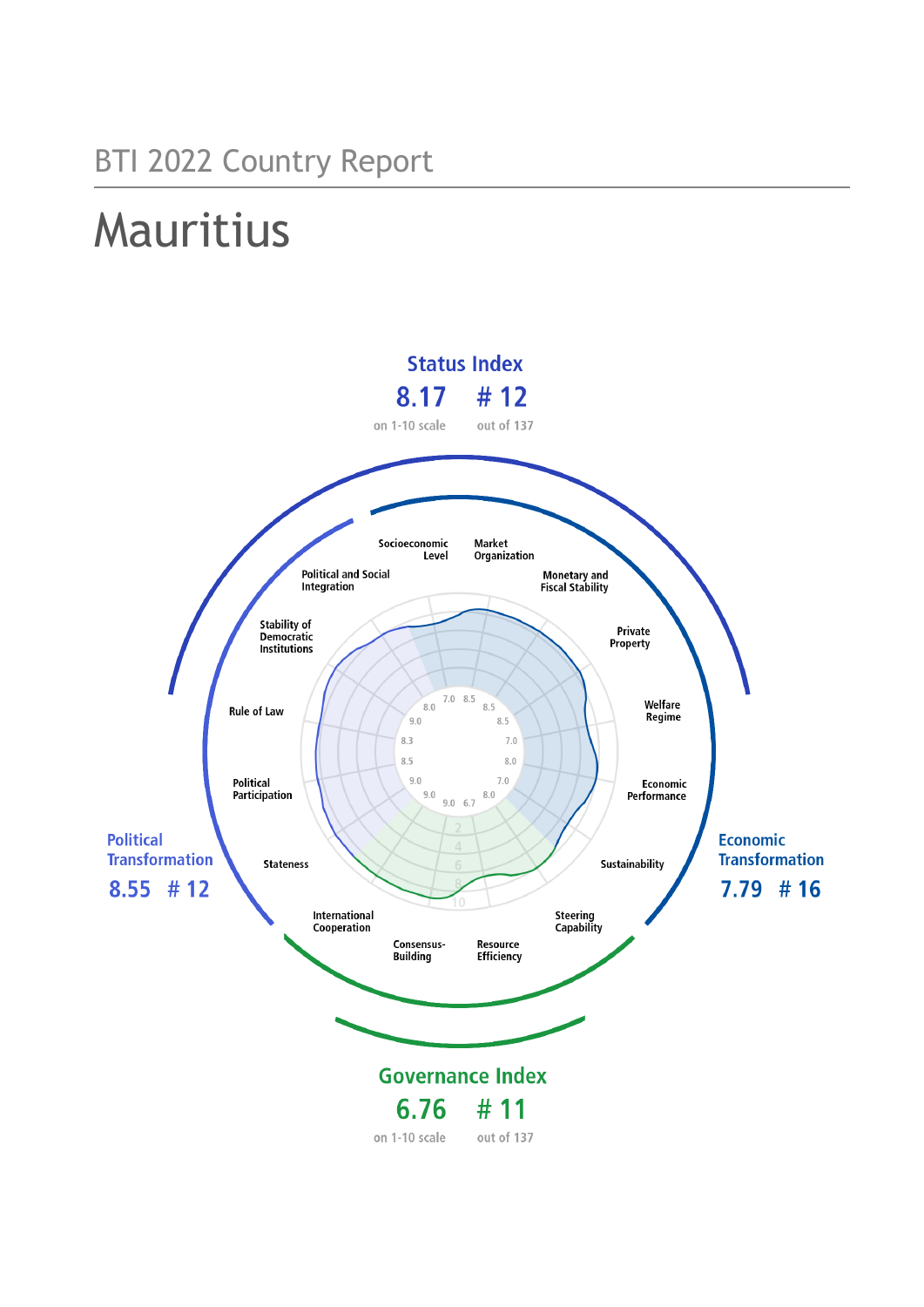This report is part of the **Bertelsmann Stiftung's Transformation Index (BTI) 2022**. It covers the period from February 1, 2019 to January 31, 2021. The BTI assesses the transformation toward democracy and a market economy as well as the quality of governance in 137 countries. More on the BTI at [https://www.bti-project.org.](https://www.bti-project.org/)

Please cite as follows: Bertelsmann Stiftung, BTI 2022 Country Report — Mauritius. Gütersloh: Bertelsmann Stiftung, 2022.

This work is licensed under a **Creative Commons Attribution 4.0 International License**.

#### **Contact**

Bertelsmann Stiftung Carl-Bertelsmann-Strasse 256 33111 Gütersloh Germany

**Sabine Donner** Phone +49 5241 81 81501 sabine.donner@bertelsmann-stiftung.de

**Hauke Hartmann** Phone +49 5241 81 81389 hauke.hartmann@bertelsmann-stiftung.de

**Claudia Härterich** Phone +49 5241 81 81263 claudia.haerterich@bertelsmann-stiftung.de

#### **Sabine Steinkamp** Phone +49 5241 81 81507 sabine.steinkamp@bertelsmann-stiftung.de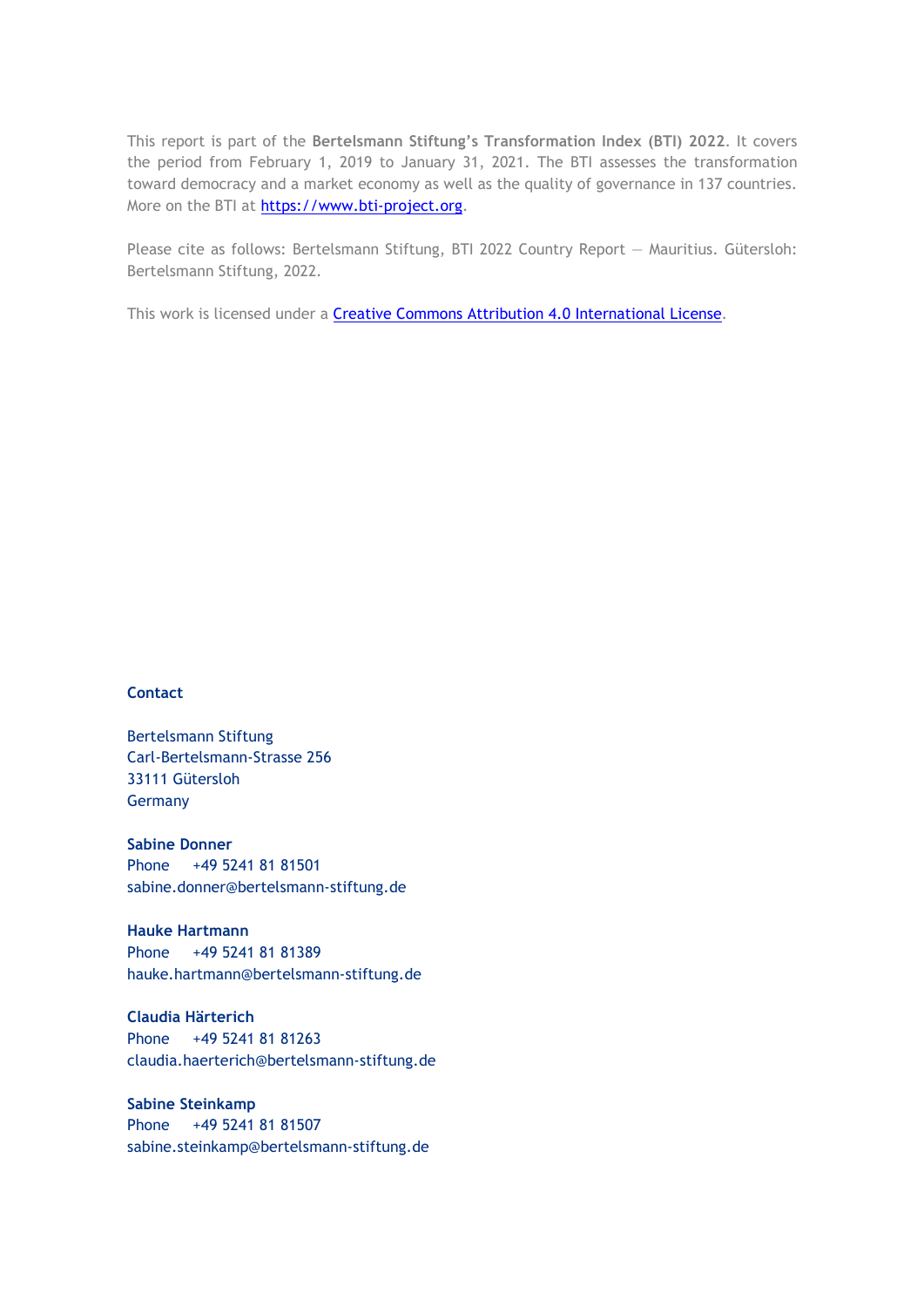#### **Key Indicators**

| Population               | M      | 1.3  | HDI                                 | 0.804 | GDP p.c., PPP                | 20539            |
|--------------------------|--------|------|-------------------------------------|-------|------------------------------|------------------|
| Pop. growth <sup>1</sup> | % p.a. | 0.0  | HDI rank of 189<br>Gini Index<br>66 |       |                              | 36.8             |
| Life expectancy          | vears  | 74.2 | UN Education Index                  | 0.736 | Poverty <sup>3</sup><br>$\%$ | 2.2 <sub>2</sub> |
| Urban population %       |        | 40.8 | Gender inequality <sup>2</sup>      | 0.347 | Aid per capita               | 17.5             |
|                          |        |      |                                     |       |                              |                  |

Sources (as of December 2021): The World Bank, World Development Indicators 2021 | UNDP, Human Development Report 2020. Footnotes: (1) Average annual growth rate. (2) Gender Inequality Index (GII). (3) Percentage of population living on less than \$3.20 a day at 2011 international prices.

## Executive Summary

Mauritius is not a transformation country in the classic sense. The island state that lies in the middle of the Indian Ocean has established a viable democracy and market economy since it gained independence from the UK in 1968. The country benefits from stable and mature institutions and a stable multiparty parliamentary democracy, characterized, however, by shifting alliances. Though the president is the head of state, it is the prime minister who exercises full executive powers and heads the government. In November 2019, National Assembly elections were held, confirming the incumbent Prime Minister Pravind Jugnauth of the Militant Socialist Movement (MSM) party for a new five-year term in government. It should be pointed out that electoral petitions contesting some results are still awaiting court determination. The 2020 – 2024 government program is a continuation of the previous one when it comes to the strategic areas of intervention with the objective to move "toward an inclusive, high income and green Mauritius, forging ahead together." Although initiatives have been taken in favor of a more sustainable and equitable social environment, continuous efforts are needed to ensure an inclusive society. The current government program aims to continue improving the quality of life of citizens by building on its achievements to date. To adapt to structural vulnerability and ensure a more resilient economy, governments have implemented sound economic policies coupled with diversification. The response to the COVID-19 pandemic further illustrates the government's capacity to adopt necessary strategies and policies to cope with such a threat. The measures succeeded in making Mauritius a COVID-19 safe country and efforts are being deployed to limit the negative impact both on the transformation to a market economy and to democracy. However, the COVID-19 pandemic had a heavy impact on the country's economy. Preliminary projections suggest that, after several years of steady growth, a drastic deceleration in economic activity is coming; all indicators are expected to decline. Apart from the COVID-19 pandemic, the country experienced an ecological disaster: The oil spill of the MV Wakashio carrier in July 2020 had an enormous, negative impact on the ecosystem, on the economy and also on the government's credibility. The government is accused of having dragged its feet and being very slow in addressing the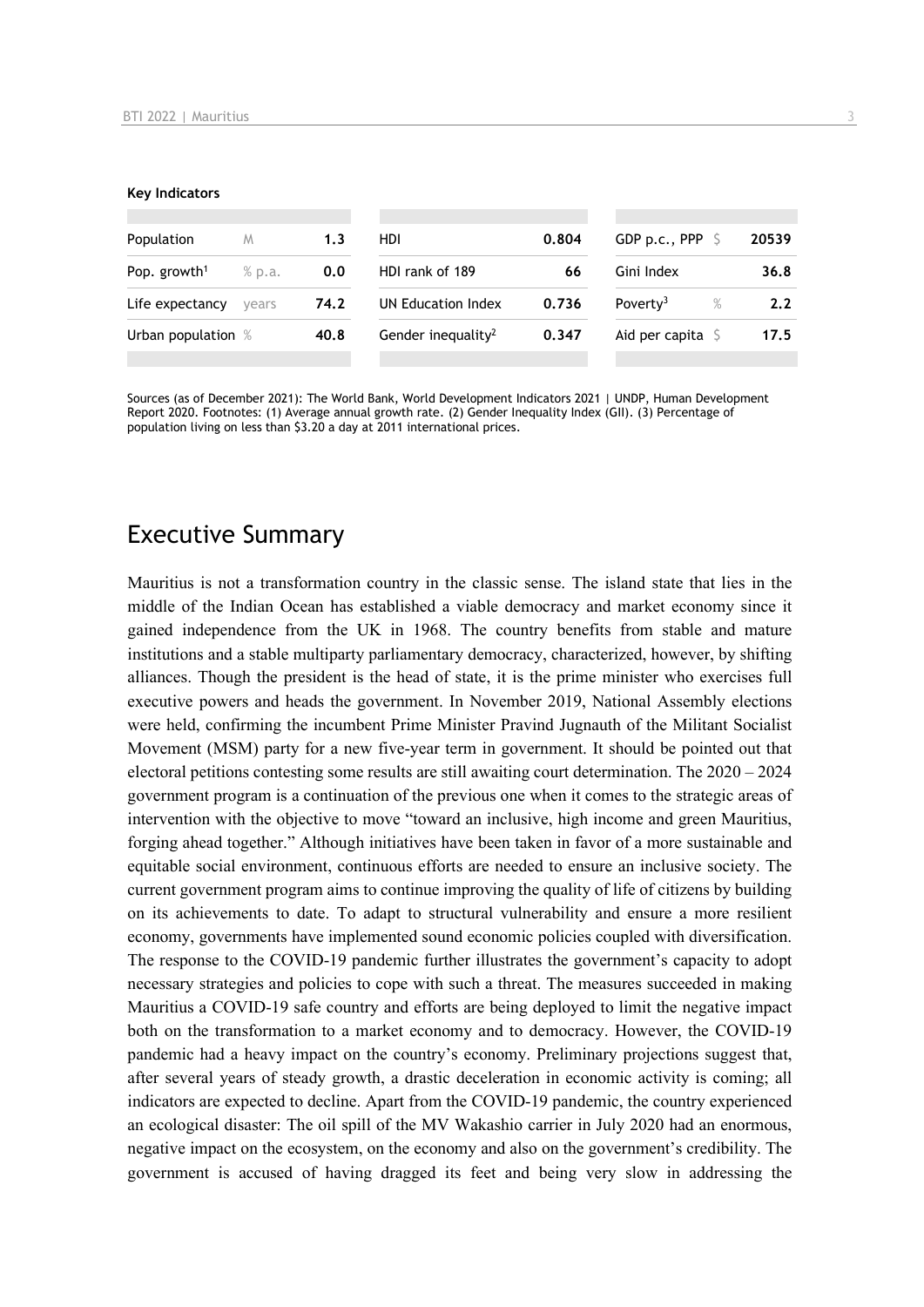catastrophe. Critics decried the government for not being prepared to handle such an ecological disaster and there were public demands for the government to resign. Another challenge was the country's inclusion on the EU's blacklist since October 2020, due to money-laundering and terrorist financing. The resulting restrictive measures will have an impact on the financial system and financial transactions with the EU.

In general, the country continues to maintain and further develop cordial relations with several states, and it continued efforts to strengthen its relations with other African and Asian countries. As such, the country's political leadership actively and successfully builds and expands cooperative relationships with neighbors and internationally, while also promoting regional and international integration.

# History and Characteristics of Transformation

Since gaining independence from the UK in 1968, Mauritius has witnessed successful economic development and built a successful market economy and viable democracy. Unlike some African states, Mauritius has never had any violent conflict within its borders (except for short spells of ethnic-based riots in 1968, prior to independence, and in 1999, leading to loss of life, destruction of property and displacement of people). In fact, the country does not maintain a military force – and has also avoided the trap of being dependent on foreign aid. Instead, it has achieved high rankings in several indexes that measure political and economic development and is often listed as the most successful country within Africa. This came as a surprise to many, given the former colony's bleak economic and social situation at the time of independence.

Mauritius was an uninhabited island when Arabic and Portuguese explorers discovered it a few centuries ago (in the 10th and 16th centuries, respectively). It was with the arrival of the Dutch in the very late 16th century that the first permanent settlement of Mauritius began, only taking shape in 1638. Seeing more strategic importance in their Cape Colony (today's Cape Town in South Africa), the Dutch abandoned Mauritius in 1710. Five years later, the French claimed the island. They settled permanently on Mauritius and named it Ile de France. Following a French defeat during the Napoleonic Wars, Britain took over the island in 1810 and claimed mainland Mauritius and its dependencies, namely the Agalega Islands, the Chagos Archipelago, the Cargados Carajos Shoals (Saint Brandon) and Rodrigues, as colonial territory. Given Britain's laissez-faire rule over the island, the French language prevailed. French colonial heritage is still visible today, as is British heritage, in the political, administrative, judicial and educational systems. As such, the colonial period left Mauritius with the Westminster model of parliamentary democracy. Three years prior to independence in 1965, Britain excised the Chagos Archipelago from Mauritius, thus creating the British Indian Ocean Territory, which it leased to the United States for the establishment of a military base on its main island, Diego Garcia. The dispute over the sovereignty of the Chagos Archipelago remains a major bone of contention between Mauritius and the UK today. The International Court of Justice has delivered an advisory opinion in favor of Mauritius. The UN General Assembly upheld this opinion. The country also has a territorial dispute with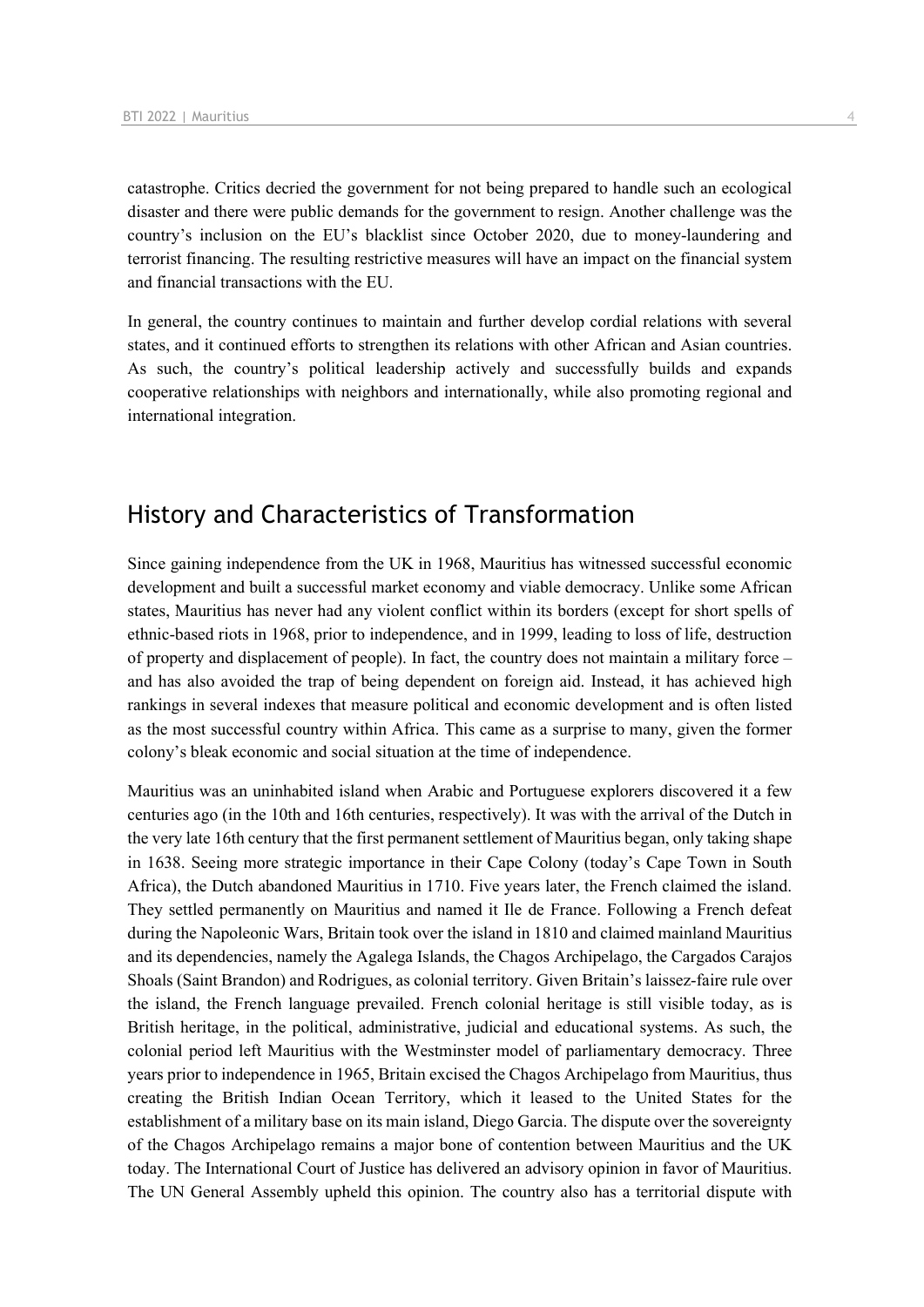France over the tiny island of Tromelin. Negotiations for its joint exploitation at the economic level are ongoing. The issue of sovereignty is yet to be settled.

When France had colonial rule over Mauritius, it shipped slaves from mainland Africa, Madagascar and India, among other sources, to the country. More Indians arrived, mostly as indentured laborers, following the abolition of slavery. Chinese migrants also came, mainly opening shops and becoming local traders. The descendants of these settlers, together with those of the European colonizers who chose to remain on the island, form today's multicultural and ethnically diversified society. The Hindu community constitutes the largest ethnic group on the island today. Together with the small Franco-Mauritian minority, they are the most influential group and dominate politics and the economy. The Creoles, mostly descendants of slaves, drifted into the background, giving rise to what was termed the "Malaise Créole." However, measures have been taken to advance their situation such as the introduction of Creole as a formal language taught in certain schools and the decreeing of February 1 as a public holiday to commemorate the abolition of slavery. A Truth and Justice Commission was established in 2009 to investigate the country's past and the consequences of slavery. This commission published its report in 2011 and made some further recommendations.

This economic success was not predestined at independence, as noted above. In the 1960s and 1970s, Mauritius was dependent on sugar cane production. The post-independence government then started to diversify the economy and build a strong secondary sector with a quickly flourishing textiles industry. Moreover, tourism began to expand. In addition, financial services became another component of the services sector. In the 1990s, the fourth pillar of Mauritius' economy, the IT sector, was developed.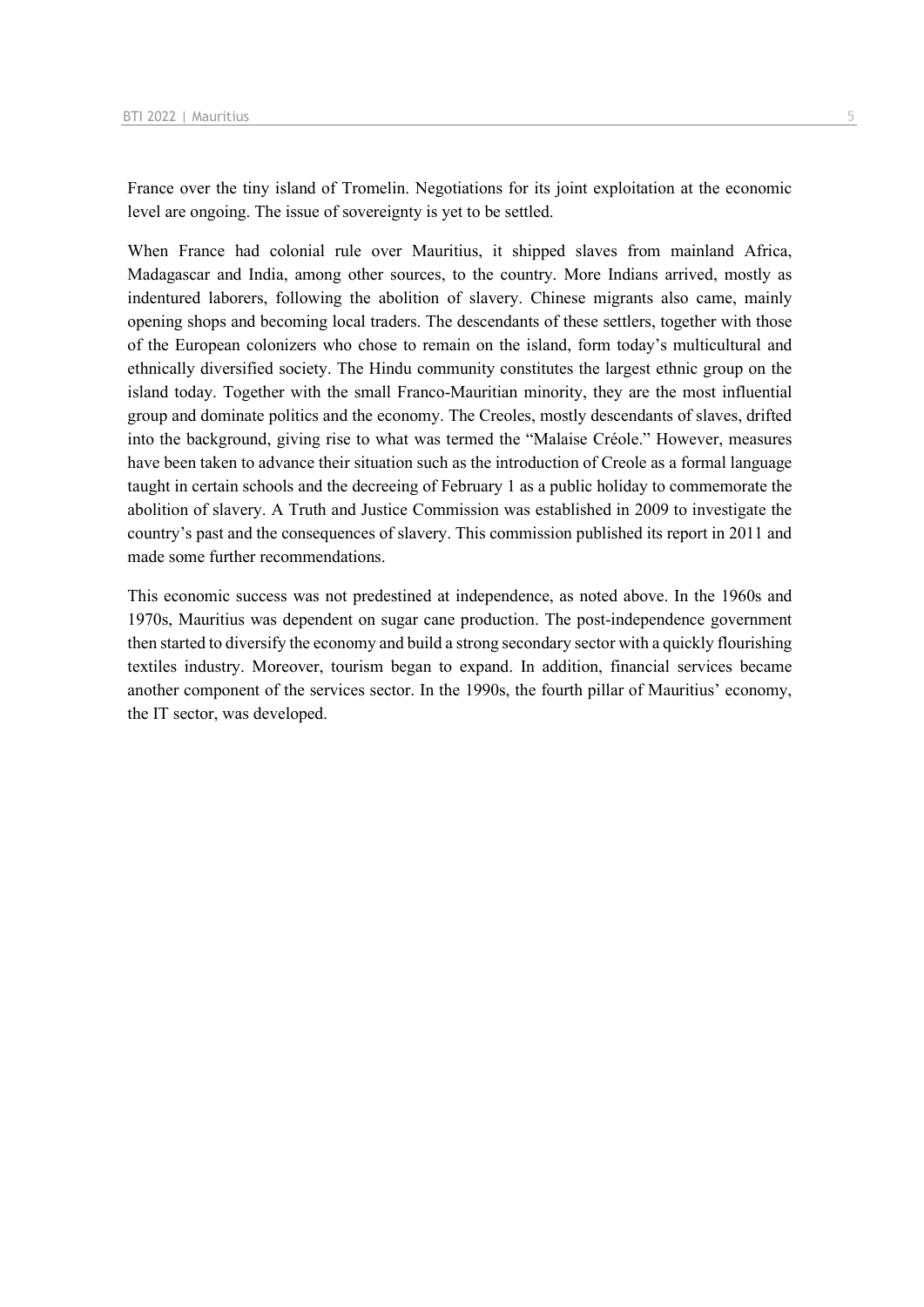The BTI combines text analysis and numerical assessments. The score for each question is provided below its respective title. The scale ranges from 1 (worst) to 10 (best).

# Transformation Status

## I. Political Transformation

#### **1 | Stateness**

The state has a monopoly on the use of force, and it covers the entire territory of the country. Mauritius has no army; the National Police Force (MPF), the Special Mobile Force (SMF) and the National Coast Guard carry out all military and security activities. The SMF is designed primarily to ensure internal security. The MPF is placed under the orders of the commissioner of police. It is composed of 12,500 police officers posted in divisions, branches and paramilitary units: the Special Mobile Force (SMF); the Special Support Unit (SSU); the Police Helicopter Squadron (PHS); the Maritime Air Squadron (MAS); and the National Coast Guard (NCG). The MPF are considered well trained and disciplined, despite minor incidents in past years. However, a growing dissatisfaction among the population over government political interference in the work of the police is perceptible, despite the fact that the independence of the office of the commissioner of police is guaranteed by the constitution.

Indeed, the growing dissatisfaction among the people with respect to the performance of the police is a matter of grave concern. The government's political interference in the work of the police is quite blatant.

The vast majority of the population accepts the nation-state as legitimate. The constitution recognizes four communities or ethnic groups: the Hindu, Muslim, and Sino-Mauritian communities and the "general population" (essentially a Christian community, or those who do not belong to one of the other three communities). The Hindu and Muslim communities are defined according to religious criteria alone, and the Sino-Mauritian community by religious and ethnic criteria. The "general population" is defined – by default – as those who are not members of the other communities. Members of the Hindu community speak the following languages: Hindi (the majority, of northern Indian ancestry), Tamil, Telegu and Marathi. These subgroups play an important political role.

#### **Question** Score

Monopoly on the use of force 10  $\frac{22}{2}$  10  $\frac{9}{6}$ 

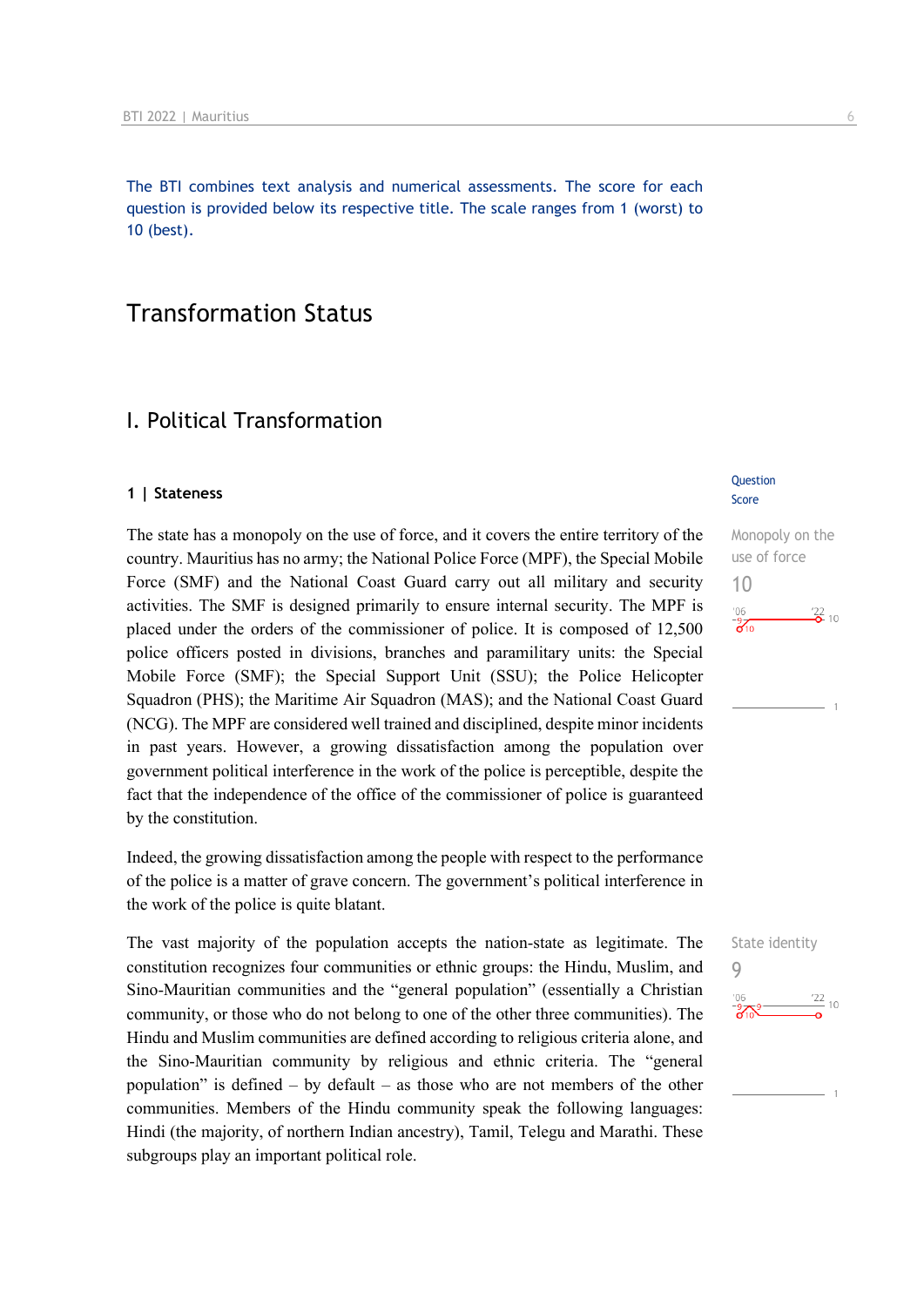The general population can be divided into Franco-Mauritians (with major holdings in the sugar industry and the economy in general), Creoles (descendants of slaves), and the Mulatres (mixed-race people). Communalism and caste-based relations are prominent features of politics. Social divisions become accentuated during elections. Candidates are generally aligned politically by virtue of their ethnic group. Otherwise, harmony among the various communities prevails and all efforts are deployed to maintain this peaceful coexistence.

In recent years, the Creole community has been increasingly absorbed in the mainstream, although there is still room for more positive action without making it a blatant policy, not least since it becomes counter-productive.

Mauritius is officially a secular state, and the constitution and other laws and policies protect freedom of thought, conscience, religion, opinion and expression. The 2011 census reported about 50 religions with the largest being Hinduism (48.5%), Roman Catholicism (26.3%) and Islam (17.3%, 95% of whom are Sunni). In Rodrigues, the majority of the population is Catholic (90%). Six religious groups that were present prior to independence are recognized as representing the population in a parliament decree, namely Catholics, Anglicans, Presbyterians, Seven-Day Adventists, Hindus and Muslims. Based on the number of adherents as identified through voluntary selfidentification in the 2011 census, these groups receive annual funds from the Finance Ministry.

The constitution foresees the right of religious groups to practice religious affairs and to set up confessional schools and religious and "social-cultural" associations, which also receive state funds.

On the other hand, all the prime ministers since independence have come from the Vaish caste, except for Paul Bérenger (2003 – 2005), a Roman Catholic. Religious dogmas have a degree of influence over legal and political institutions, but there has in general been progress over the last few years as is illustrated, for example, by the legalization of abortion (within specific parameters).

Mauritius has developed a differentiated administrative structure throughout the entire country, providing basic public services such as water, education, health. However, there is some popular discontent related to the provision of these services. Due to the small size of the country, there is no center-periphery problem regarding access to the state administration. Mauritius' administrative division is a legacy of its colonial past. There are nine administrative districts (Black River, Flacq, Grand Port, Moka, Pamplemousses, Plaines Wilhems, Port Louis, Riviere du Rempart and Savanne) and four dependencies (Agalega Islands, Cargados Carajos Shoals, the Chagos Archipelago and Rodrigues). From the administrative side, there are seven District Councils, Four Municipal Councils and One City Council. Services in basic infrastructure have not particularly been limited or disrupted due to COVID-19.



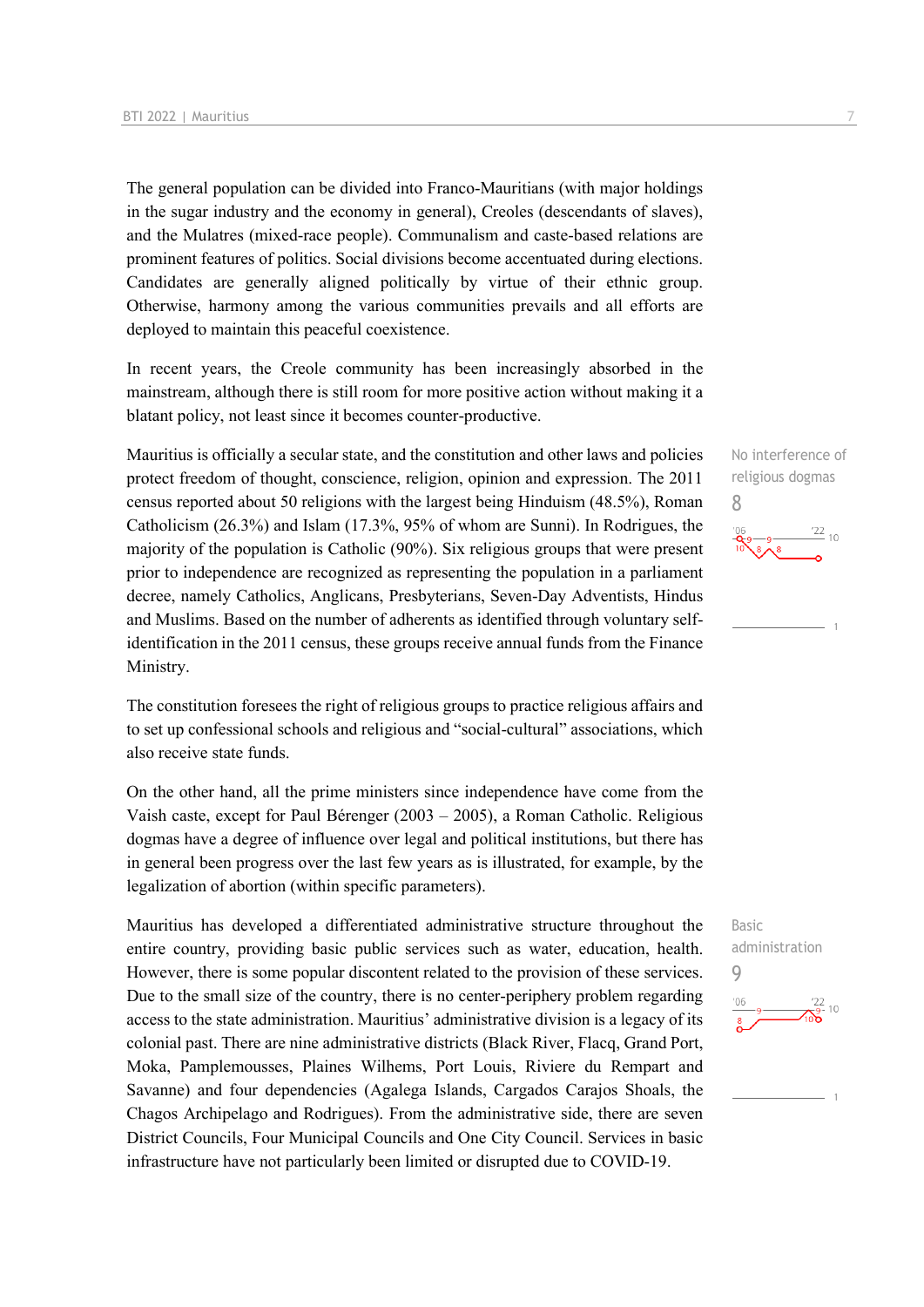Mauritius' second island, Rodrigues, some 600 kilometers away from the main island, has gained notable autonomy and has its own regional assembly. However, given the absence of business opportunities apart from tourism, the island depends heavily on the central government for funding.

#### **2 | Political Participation**

For National Assembly elections (70 seats), the Mauritian electoral system uses a first past the post (FPTP) system, which is actually combined with a system of best loser (variable corrective). Since gaining independence in 1968, Mauritius has held 11 general elections. The electoral system was designed in the 1960s to ensure inclusion in a country with an ethnically diverse population. The country is divided into 20 constituencies, each with three parliamentarians elected based on the highest number of votes. The island of Rodrigues has two parliamentarians. There are 62 members of parliament plus eight "best losers" nominated by the Electoral Supervisory Commission. The best loser system attributes an extra eight seats to non-elected candidates based on their community. This electoral arrangement, combining a constituency-based block vote and the best loser system, was enforced under British rule by the 1966 Banwell Commission to ensure the political representation of minorities. To institutionalize ethnic pluralism, four communities were officially recognized by the British censuses and then embodied in the constitution of independent Mauritius: Hindus, Muslims, Chinese and the general population. The official percentage of each community is still based on the 1972 census. This system is combined with a coalition system as a result of the FPTP system and has led to the monopolization of power by the major political parties. Political parties set up alliances before the elections, because no political party has so far been able to win the elections on its own.

The Morisian Alliance won the November 2019 National Assembly elections with a total of 42 seats. Incumbent Prime Minister Pravind Jugnauth's Militant Socialist Movement (MSM) is the main component of the coalition. The opposition National Alliance, led by former Prime Minister Navinchandra Ramgoolam's Mauritian Labour Party (PTR), took 17 seats, followed by former Prime Minister Paul Bérenger's Mauritian Militant Movement (MMM) with nine and the Organization of the People of Rodrigues (OPR) with two. Political opposition leaders challenged the validity of the results and claimed electoral irregularities, filing several legal petitions with the Supreme Court. This is the first time election results in Mauritius have faced such grave contestation since the country's independence. More than one year after the elections the electoral petitions are still in Court.

The electoral reforms proposed in 2018, have not been adopted. These reforms have the objectives to introduce a dose of proportional representation to increase fairness, inclusion and a more equitable representation of parties in the National Assembly, Free and fair elections

 $\frac{22}{10}$ 

8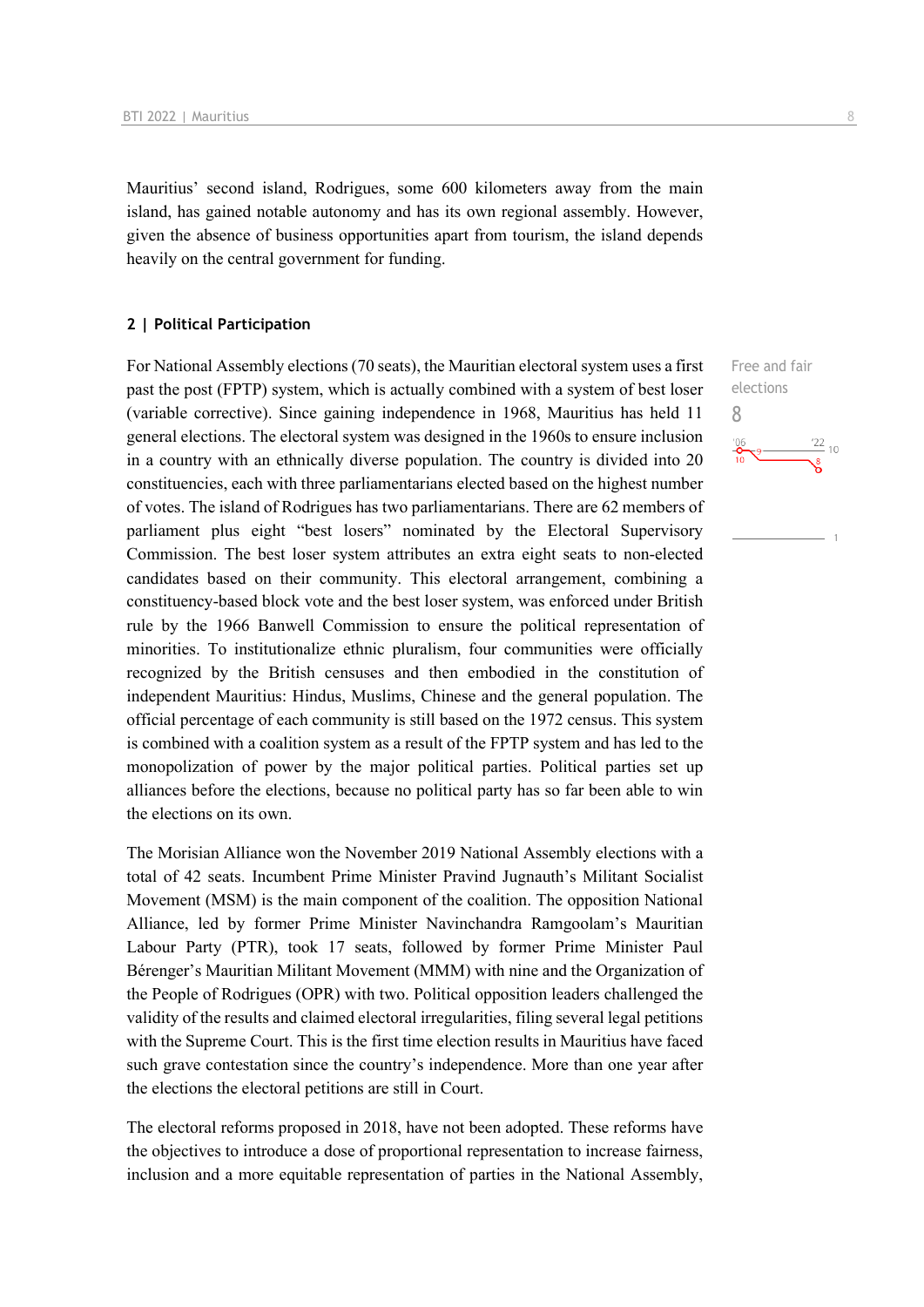and to do away with the mandatory declaration of their community by candidates. It also aims to ensure better gender representation and a 15.7% increase in the numbers of MPs, because the electorate has grown. The village council elections were organized as foreseen in November 2020. The Independent Broadcasting Authority (IBA) regulates access to television and radio through the IBA Act. It issued guidelines for private and public broadcasters for the 2019 elections. However, the national official media (MBCTV) does not provide for equal access to both ruling and opposition parties notwithstanding the protests of the latter.

The democratically elected government can and does govern the country effectively. There are no individuals or groups with veto power. The aforementioned tendency to form alliances of political parties means that the government usually includes two or more political parties – a necessity for obtaining a majority in parliament. Such coalition governments are dependent on inter-party consensus. The opposition is an important pillar in Mauritius' political system, with the post of the opposition leader being explicitly provided for in the country's constitution. This confers some consultative powers to the leader of the opposition when it comes to certain institutional appointments, such as for the members of the Electoral Supervisory Commission, the body that bears general responsibility for the electoral process and determines the "best losers" based on the current law.

Article 3 of Mauritius' constitution guarantees freedom of assembly and association. The government generally respected these rights. The authorities have implemented a range of containment measures since the outbreak of the COVID-19 pandemic in March 2020 in the country, including bans on public gatherings, followed by a curfew order, closing borders, discontinuing public transportation, closing schools, universities, shopping malls and attraction sites, suspending employee attendance at government and private workplaces. As a response to the COVID-19 pandemic, authorities have allegedly used heavy-handed tactics in enforcing the lockdown measures, practices currently under investigation. Two bills were passed in the parliament on May 15, namely the COVID-19 Bill and Quarantine Bill. The nationwide curfew ended on May 30. Restrictions on movement have been eased but certain travel bans remain in place. Since June 2020, public gatherings were allowed, subject to certain conditions, as the lockdown has been lifted. A remarkable example has been the large protests organized in the streets of Port Louis and Mahébourg in August and September 2020, following the environmental disaster caused by the grounding of the Wakashio iron ore vessel. These demonstrations were organized without any social distancing restrictions, as the pandemic has been under control in the country. There are no restrictions as to assembly rights. It is also true that on certain occasions the police refused to grant permission for the holding of certain demonstrations. Such refusals were seen as politically motivated.

Effective power to govern 10  $\frac{22}{2}$  10  $3\sqrt{8}$ 

Association / assembly rights 9 $\frac{22}{10}$  $'06$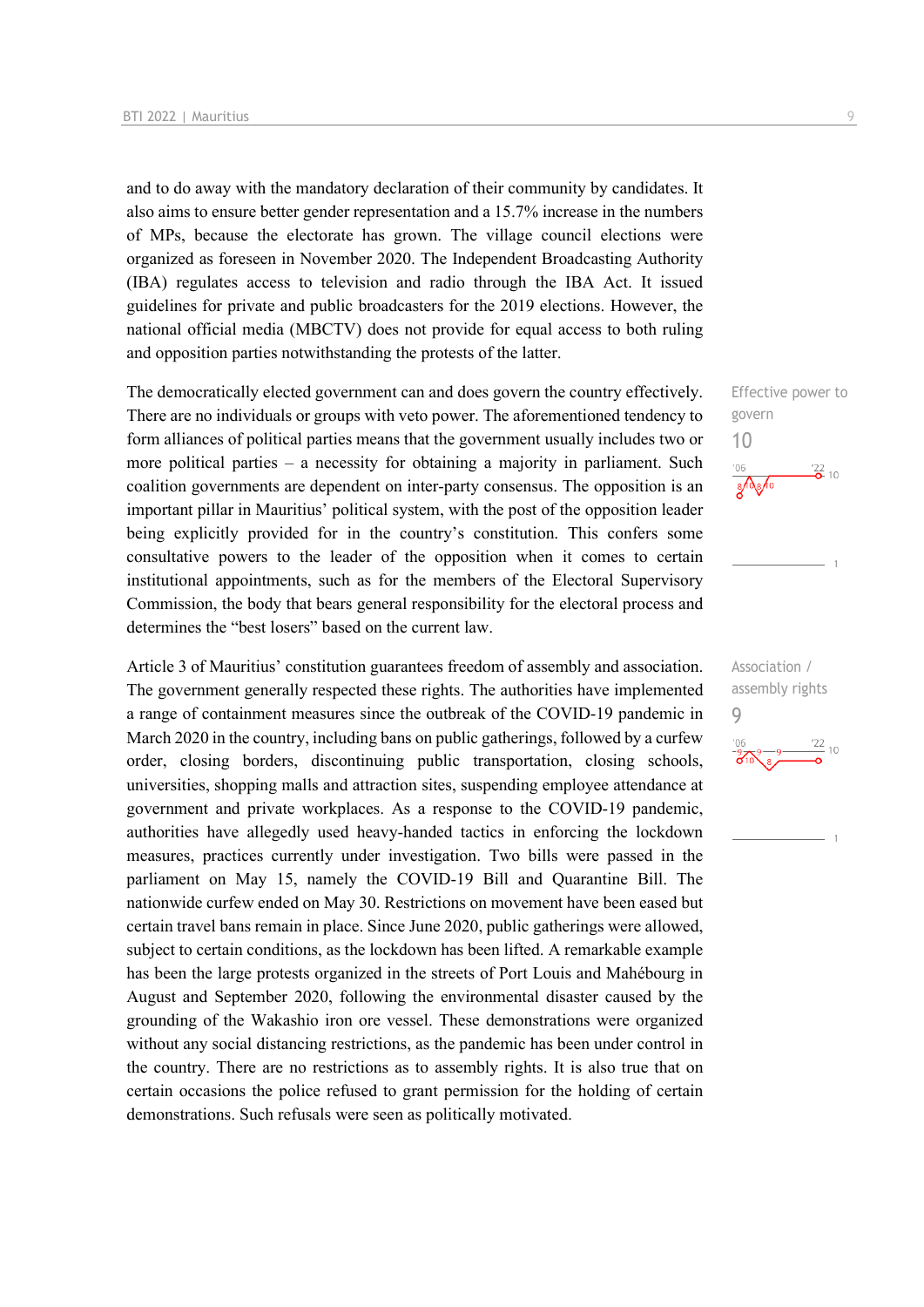Articles 3 and 12 of the constitution guarantee freedom of expression. Although the government does not always respect this right, no organizations or media representatives were harassed or physically threatened either by the state or other influential groups. Before the 2019 parliamentary elections, the government amended the Information and Communication Technologies Act (ICTA) to impose heavy sentences for online content considered to "inconvenience" the receiver or reader. This act was used to file several complaints against journalists and media outlets in 2019 and was used to deal with the spread of misinformation about COVID-19…

In May 2020, a man was arrested for violation of this act, accused of falsely claiming "riots had erupted after the prime minister announced the closure of supermarkets and shops." The same act has also been used to criminalize the dissemination of false news as illustrated by the arrest of a former government minister on allegations of spreading false information regarding the purchase of COVID-19 medical equipment. There also have been reports of the involvement of the Mauritian government in the blockage of social media accounts of critics on the grounds of national security.

During the period under review, a popular radio station, TopFM, had its license suspended on three occasions. TopFM is known for its very incisive investigations into public and state matters, often unveiling scandals. The daily newspaper L'Express also has suffered from government sanctions and is often boycotted at government press conferences. Their journalists, like those of TopFM, have on occasion simply been denied access.

#### **3 | Rule of Law**

Mauritius has a clear separation of powers with mutual checks and balances. The government forms the executive, the National Assembly the legislative and the Supreme Court the judiciary. It is particularly the opposition, led by a presidential appointee, that checks the government in parliament.

Although the court has been criticized for being influenced by the government, its overall independence is not questioned.

The executive branch consists of the president, the vice president, a prime minister and a deputy prime minister. These four positions are internally distributed following a typical power-sharing logic: According to constitutional provisions, the president of the republic, who is the head of state and vice president, is elected by the assembly on a motion made by the prime minister. The president in turn appoints the prime minister, usually the leader of the majority party or leader of the ruling alliance in parliament. The deputy prime minister and other ministers are appointed by the president on the advice of the prime minister. As a result, the designation of the holders of these positions typically follows a power-sharing logic on which the population has no decision-making power.



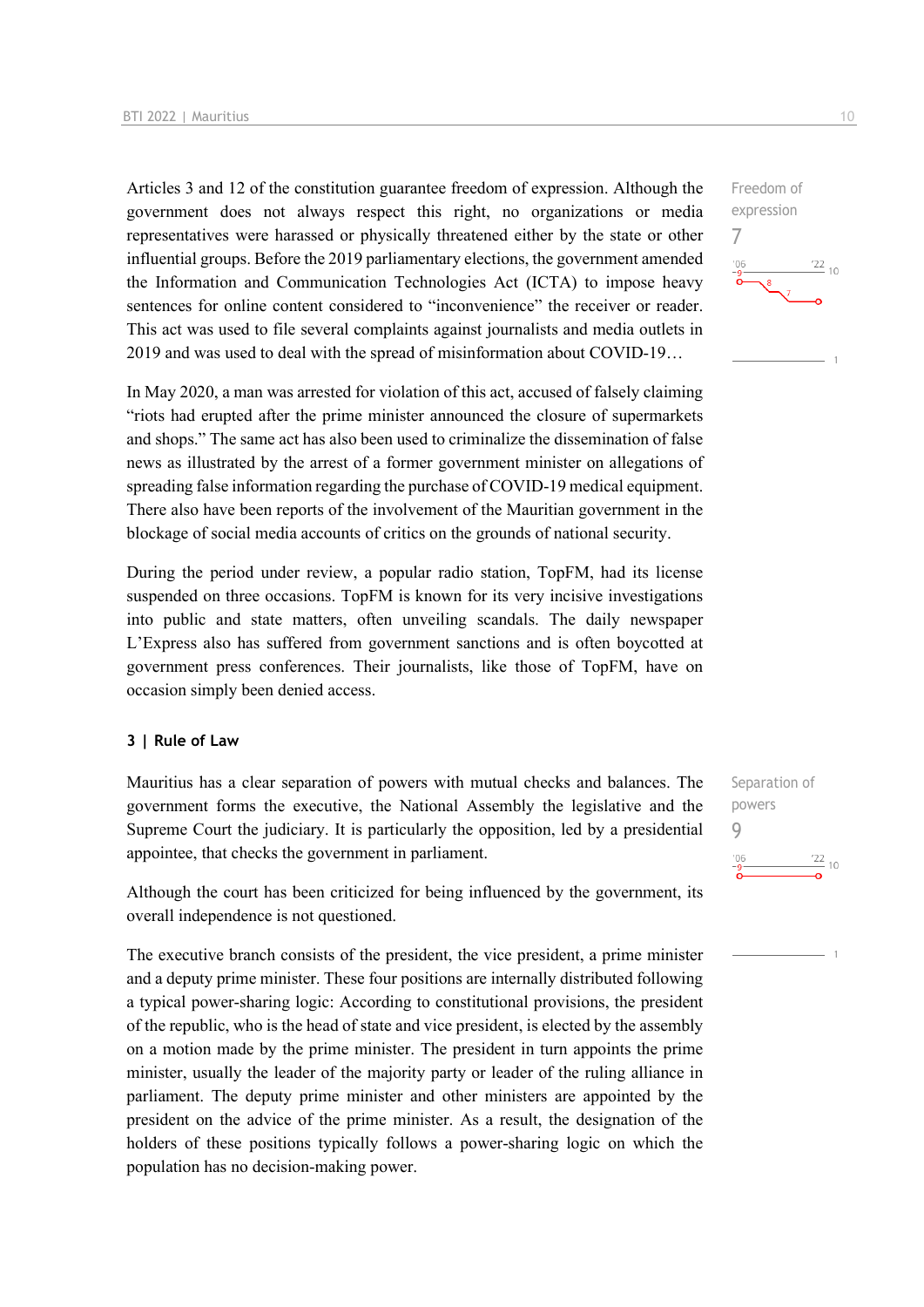The president, acting in accordance with the advice of the prime minister, may at any time prorogue or dissolve parliament, while the National Assembly can pass a motion of no confidence in the government.

The prime minister holds all the powers as in any Westminster-style parliamentary system. The state's president, on the contrary, has only limited power both in constitutional terms and in political reality. The office of the president is largely ceremonial.

Though the government did not issue a state of emergency in response to the pandemic, on March 23, a nationwide, stringent lockdown was imposed. The police have been authorized to enter any premises without a warrant to enforce compliance with the regulations and sanctions can be imposed for violations. Since then, various pieces of legislation have been enacted to regulate the state's response to COVID-19. On June 13, 2020, the government announced that the lockdown had been lifted as the country was determined to be COVID-19-safe.

Mauritius' judiciary system is independent and free from unconstitutional interference. It is a hybrid system, having its roots in both the country's French and British colonial past. Its Supreme Court is the highest judicial authority; an Intermediate Court, holds jurisdiction over civil and criminal cases; and district courts try civil and criminal cases within their jurisdictions. As in several other political systems around the globe, the president appoints the Supreme Court's chief justice, following consultations with the prime minister. In the same vein, the president also appoints the senior puisne judge, after taking the recommendations of the chief justice into consideration. All the other members of the Supreme Court are also appointed by the president, acting in accordance with recommendations from the Judicial and Legal Service Commission. Mauritius' colonial past and its Commonwealth membership are still reflected by the fact that the country's supreme court of appeal is the Privy Council in London.

The independence of the judiciary can be called into question in trials where politicians are involved. The government may in this case attempt to pressure the judiciary.

In general, nepotism and cronyism remain of grave concern and constitute a source of public frustration, despite the laws and institutions in place to fight corruption such as the Prevention of Corruption Act and the Independent Commission Against Corruption (ICAC). The latter is perceived as not being independent enough from the government to investigate cases involving government officials. In 2015, two laws were adopted: (1) the Asset Recovery Bill, which transfers enforcement authority in asset recovery cases from the director of public prosecutions to the Financial Intelligence Unit, and (2) the Good Governance and Integrity Reporting Bill, which aims to disclose malpractice and recover unexplained wealth.



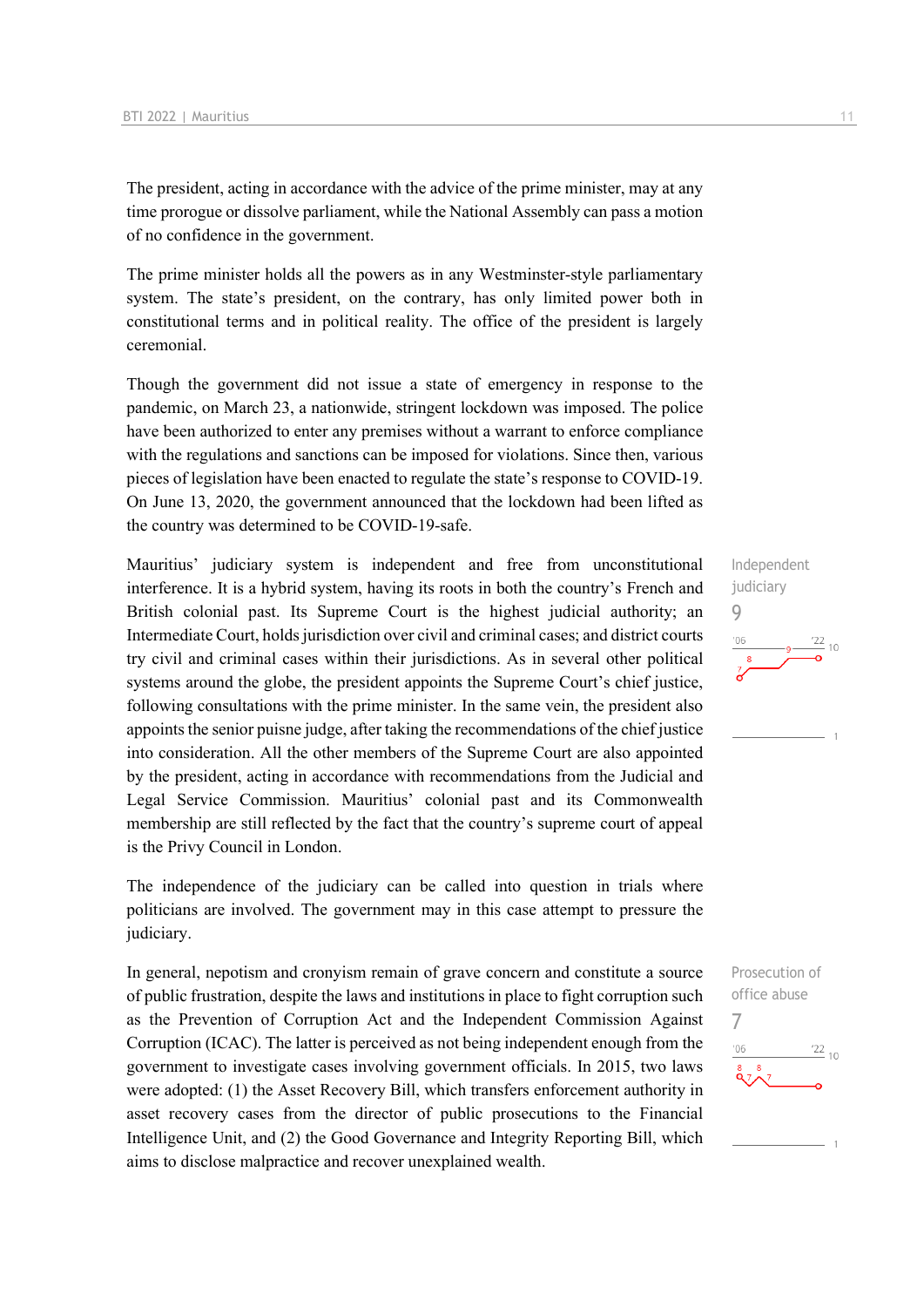There are a number of cases of corruption involving politicians reported in 2020. As an example, in June 2020, the prime minister dismissed the deputy prime minister, who also held the portfolio of minister of energy, from his cabinet over links to corruption in a tendering process. The case is still under investigation. Another example is the minister of commerce having to relinquish his post to face a number of investigations into swindling and abuse of authority and is even facing a judicial inquiry into the death of a political agent closely associated with him in his constituency. The prime minister himself has also been accused of corrupt practices with respect to the acquisition of his residence at Angus Road in Vacoas. These cases are all still under investigation and have contributed to a climate of mistrust as has been expressed through various demonstrations.

Civil rights are codified by law. Several institutions are working on this issue. In November 2017, the Ministry of Justice, Human Rights and Institutional Reforms was created and the human rights portfolio was transferred from the prime minister's office to the newly created ministry. Additionally, a Human Rights Secretariat and the National Mechanism for Reporting and Follow-Up (NMRF) have been set up since December 2017 under the aegis of the new ministry. The Independent Police Complaints Commission Act (IPCC) was proclaimed in April 2018 and is operational. The IPCC investigates complaints, other than acts of corruption or money-laundering, made against police officers. There is also an ombudsman who investigates public servants, including police officers and prisons guards; the Equal Opportunities Commission (EOC), which investigates allegations of discrimination and promotes equality of opportunity in both the private and public sectors; and the National Human Rights Commission (NHRC), which promotes and protects human rights.

Human rights issues are mainly reported with regard to discrimination and violence against lesbian, gay, bisexual and transgender (LGBT) persons. Homophobic attitudes persist and homosexuality tends to be framed within a discourse of sin and unnatural behavior. However, the 2019 Equal March took place peacefully and under safe conditions guaranteed by the authorities. Domestic violence, violence against women and discrimination are also to be mentioned among human rights abuses.

Following the increasing number of reported acts of violence against women in 2019, the government announced the establishment of a High Level Committee on Domestic Violence under the aegis of the prime minister's office. The prime minister also announced a Gender Equality Bill that is in the works.

Police abuses continued to be reported, either through official complaints or allegations made on the radio or in print media. Specific cases of police using excessive force and torture were reported in March 2020 during the enforcement of COVID-19 regulations.

Civil rights

 $\frac{22}{10}$ 

8

 $^{\prime}06$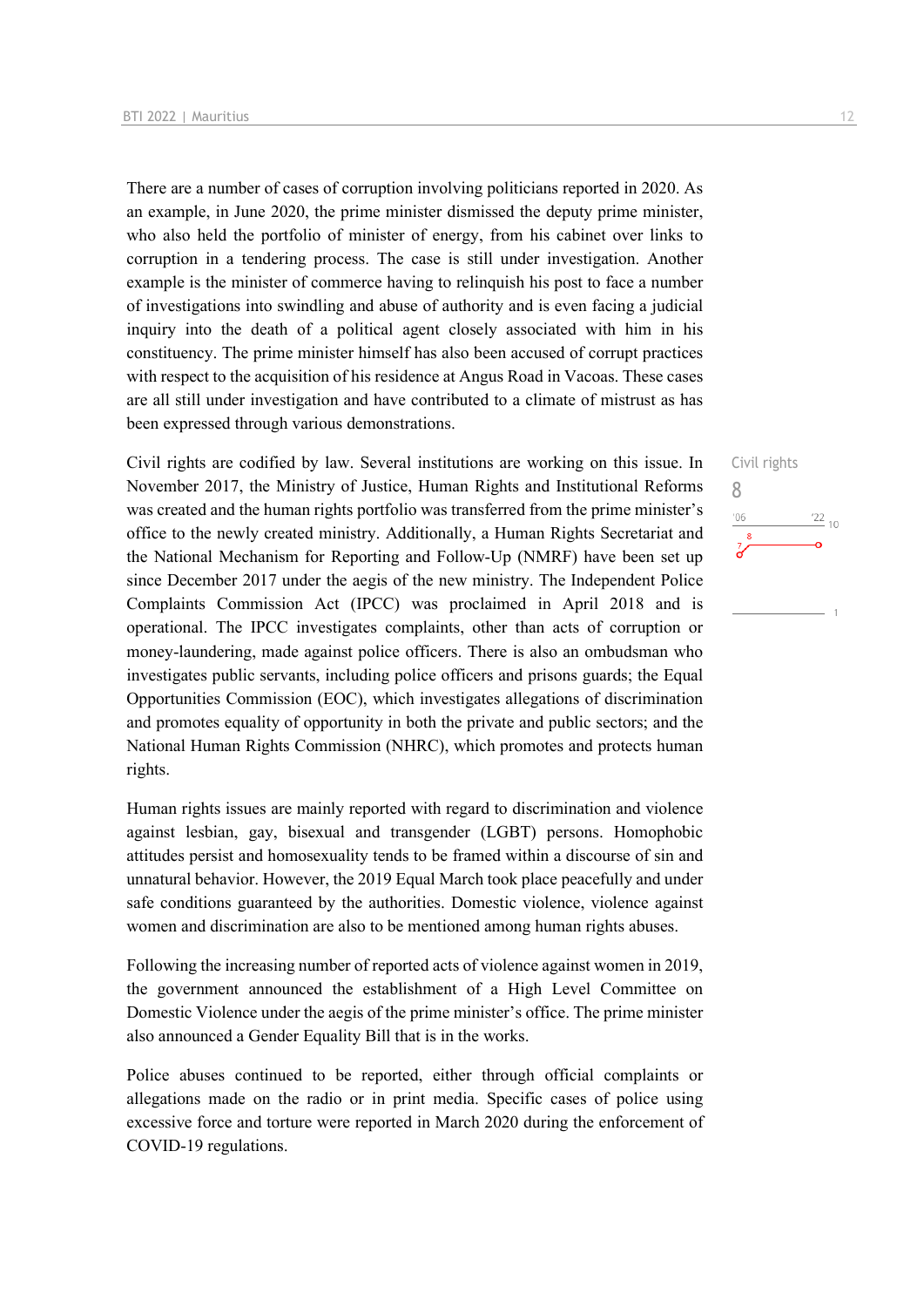It should be noted, however, that despite the existence of the necessary legal framework, including specialized institutions, laws and regulations, the enforcement level remains deplorably inefficient.

Religion, religious groups, social-cultural associations, communalism and caste play an important role in politics. During elections, they have a strong capacity for mobilization. Candidates are selected based on their ethnic and religious backgrounds. The constitution also stipulates that each candidate must indicate his or her community on the electoral form. However, following a complaint by the political party Rézistans ek Alternative in 2012 regarding Mauritius' non-compliance with the International Covenant on Political and Civil Rights and the conclusion of the United Nations Human Rights Committee (UNHRC) that the requirement of mandatory classification of a candidate for a general election constituted a violation of Article 25 of the covenant, the constitution was amended in July 2014 to enable each candidate to freely decide whether to include community on the form. However, this possibility creates room for discrimination on the grounds of ethnicity against candidates who opt against declaring their ethnic group.

#### **4 | Stability of Democratic Institutions**

Democratic institutions function. Legitimate procedures are used by appropriate authorities to prepare, make and implement political decisions.

However, politics is still tied to a few families, undermining to a certain extent the legitimacy of the country's political leadership. Family roots regrettably seem to matter. A person associated with the political elite is more likely to be appointed to top government positions than qualified candidates. Individuals also remain in power for decades, shifting positions regularly either following elections or as tactical maneuvers to eventually win elections.

Obviously, such a system saps the credibility and efficiency of institutions. The dynastic nature of the political system, though legal, is far from being moral. Appointments based on cronyism and nepotism to the detriment of meritocracy frustrate the aspirations of more deserving candidates.

Democratic institutions are accepted as legitimate by all relevant actors. Nonetheless, political actors use some institutions to serve their political interests. As much as the tendency of the population at large is to accept the legitimacy of democratic institutions, the pervading perception is that they are headed by political appointees who owe their allegiance to the government of the day. There were some major protest movements following the environmental disaster caused by the Wakashio iron ore vessel in 2020 calling for a new model of governance for the Island and even for the leader and top officials to step down.

Performance of democratic institutions  $\overline{Q}$  $\frac{22}{10}$ 

Commitment to democratic institutions

9

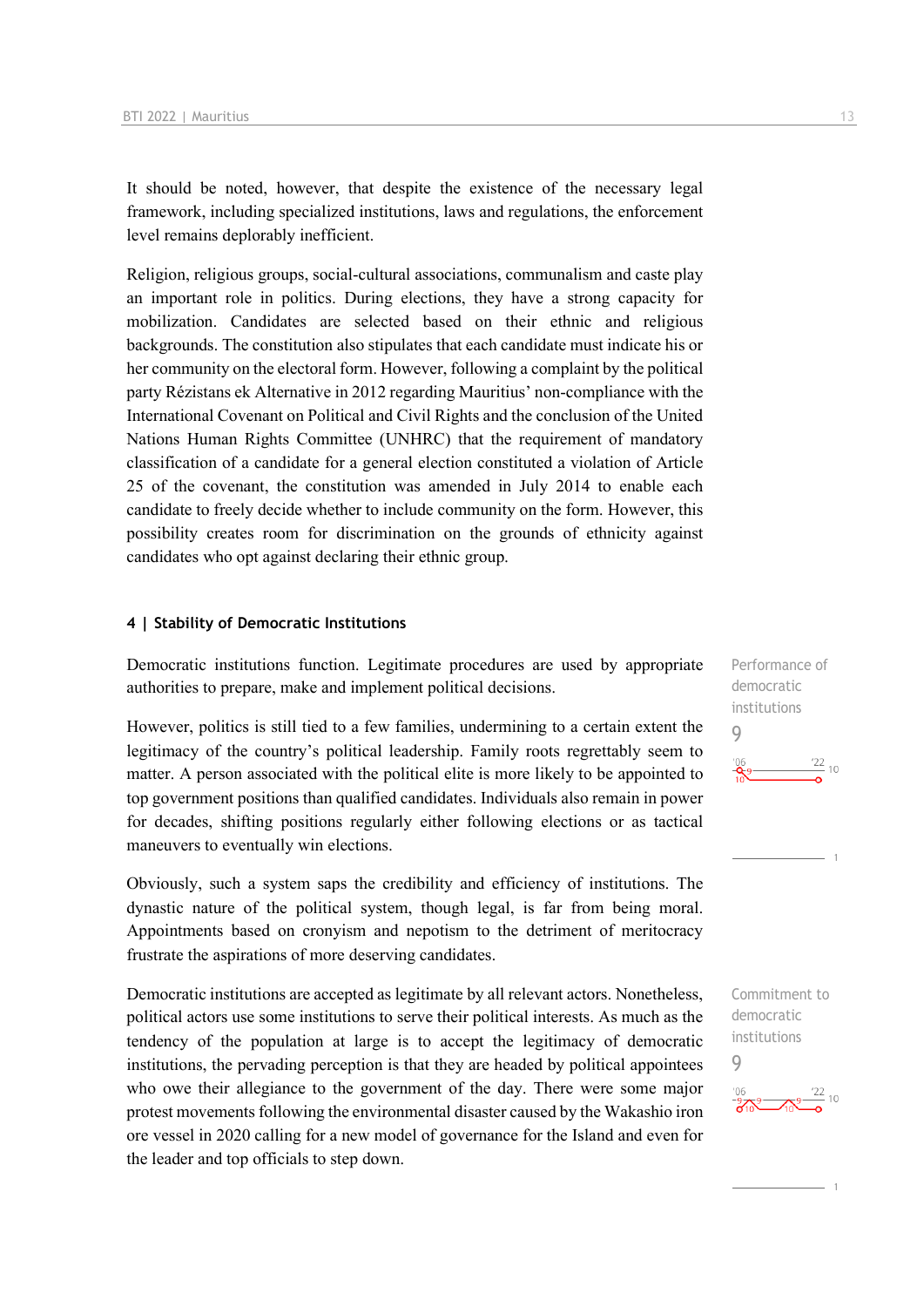Good governance is at the heart of the protest movements. Participants in the February 13 public demonstration in the streets of Port Louis clamored for the resignation of the prime minister and his government, some using very disparaging slogans.

Thus, though the democratic institutions are considered legitimate, it is at the level of their independence and efficacy that the contestation arises.

#### **5 | Political and Social Integration**

Mauritius' party system is stable and socially rooted. It is, by and large, able to articulate and aggregate societal interest with little fragmentation. In the last general election in 2019, nearly 40 parties competed and four were included in the resulting government.

Despite their democratic credentials, as stated earlier, these parties are leader-centric, and are guided by a few families. Ethnicity and caste play a major role in politics. The MSM and the Labor Party attract most Hindu voters, and the MSM is considered primarily a Hindu-based party. As a matter of fact, the Hindu majority dominates the public administration, politics and the political parties themselves; other groups find it hard to reach the highest political positions. All prime ministers since independence have come from the Vaish caste except for Paul Bérenger (a Franco-Mauritian member of the General Population community) from the MMM from 2003 to 2005, following an electoral agreement whereby the position was shared between Sir Anerood Jugnauth and Bérenger. As such, the political parties in Mauritius are heavily dependent on ethnic and communal divides. Power-sharing and the distribution of political positions within alliances reflect the four communities as determined by the constitution.

A good dose of clientelism exists in the political system. The traditional parties each have a vote bank on which they depend heavily but are nonetheless subject to the mood of the electorate come election time. The more generous the promises of the party, the more likely it is to attract the voter.

The Mauritius Council of Social Service (MACOSS) serves as the national umbrella organization for all civil society organizations in the country. Non-governmental organizations (NGOs) that are part of the council are mainly dealing with human rights, HIV/AIDS, the promotion of women's rights and the rights of the lesbian, gay, bisexual and transgender community. In addition, there are many NGOs dealing with environmental protection, which remains a pressing issue as has been demonstrated by the ecologically disastrous sinking of the Wakashio vessel in 2020.

Given the country's strong economic performance, business associations are crucial players among Mauritius' interest groups. In addition, the sociocultural groups of Party system 8  $\frac{22}{10}$ 

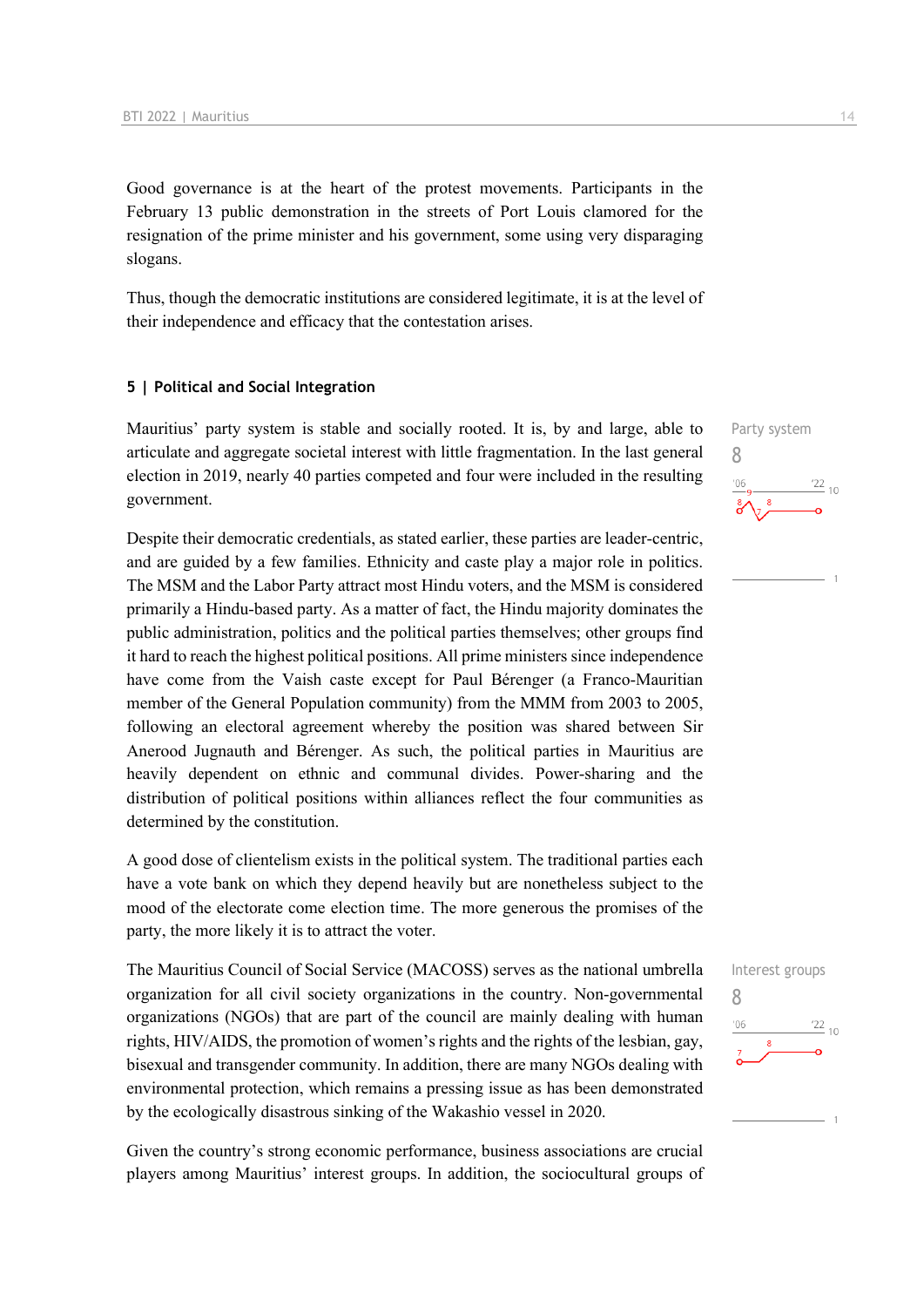religious denominations play a role. It is particularly the business associations that try to influence government decisions. Lately, some Creole groups have also gained considerable prominence and successfully pushed their agenda. Some elements of the Roman Catholic clergy have come to the forefront to form a pressure group for the Creoles. This, however, is frowned upon by the Church hierarchy and doesn't go down well in the general public, for the entrenched view is that religion should stay away from politics, especially in a multiethnic, multicultural and multi-religious society.

Approval of democratic norms and procedures is very high. Mauritius remains the only "full democracy" in Africa according to the 2019 Democracy Index compiled by the Economist Intelligence Unit (with a ranking of 18th worldwide). According to the most recent Afrobarometer survey (February 2018), Mauritians are increasingly dissatisfied with the way democracy is working, and only half of the population says they are "fairly satisfied" or "very satisfied." The majority, up to three-quarters of Mauritians, still prefers democracy to any other system and prefers government accountability over efficiency. As satisfaction with democracy drops, the population also is expressing declining trust in their main public institutions and leaders. However, this has not been reflected in the 2019 general elections as the incumbent prime minister has been re-elected. Nevertheless, one must recall that for the first time in Mauritius' election history, several legal petitions were lodged in the Supreme Court by political opposition leaders challenging the validity of the results and claiming electoral irregularities.

Mistrust in political leaders has been illustrated more in response to the management of the 2020 ecological disaster than to the management of the COVID-19 pandemic. Mauritius saw its biggest protest in recent years and many called on the government to resign because of its "bad" management of the disaster.

However, as long as the prime minister enjoys a numerical majority in parliament he may decide to stay put notwithstanding any popular pressure. The prime minister is also the leader of the house and as such controls the work of the parliament with a speaker who does the biddings of the majority. A number of parliamentary questions remain unanswered and the parliament goes into long recesses thus preventing the opposition from holding the government accountable.

In the 2018 Prosperity Pillar rankings, Mauritius performed best on social capital and personal freedom. The biggest positive change came in social capital, where the country improved by 20 places compared to previous years. The existence of a rather vibrant civil society and recently also trade unions reveals some solidarity among citizens, but relatively few people are members of social interest groups. There are many such groups, but these are formed on the basis of the demands of the time and there is no consistency in the interests that they purport to represent and defend. Mass adherence to and support for such groups is not the norm.

Approval of democracy

 $\frac{1}{n/2}$ 

Social capital

 $\frac{22}{10}$ 

7

 $-06$ 

9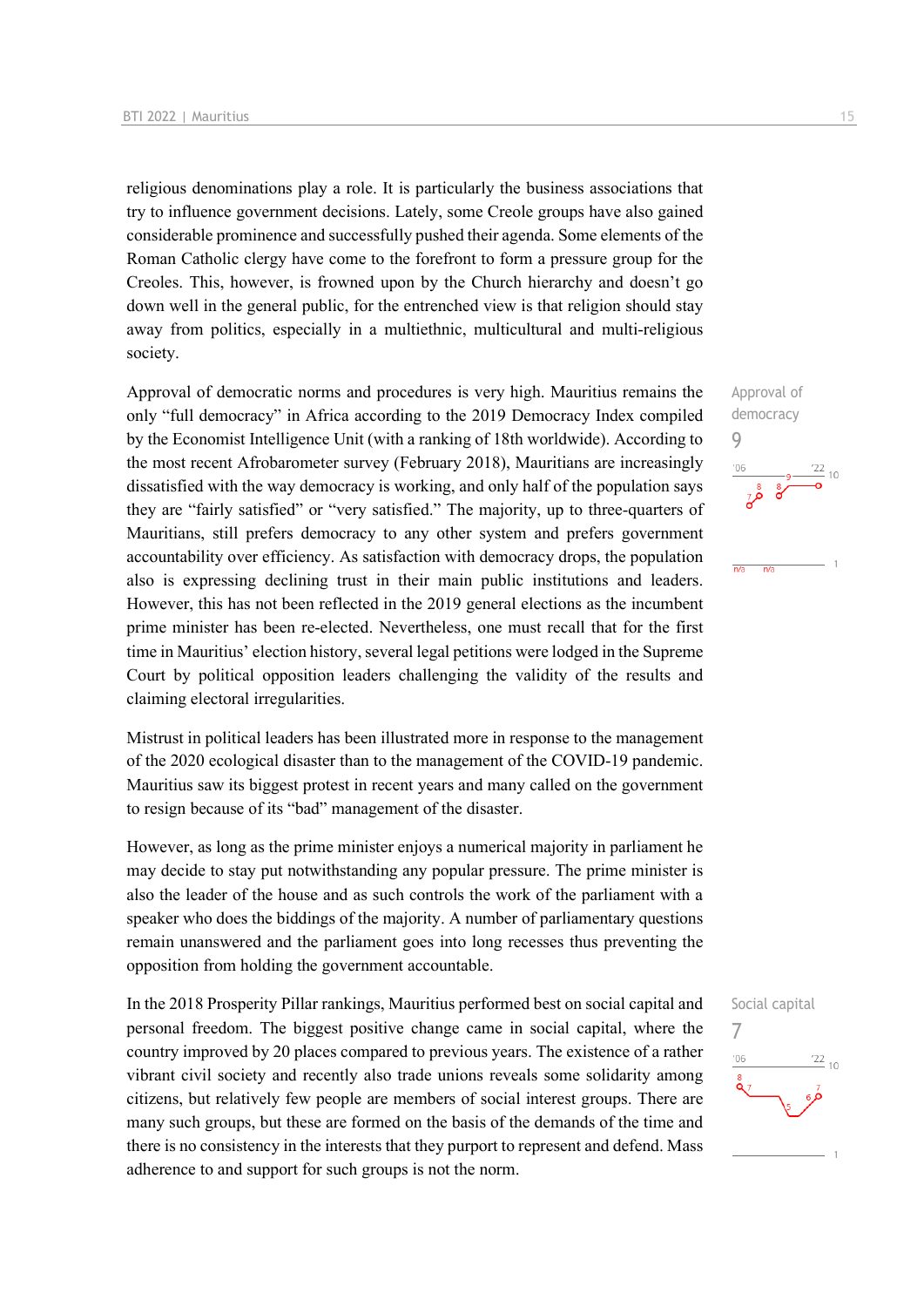In response to the COVID-19 pandemic, the president of the republic appealed to the population to act like patriots, responsible citizens and in solidarity to fight a common enemy. The government created a COVID-19 Solidarity Fund but there is no evidence showing how the pandemic might have impacted the sense of solidarity and trust and the self-organizational capacities of civil society. However, the response to the management of the ecological disaster that occurred in July 2020 and the large mobilizations of organizations and citizens was an illustration of increased solidarity.

## II. Economic Transformation

#### **6 | Level of Socioeconomic Development**

Mauritius is one of the wealthiest countries in Africa and does not face serious challenges related to poverty and major inequality. As such, according to World Bank data, absolute poverty levels are low and the challenge is now to foster more inclusive growth and boost shared prosperity. The most recent figures indicate that less than 8% of the population lives below the national poverty line, and only 0.5% live below the international poverty line of \$1.90 per capita per day). Notably, Mauritius is known for its welfare state offerings, maintaining free health, social protection and education, with the latter even extended to the tertiary level in 2019.

However, the income of the bottom 40% of the population has been growing at an annual rate of 1.8% compared to 3.1% for the rest of the population, indicating that prosperity is not equally shared as growth dynamics are tilted toward high-skilled service sectors and against the most vulnerable and least educated. The GNI per capita for 2019 was \$12,740, a 5.81% increase from 2018. Gender inequality went down from 0.419 in 2014 to 0.347 in 2019. The COVID-19 pandemic is, however, severely affecting the country's economy and likely will have an impact on the poverty rate. In terms of unemployment figures, while general unemployment was low pre-COVID-19 (6.9% in Q1 2020), the youth unemployment rate reached 22.5% in 2019. With the anticipated negative economic impact of the COVID-19 pandemic, the IMF predicted that the unemployment rate would increase to 17% in 2020, before decreasing to 9% in 2021. At the beginning of the COVID outbreak, the authorities have announced plans to increase general public health spending to 0.28% of GDP. Fiscal support measures have been taken to limit the socioeconomic impact of COVID-19. These include the implementation of a Wage Assistance Scheme as well as a Self-Employed Assistance Scheme and the COVID-19 Solidarity Fund. Concerning the Human Development Index, Mauritius' HDI value in 2019 was 0.804, which puts the country in the very high human development category. Mauritius ranks 66th out of 189 countries and territories.

#### **Ouestion** Score

Socioeconomic barriers 7 $n<sub>f</sub>$  $\frac{22}{10}$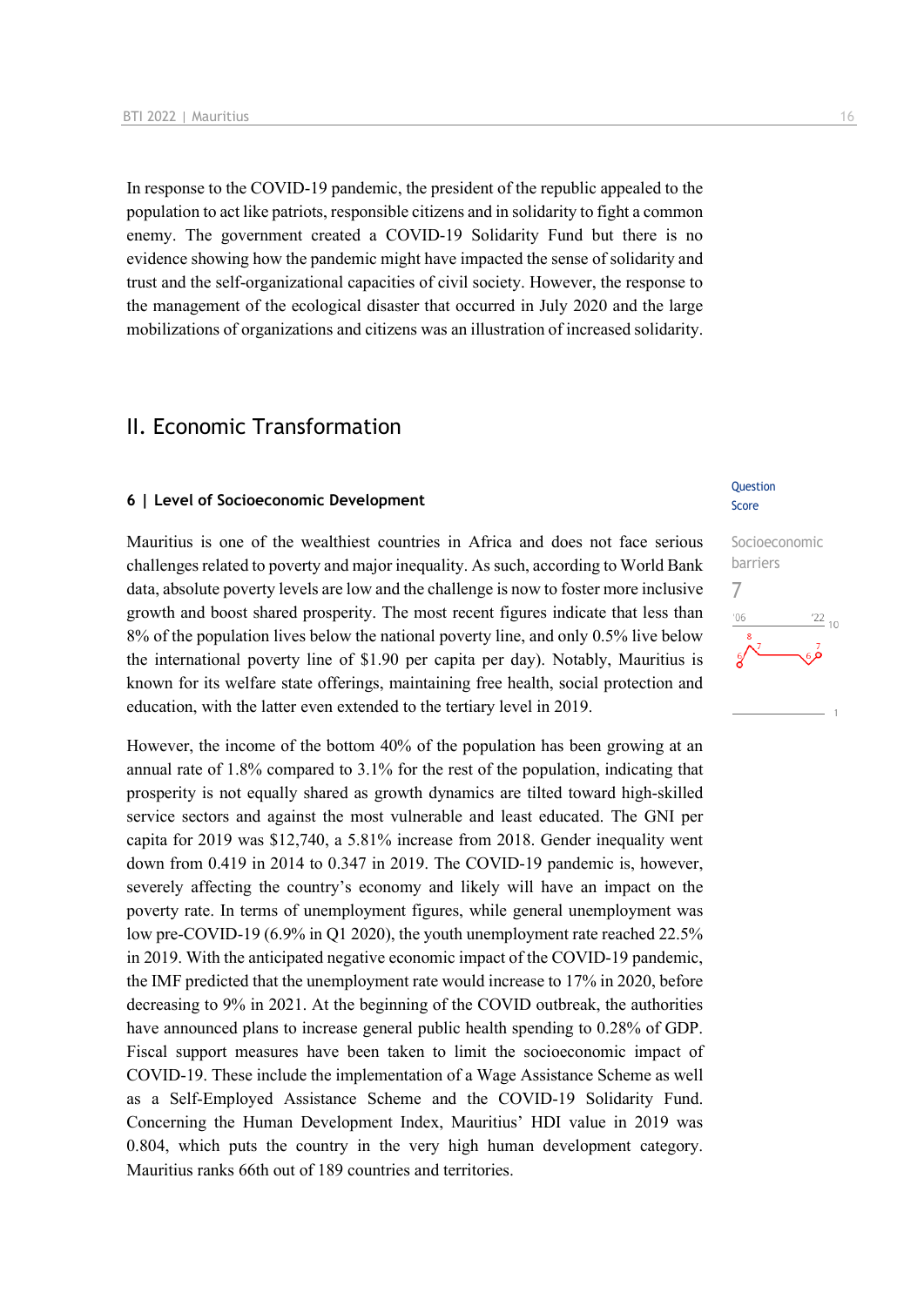| <b>Economic indicators</b> |               | 2017     | 2018     | 2019     | 2020    |
|----------------------------|---------------|----------|----------|----------|---------|
| <b>GDP</b>                 | S M           | 13259.3  | 14181.9  | 14046.3  | 10914.1 |
| GDP growth                 | $\frac{9}{6}$ | 3.8      | 3.8      | 3.0      | $-14.9$ |
| Inflation (CPI)            | $\%$          | 3.7      | 3.2      | 0.4      | 2.6     |
| Unemployment               | $\%$          | 6.8      | 6.4      | 6.4      | 7.1     |
| Foreign direct investment  | % of GDP      | 3.6      | 2.6      | 3.4      |         |
| Export growth              | $\%$          | $-1.0$   | 2.7      | $-4.1$   | $-33.6$ |
| Import growth              | $\%$          | 2.2      | $-0.2$   | 2.1      | $-23.5$ |
| Current account balance    | \$ M          | $-612.2$ | $-555.4$ | $-756.3$ |         |
| Public debt                | % of GDP      | 64.3     | 66.2     | 84.6     | 96.9    |
| <b>External debt</b>       | \$ M          | 15847.1  | 16112.5  | 18162.5  | 18527.5 |
| Total debt service         | \$ M          | 2935.4   | 3216.1   | 3219.7   | 2617.6  |
| Net lending/borrowing      | % of GDP      | $-2.2$   | $-1.9$   | $-2.2$   |         |
| Tax revenue                | % of GDP      | 18.5     | 19.1     | 19.9     |         |
| Government consumption     | % of GDP      | 15.2     | 15.3     | 15.3     | 18.4    |
| Public education spending  | % of GDP      | 5.0      | 4.8      | 4.7      | 4.6     |
| Public health spending     | % of GDP      | 2.5      | 2.5      |          |         |
| R&D expenditure            | % of GDP      | 0.4      | 0.3      |          |         |
| Military expenditure       | % of GDP      | 0.2      | 0.2      | 0.2      | 0.2     |

Sources (as of December 2021): The World Bank, World Development Indicators | International Monetary Fund (IMF), World Economic Outlook | Stockholm International Peace Research Institute (SIPRI), Military Expenditure Database.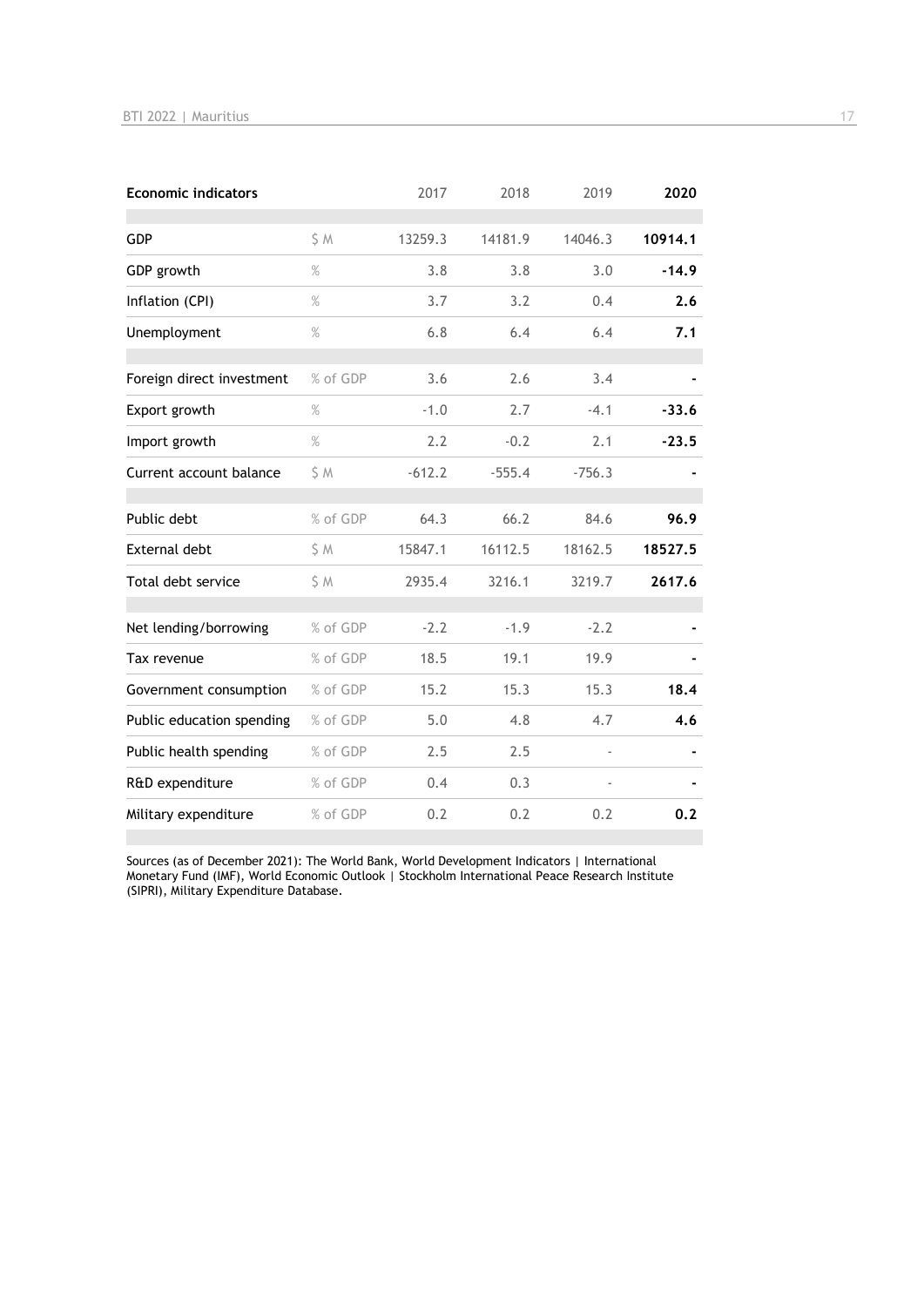#### **7 | Organization of the Market and Competition**

Market competition has a strong institutional framework. There are state-guaranteed rules for market competition with equal opportunities for all market participants. The World Trade Organization considers Mauritius' investment regime to be "open and transparent." The country, despite its unfavorable geographic location in the middle of the Indian Ocean far away from other markets, has been highly successful over the past few decades in attracting investors and foreign capital. One reason for this is the business-friendly environment. In the World Bank's Doing Business 2020 report, Mauritius, up to July 2020 an upper middle-income country and since July 2020 classified as a high-income country by the World Bank, ranks 13th out of 190 countries, up from its previous ranking of 21. Starting a business in Mauritius takes four and a half days, an improvement compared to the former five days and four procedures with a cost of 0.8% of GNI per capita, also an improvement as the cost in the previous period was 0.9% of GNI per capita. The country ranks 20th out of 190 in the "Starting a Business" subindex. The Business Facilitation Act, passed in 2019, eliminated some redundant or unnecessary requirements for starting a business and simplified the payment of taxes. The 2020 Index of Economic Freedom, published annually by the Wall Street Journal and the Heritage Foundation, ranks Mauritius as the 21st "freest" economy in the world (out of 171 countries) and first out of the 47 countries in sub-Saharan Africa. As such, the country is in the category of "mostly free" economies. The World Economic Forum's Global Competitiveness Report (GCR) 2019 ranked Mauritius as the most competitive country in Africa, at the 52nd place worldwide (out of 141 countries). In relation to the global business sector, Mauritius is a well-established and reputable international services and global business center for investment flows into the emerging markets of Asia and Africa.

The informal sector amounts to 53% of total employment. Informal employment for males was 55.44% as of 2018, its highest value over the past six years; its lowest value was 50.85% in 2012. Informal employment for females was 50.44% as of 2018.

It should be borne in mind that the Mauritius Statistics Office defines enterprises with less than 10 employees in that category as well.

During the past year though, especially in the wake of the pandemic, market competition has suffered in the sense that certain individuals and companies have been favored with juicy contracts without open competition.

 $\frac{22}{10}$ 

9

 $106$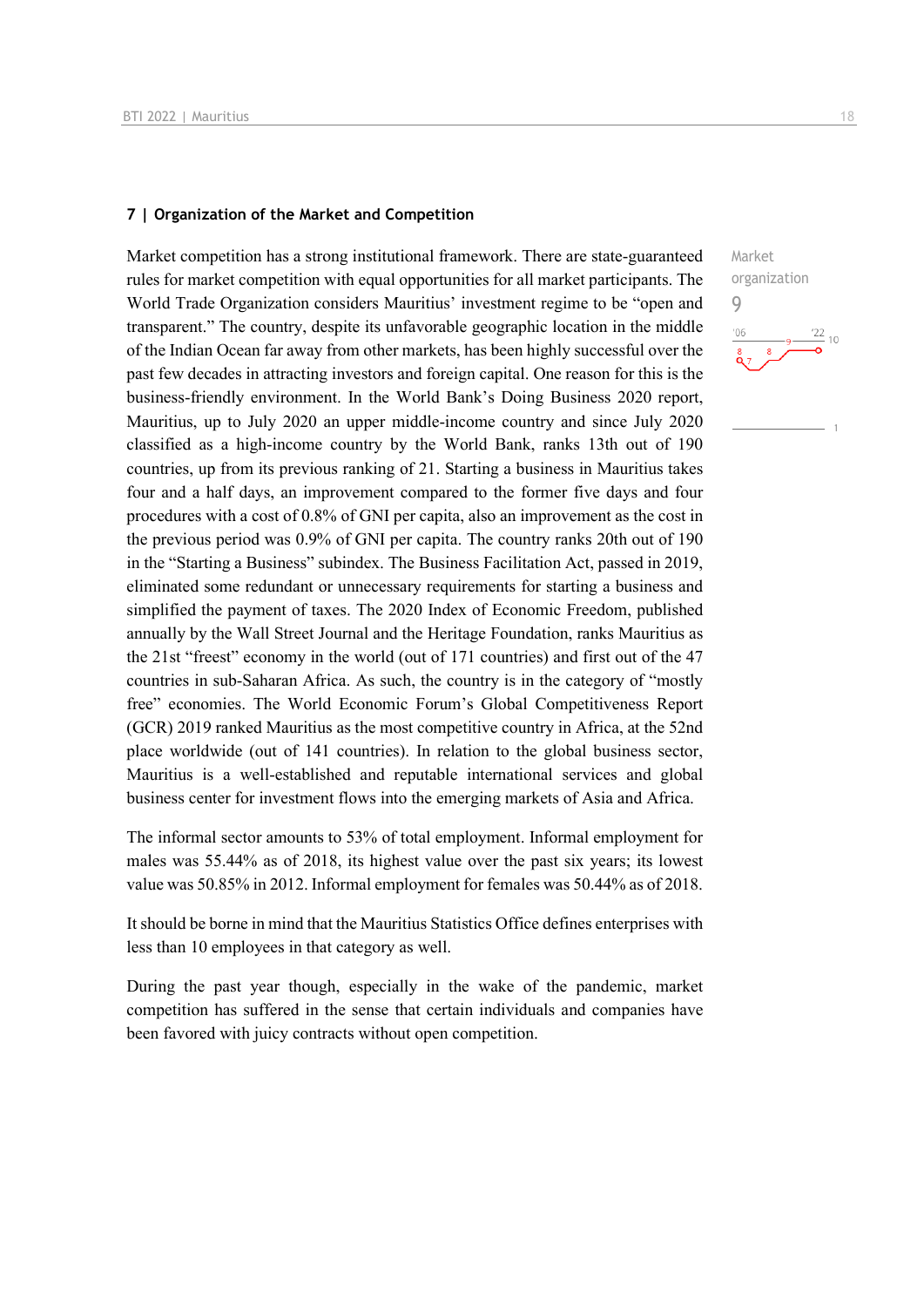The 2007 Competition Act protects competition in Mauritius. It regulates the prohibition of restrictive collusive and non-collusive agreements, the abuse of dominance and the merger review. The government established the Competition Commission of Mauritius in 2009 with the aim of promoting competition in the interest of Mauritian consumers, businesses and the economy. The commission is linked to the prime minister's office, yet is independent from the government in its decision-making, which is performed by five commissioners. According to the website of the commission, the commission rendered five decisions in 2019 and five in 2020 and one case on abuse of monopoly is still ongoing. While the commission's work has gained some momentum, a few oligarchic families still continue to dominate the Mauritian economy. This is particularly true for the agricultural, trade and telecommunications sectors. Moreover, there are instances where mergers within established parameters have taken place, giving quasi-monopolistic control of the market.

Mauritius follows a liberal economic and trade policy and the aim of the country is to become globally competitive and to integrate fully in the world trade system thanks to those trade policies. Comparatively, the island does not have many trade barriers and customs duties are low. Measures include tariff cuts, the dismantling of several subsidy schemes and a reduction of import licensing. Moreover, foreign equity caps have been removed in the tourism sector. Overall, efforts have been made to improve the environment for trade and investment, according to the World Trade Organization (WTO). This includes measures to improve the processing of permit approvals for large investment projects by introducing a fast-track option. The legal protection of investors has also been strengthened. Mauritius has so far not been part of any dispute settlement case at the WTO (member since 1995). Despite this record, the country continues using an import permit system to protect the producers of some agricultural products.

Mauritius is also a member of international trade agreements and the Interim Economic Partnership Agreement (IEPA) with the European Union. This agreement provides duty- and quota-free access to the market of the European Union for exports from Mauritius. The Mauritian market is also open to practically all EU goods. Furthermore, Mauritius launched negotiations to broaden the IEPA in October 2019. Mauritius also signed an agreement with the UK in January 2019 to safeguard trade preferences. The new agreement, known as the UK-ESA EPA, was expected to enter into force on January 1, 2021. The Mauritian government and China completed negotiations for a free trade agreement in September 2018. Negotiations for a preferential trade agreement with Indonesia are ongoing. The Comprehensive Economic Cooperation and Partnership Agreement (CECPA) with India was finally signed during the visit here of the Indian Minister for External Affairs this week. Mauritius is an active member of various trading blocs in the region. As a member of the Common Market for Eastern and Southern Africa (COMESA) and Southern African Development Community (SADC), Mauritius takes part in the Tripartite Free



Liberalization of foreign trade 9 $\frac{22}{10}$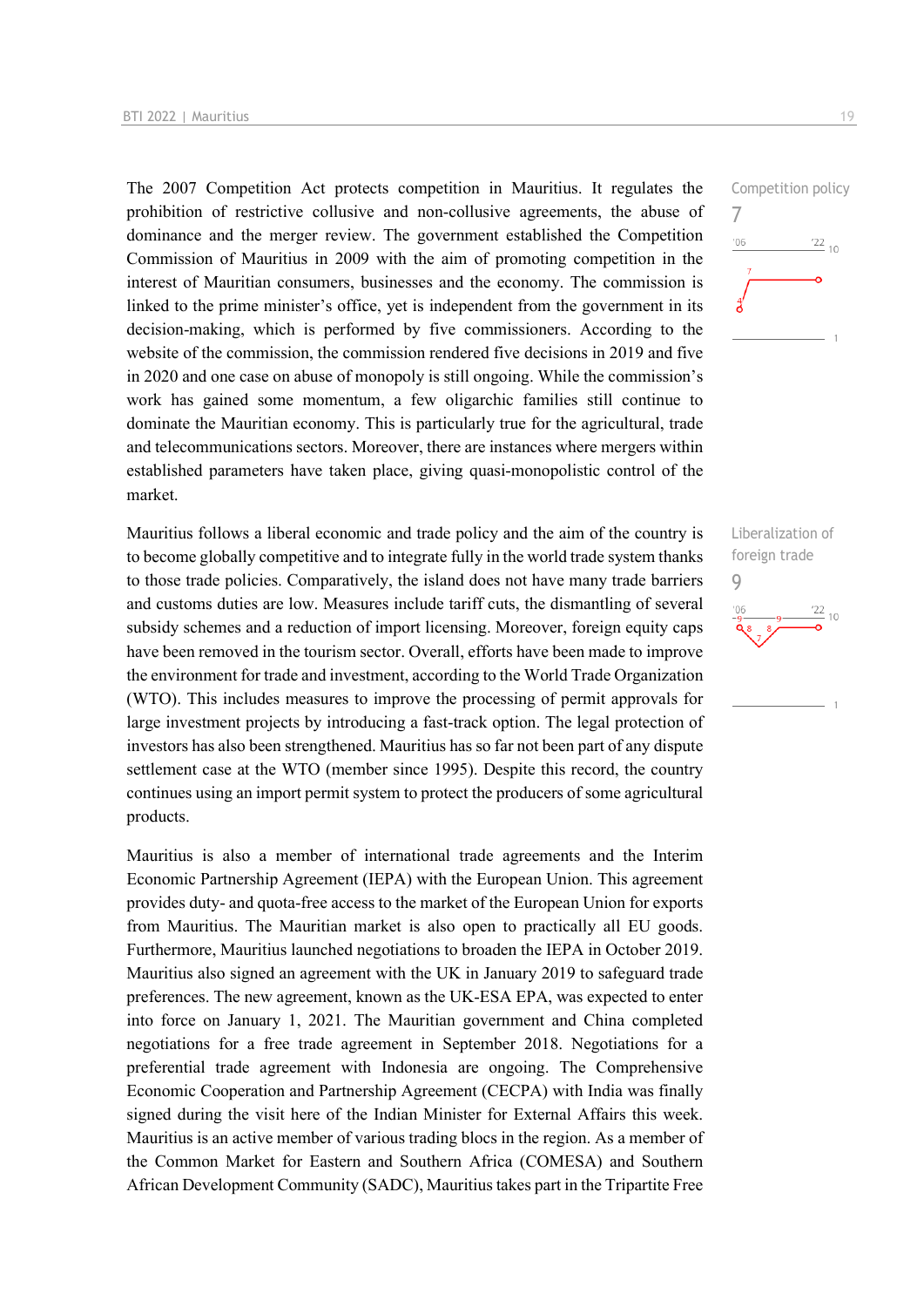Trade Area, which is an agreement between COMESA, SADC and the East African Community. The other trade bloc is the Indian Ocean Rim.

In May 2019, the Africa Continental Free Trade Agreement (AfCTA) entered into force after having been ratified by the number of member countries required. The AfCTA is operational since January 1, 2021. As Mauritius is strategically located at the crossroads of Asia and Africa, the country is positioning itself as the bridge to Africa. The Mauritius-Africa Strategy is about building the attributes required to make the country Africa's undisputed trade and investment platform, representing significant potential in the long run.

The country also has an International Trade Division (ITD) at the Ministry of Foreign Affairs, Regional Integration and International Trade, which is responsible for the formulation and development of the country's trade policies. It is also engaged in the process of regional integration and international trade negotiations at WTO level. Through its regional and international trade negotiations, the ITD seeks to open markets and preserve existing market access for exporters of goods and services.

Mauritius' banking system is solid and oriented toward international standards with functional banking supervision. As of April 2020, 20 banks are licensed to undertake banking business by the Bank of Mauritius. The Bank of Mauritius is modeled on the Bank of England. The central bank's roles include formulating and implementing monetary policy; issuing currency; the provision of efficient payments; the settlement and clearing system; the management of the public debt and of foreign exchange reserves; and the regulation and supervision of Mauritian banks.

Mauritius was among the first countries to have implemented the Basel III guidelines in July 2014. By doing so it came in line with international regulatory standards. In general, Mauritian banks are well-capitalized and carry excess liquidity. According to the World Bank, the bank capital-to-asset ratio in 2019 was 11.3%. Nonperforming loans as a ratio to total outstanding loans stood at 4.9 % in 2019, against 7.8% in 2017, according to the World Bank. A high proportion of bad loans is linked to trans-border exposure.

The COVID-19 crisis is expected to heavily impact banks' profitability due to increased defaults and delayed loan repayments. As part of its COVID-19 response, the Bank of Mauritius has made \$132 million available through commercial banks as special relief funds to help meet cash flow and working capital requirements. The cash reserve ratio applicable to commercial banks was reduced from 9% to 8%. The Bank of Mauritius also put on hold the Guideline on Credit Impairment Measurement and Income Recognition, which was effective since January 2020. In July 2019, the Bank of Mauritius Act was amended to allow the bank to use special reserve funds in exceptional circumstances and with approval of the central bank's board for the repayment of central government external debt obligations, provided that repayments would not adversely affect the bank's operations. This provision was used in January

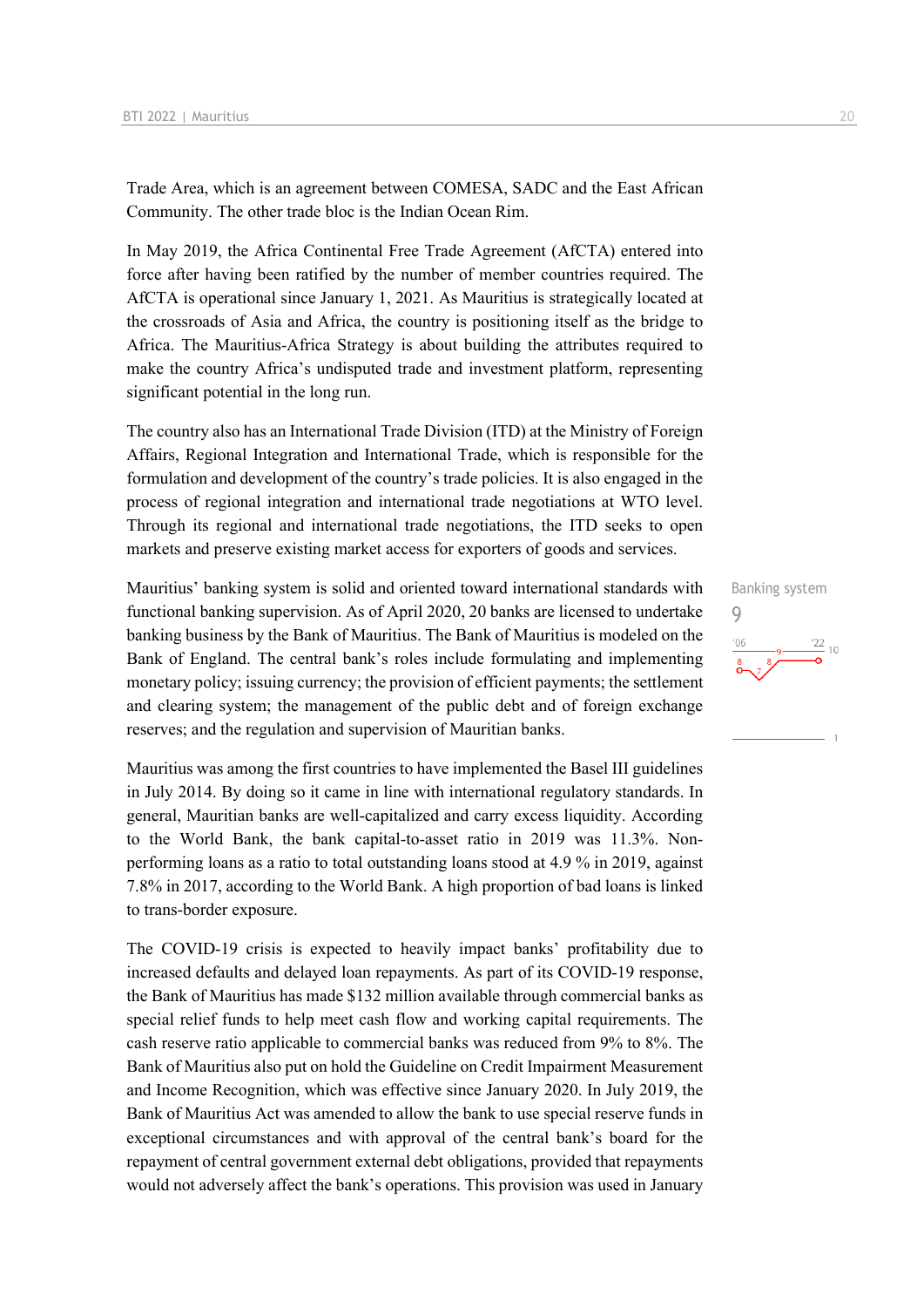2020 to repay government debt worth \$450 million, raising concerns about the central bank's independence.

The public perception, of late, is also that the bank is operating under the diktats of the government through the Ministry of Finance.

#### **8 | Monetary and fiscal stability**

Mauritius succeeded in decreasing its inflation rate from 9.7% in 2006 to 4% in 2019. Inflationary pressures in the domestic economy remained broadly contained in 2020.

The Mauritian rupee is a floating currency. The Bank of Mauritius is mandated to conduct monetary policy and manage the exchange rate of the rupee, taking into account the country's orderly and balanced economic development. The central bank has maintained the flexible exchange rate regime and has intervened in the domestic foreign exchange market to prevent disorderly fluctuations and maintain foreign exchange liquidity in the financial system. Based on the nominal effective exchange rate the rupee weakened by 0.6% month-on-month in August 2020 compared to an average depreciation of 1.3% over the period January to July 2020. Since the formation of the new government, the central bank had demonstrated its independence and resisted government interference. Unfortunately, the central bank increasingly is perceived to be succumbing to the diktats of the government.

Mauritius recorded a current account deficit of \$761.9 million in 2019, an increase over previous years. The forecast for the current account deficit in Mauritius is to further expand to 11.4% of GDP in 2020 and to shrink to 8.8% in 2021, from an estimated 5.5% in 2019. Wide deficits are the result of a collapse in revenues from the tourism sector, due to the impact of the COVID-19 pandemic, severely affecting the country's economy. The government put in place a support package to help the private sector cope with the shock. Fiscal support measures have also been adopted to limit the socioeconomic impact of COVID-19. The authorities have announced plans to increase general public health spending by 0.28% of GDP. The government has also established COVID-19 Solidarity Fund aimed at funding the COVID-19 related projects.

Due to reduced tax collection and increased social aid an increase in budget deficit has been observed. The budget deficit, 3.2% of GDP in 2019, is funded predominantly from domestic debt issues and ongoing disbursement of a \$500 million grant from India in 2016. By increasing domestic resource mobilization and the sale of government assets, fiscal consolidation is to be achieved; it is necessary to meet the recently adjusted statutory public debt target of 60% of GDP by December 2021. In general, Mauritius' public debt sustainability is regarded as broadly positive.

Monetary stability 9

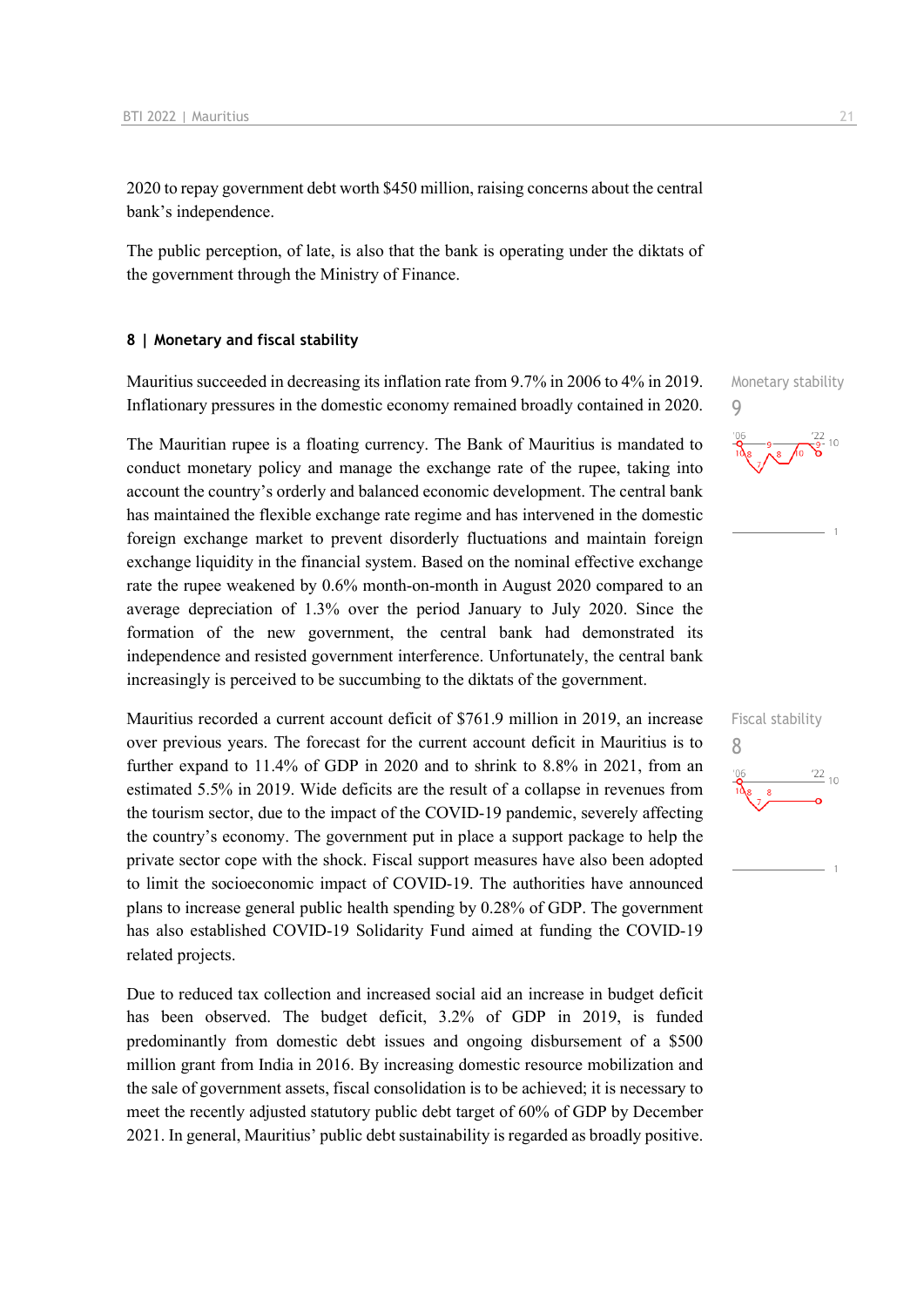Following the amendment to the Public Debt Management (PDM) Act 2008 with the enactment of the COVID-19 (Miscellaneous Provisions) Act in May 2020, public debt is now reported net of cash and cash equivalents and equity held by public institutions.

A comparison of public debt estimates over the period 2020 – 2022 on a gross basis between last year's budget and the current budget shows public debt levels are expected to increase. Interestingly, the proportion of domestic debt to foreign debt is expected to average 79% down from 85%.

Mauritius External Debt reached \$216.3 billion in December 2020.

According to the World Bank, in 2019, government consumption was at 15.3%of GDP and total reserves of the country were at \$6.8 billion in 2019.

#### **9 | Private Property**

Private property is protected through Article 3 of the constitution, which describes "the right of the individual to protection for the privacy of his home and other property and from deprivation of property without compensation." There has been no tampering with this in the past. While property is protected in general terms, the constitution nevertheless allows for deprivation of property in case of higher national interests, including defense, public safety, public health, and town and country planning. Under such circumstances, compensation is offered as well as the right to appeal to the Supreme Court.

Real property rights are respected in Mauritius. Ownership of property is legalized when the title deed is registered with the registrar general and the registration duty is paid. The recording system of mortgages and liens is reliable. Traditional land-use rights are not an issue in Mauritius as there were no indigenous peoples present at the time of European colonization. The process of securing and registering property on the island state is relatively smooth and contracts are regularly enforced. The country has maintained its high ranking in international benchmarks in the area of property rights, with the highest rate in sub-Saharan Africa in the 2018 Global Competitiveness Index (GCI), ranking 47th out of 141 economies.

According to the International Property Rights Index (IPRI), Mauritius' ranking remained in 2020 at the 40th position but attained the first position in Africa (the third position in 2018.). The Physical Property Rights Subindex increased by 0.106 to 7.328 with scores of 7.193 in the perception of Property Rights Protection, 9.447 in Registering Property, and 5.343 in Ease of Access to Loans. Mauritius' Intellectual Property Rights Subindex increased by 0.006 to 5.235 with scores of 5.771 in the perception of Intellectual Property Protection, 5.133 in Patent Protection, and 4.8 in Copyright Protection.

Property rights 8 $\frac{22}{10}$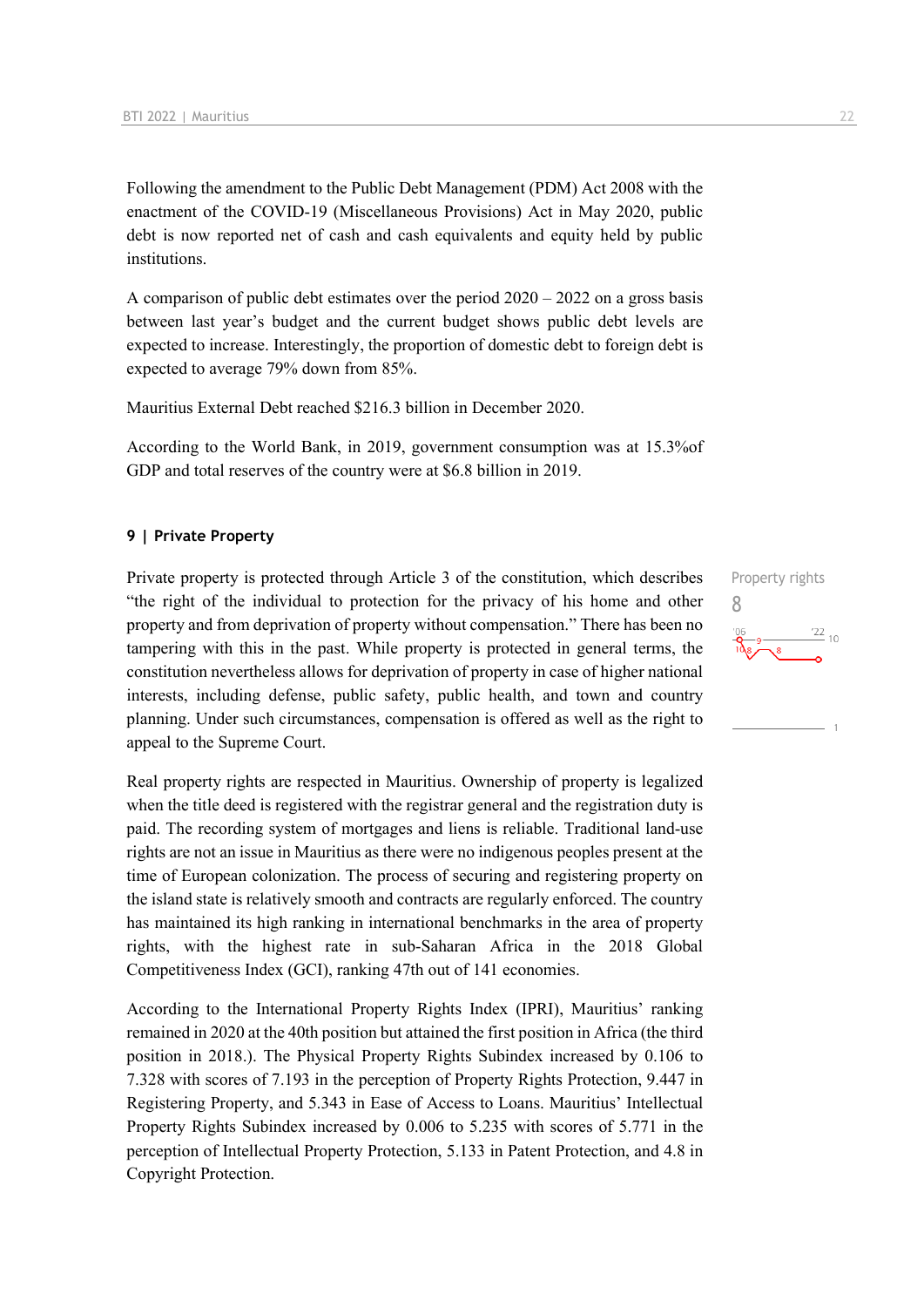According to the Non-Citizen Property Restriction Act, non-citizens cannot hold, acquire or purchase property in Mauritius except under certain specific conditions. These are in line with government policy to attract foreign investments.

Since the 1980s, large-scale privatization has taken place in different sectors, such as telecommunications and tourism, with successes and failures. The government, however, still controls key services directly or through parastatal companies in the power and water, television broadcasting, and postal service sectors. The government has no specific privatization program. In 2017, however, as part of its broader water reform efforts, the government agreed to a World Bank recommendation to appoint a private operator to maintain and operate the country's potable water distribution system. There are further privatization plans, including the privatization of the National Transport Corporation, the main transport enterprise in the country. However, those plans have still not been implemented. The privatization attempts of such essential utility sectors like water, electricity and transport do not go down well in public and resistance thereto is quite high.

The private sector firms have faced a triple shock because of the impact of the COVID-19 pandemic. First, on the supply side, lockdowns and restrictions to individual mobility have resulted in the shutdown of many businesses and limited access to labor and other inputs. Second, on the demand side, declining incomes have reduced consumption to the essential basic needs. Third, a financial shock has severely hit a number of firms that have not been supported by banks or have not benefited from government assistance.

As a response to the impact of the COVID-19 pandemic, the State Investment Corporation has been raising 0.8 % of GDP to make equity investments in troubled firms, including SMEs. The Development Bank of Mauritius Ltd is providing 0.04 % of GDP in credit for firms short on cash. The government also provided support to Air Mauritius from its National Resilience Fund.

#### **10 | Welfare Regime**

Mauritius has a well-developed and well-functioning social welfare regime with a comprehensive social protection system made up mainly of universal pensions and social assistance for those in need. There is a three-tiered pension system with a universal non-contributory basic old-age pension, a mandatory income-related pension scheme and a voluntary private pension scheme. Furthermore, there is a special pension for people with disabilities. The poor are not only helped by the free education system but also by the provision of prepaid electric meters and subsidized water tanks. A system of pre-vocational schooling also exists for children who do not fare well in the classical education system, with free meals provided. Transport is free for students (primary to tertiary) traveling to and from school, as well as for senior citizens. Subsidized housing schemes also have been put in place for those at the lower rung of the social ladder. Moreover, education from pre-primary to tertiary levels is free in Mauritius.



|     | Social safety nets |
|-----|--------------------|
|     |                    |
| '06 | $\frac{22}{10}$    |
| 8   |                    |
|     |                    |
|     |                    |
|     |                    |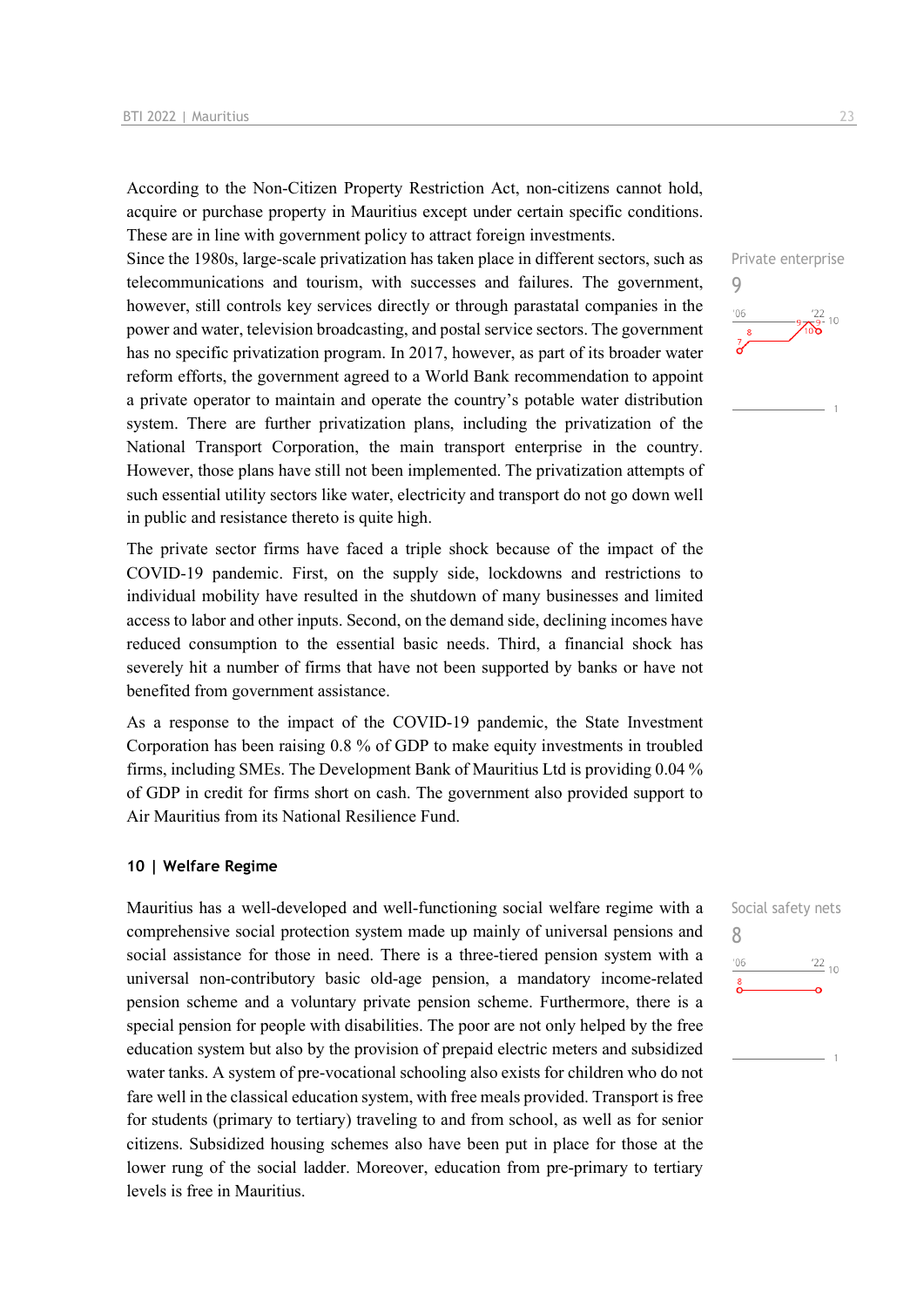In August 2020, the prime minister launched the National Health Sector Strategic Plan (HSSP)  $2020 - 2024$ , the first five-year national health sector strategic plan which will enable the government of Mauritius "to turn into reality its vision of a healthy nation." Mauritius is continually strengthening health systems and improving health security. The budget for the public health sector represents 9.5% of the total budget in 2019/2020, and compared to last year's budget, there was an increase of 7.4% in the allocation to the public health sector.

Concerning the measures related to the COVID-19 pandemic, the Minister of Finance, Economic Planning and Development introduced the Supplementary Appropriation Bill (2019 – 2020) at the National Assembly, which makes provision for an additional financial allocation with regards to government expenditure for the financial year  $2019 - 2020$ . According to the minister this allocation will help meet the expenses in connection with the COVID-19 pandemic such as expenses of the Ministry of Health and Wellness for the purchase of Medical Supplies, costs related to the Wage Assistance Scheme put in place to provide financial support to employees of the private sector who became technically unemployed but also disbursements for basic food items distributed to families on the Social Register as well as transfers to the National Resilience Fund in the wake of COVID-19.

The government has also established a COVID-19 Solidarity Fund aimed at funding related projects.

In its 2020 – 2024 program, the government has committed to value its population as its main asset, through empowerment, enhanced social inclusiveness, and equality of opportunity. Among the objectives is the fairer access to prosperity and wealth distribution, and enhanced standard of living for every citizen. In this context, it says that the government will step up the implementation of the Marshall Plan to eliminate poverty and reduce inequality.

A central element in the government's program is to further eradicate absolute poverty and the minimum salary has been revised upwards. The National Social Inclusion Foundation has the mandate to undertake programs and projects for the benefit of individuals and families registered under the Social Register of Mauritius (SRM) and of vulnerable groups. The entity is the Central Body for receiving and allocating public funds to NGOs and is called upon to play a key role in the promotion of social inclusion, equity and sustainable development.

Despite the existence of these measures and the well-elaborated social welfare system in Mauritius, equal opportunity remains a challenge, and poverty and social inequality mostly affect the Creole community and female-headed households with low education levels. Moreover, poverty is also concentrated among children and youth, with important implications for inclusion and inter-generational transmission of poverty. In 2020, the estimated youth unemployment rate in Mauritius was at 24.05%. As a response, the government has invested in myriad programs as solutions Equal opportunity 6 $-06$  $\frac{22}{10}$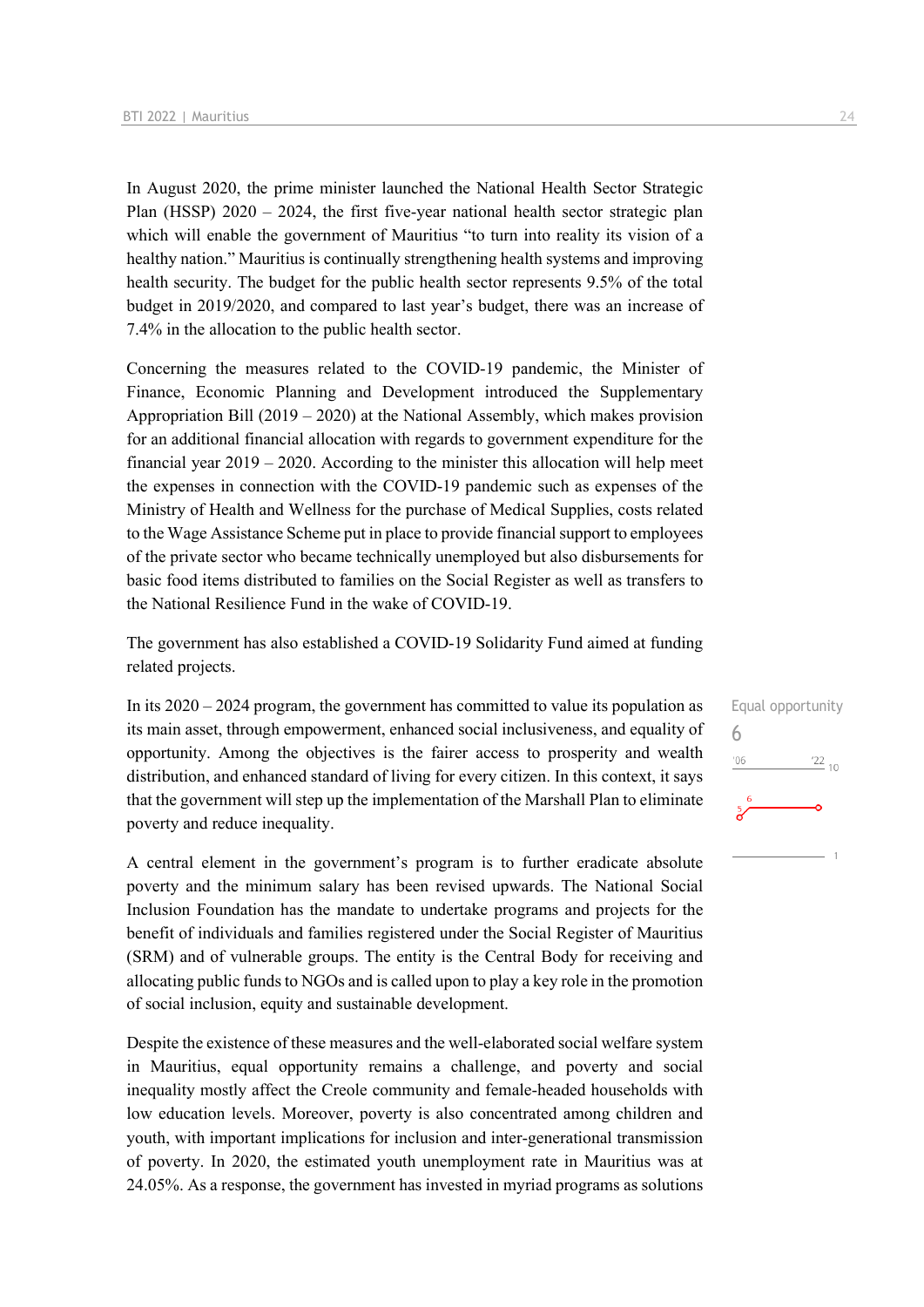to youth unemployment, however these rely on strong public-private partnerships and buy-in from participating corporates to make them count. In terms of gender inequality, the Social Register shows that roughly 50% of the poorest households are female-headed, while only 21.3% of households in the whole country are femaleheaded. In general, women are under-represented politically. In parliament, they hold 20% of the seats. The percentage is similar in the economic sphere. The female labor participation rate is also low, with 39.6% of women workings (2020).

The latest World Bank World Development Indicators available (for 2018) show a national literacy rate of 91.3% with a slight difference between men and women, scoring respectively 93.4% and 89.4.7%, placing Mauritius among the countries with the highest literacy rate in Africa. Gross enrollment data (99.5% primary, 97.1% secondary and 40.6.8% tertiary) shows that most people who start primary school continue on to secondary school, and that a large proportion also enroll in higher education. According to the World Development Indicators (2020 report) gender parity has been achieved at the primary and secondary levels, and at tertiary levels women are even better represented. However, in the 2020 Global Gender Gap Index, Mauritius is ranked 115th out of 149 countries.

#### **11 | Economic Performance**

Mauritius' economic performance is remarkable considering its isolated location and the fact that the country has no natural resources. Mauritius has undergone a remarkable economic transformation from a low-income, agriculturally based economy to a diversified, high-income country (classified by the World Bank since 2020) that has attracted considerable foreign investment and has one of the African region's highest per capita GDPs. The government is trying to modernize the sugar and textile industries while promoting diversification into such areas as information technology and financial and business services. Services and tourism remain important economic drivers, and maritime security is a priority. As such, its GDP per capita based on purchasing power parity (PPP) has grown steadily over the past decades, reaching \$23,942 in 2019.

According to the World Bank, real GDP growth reached 3.5% in 2019, driven by construction and services sectors (banking, ICT) as well as a rebound in agriculture. In general, the economy is expected to diversify further into higher value-added sectors such as agro-processing, medical tourism, higher education services, and development of the ocean economy. A favorable business environment and businessfriendly regulations such as the revised Business Facilitation Act are expected to boost foreign direct investment inflows and improved global economic demand should increase the export of goods and services.

The COVID-19 pandemic is severely affecting the country's economy especially through a standstill in tourist arrivals. While the spread of COVID-19 in the country was effectively stopped with no new domestic cases as of July 2020, GDP is expected Output strength 8 $\frac{22}{10}$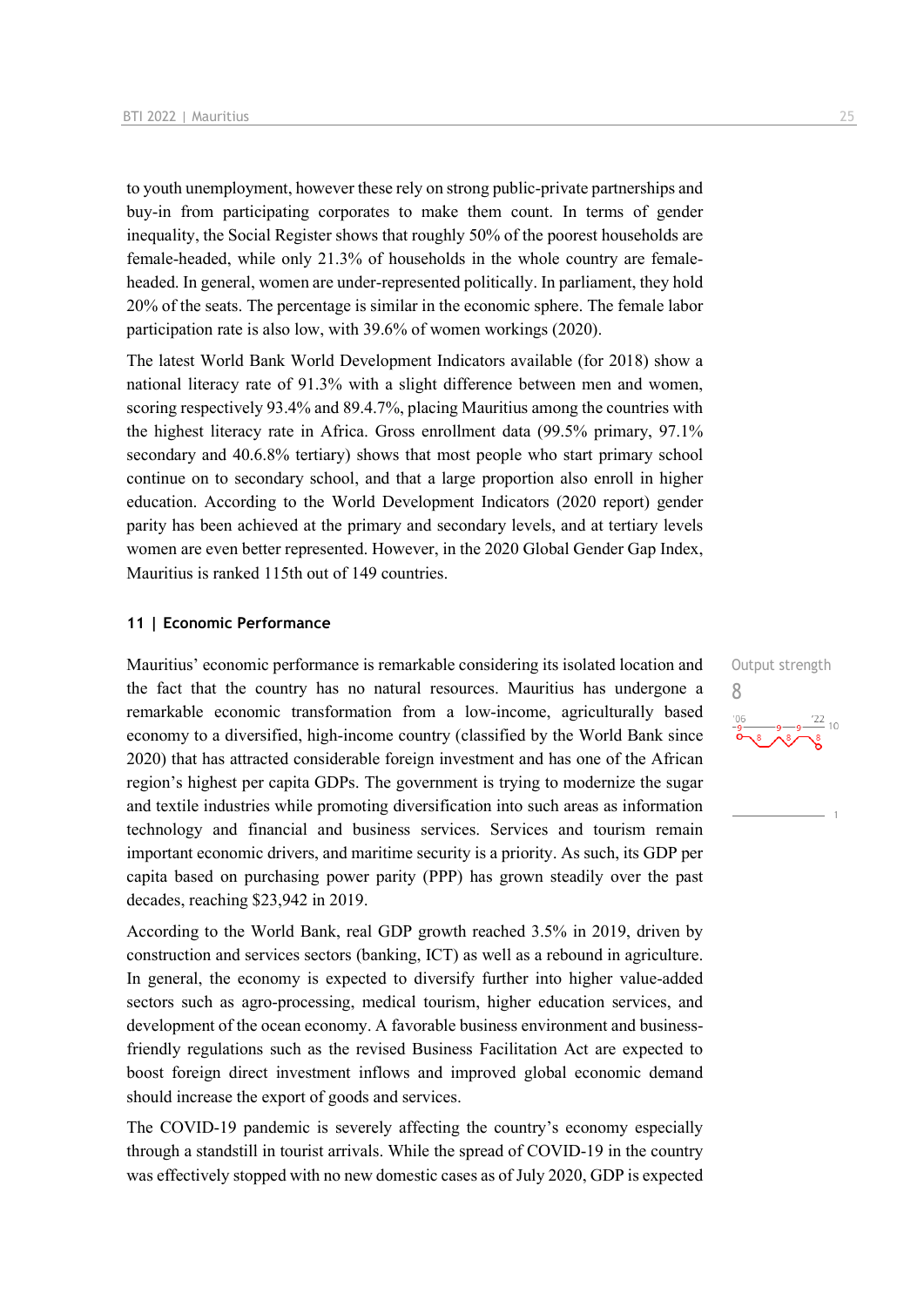to contract in double digits. The government put in place a support package to help the private sector cope with the shock, which mitigated the impact on employment, while in combination with declining revenue leading to a large deficit for the fiscal year 2019/20.

As far as the external sector is concerned, the current account deficit stood at an estimated 6.3% of GDP in 2019. The budget deficit, which had remained within a stable range of 3.0%-3.5% of GDP since 2013, escalated dramatically to 13.6% for the 2019/20 fiscal year largely as a result of reduced tax collection and increased social aid in the wake of the national lockdown related to the COVID-19 crisis. It should be highlighted that although the country had been progressively reducing its debt-to-GDP ratio in recent years, this rose to 82.8 %in 2019 (from 66.2% in 2018). The 2021 statutory target of 60% will also not be achieved. Global energy and food price increases are expected to diminish the island economy's current account balance and add to inflation, which was 0.4% in 2019.

Unemployment rates were at 6.7 % in 2019 and 2020, a slight improvement over previous years. With the anticipated negative economic impact of the novel coronavirus (COVID-19) pandemic, the IMF predicted that the unemployment rate would increase.

Effectively, the unemployment rate is already rising.

#### **12 | Sustainability**

Mauritius ranks 82nd out of 180 countries on the 2020 Environmental Performance Index, second out of the 46 sub-Saharan Africa countries, both improved positions when compared to the 2018 index.

The government Program 2020 – 2024 outlines four pillars for sustainable and ecofriendly development, in order to contribute to a cleaner, greener and safer Mauritius. The Assises de l'Environnement in December 2019 was used for the elaboration of a Master Plan for the environmental policy 2020 – 2030 as well as an Action plan for the next five years, including the finalization of a Climate Change Bill. In the 2020/21 budget, the government has various schemes to encourage the use of renewable energy. Mauritius is also implementing the Nationally Appropriate Mitigation Actions (NAMA) for Low Carbon Island Development Strategy for Mauritius project (2017 – 2021), funded by the Global Environment Facility with the objective of ensuring a low carbon path for Mauritius. The project aims to establish the national capacity for formulating and prioritize mitigation actions in line with the Nationally Determined Contributions (NDC) and further develop the local capability to design and implement mitigation actions in the energy sector. Around \$50 million under the current national budget have been allocated to the National Environment Fund to support the construction of drains and flood management, coastal protection and Environmental policy 7 $^{\prime}$ 06  $\frac{22}{10}$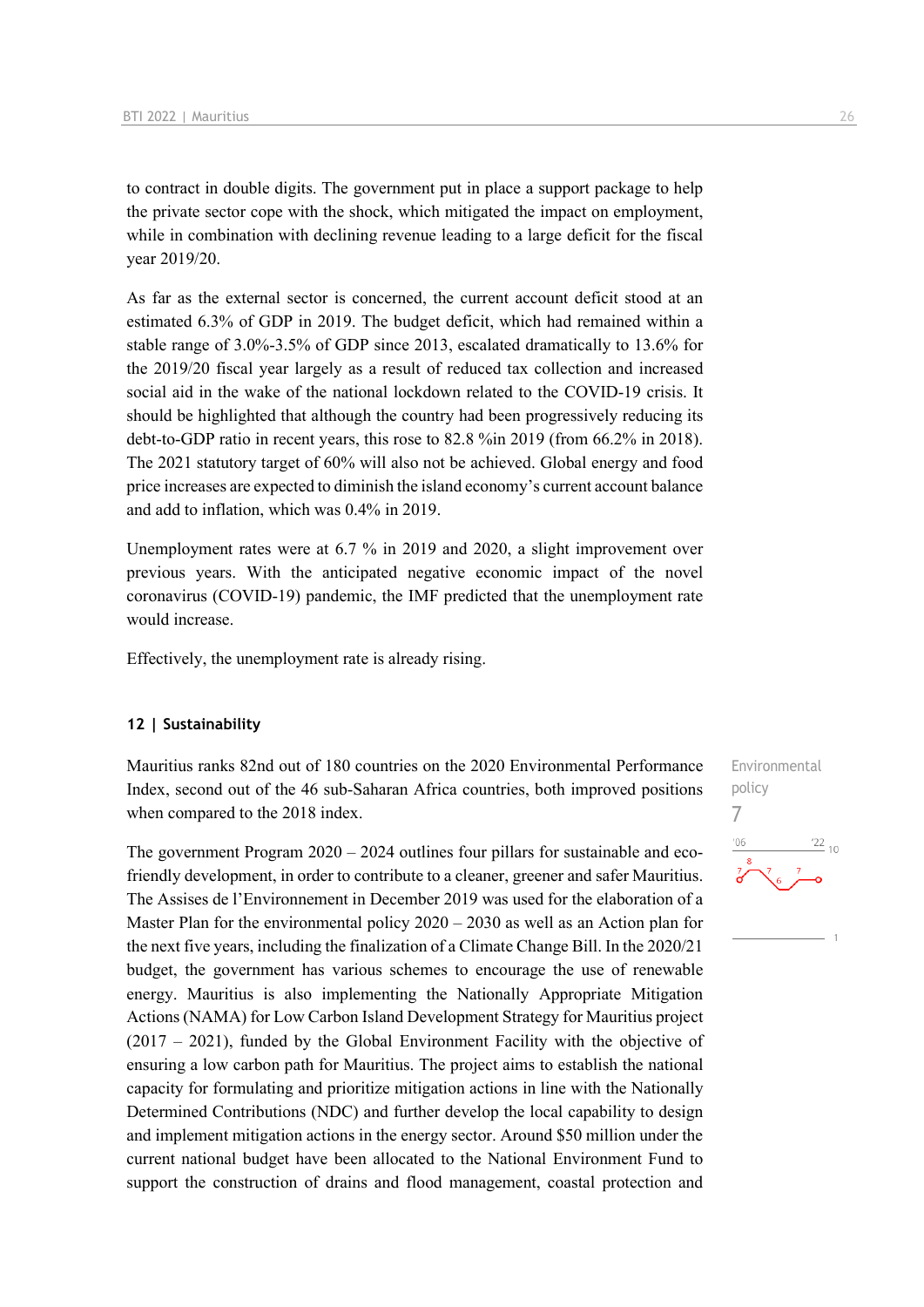rehabilitation, landslide management, disaster risk reduction and management, solid waste management and the circular economy sectors. There is also a National Vulnerability Assessment Committee (NVAC), functioning with the assistance of the SADC Regional Vulnerability Assessment and Analysis Program (RVAA) to monitor the capacity of the country to deal with external hazards and critical elements such as early warning systems, meteorological forecasting and crop projections, and disaster risk reduction. The government is promoting the Circular Economy model and as such the 2020/21 budget is promoting the Reduce, Re-Use, Recycle and Recover model. A COVID-19 Bill has been promulgated, including an amendment to the Environment Protection Act 2002 (EPA) to extend the prescribed time for processing of the Environment Impact Assessment during curfew situations.

There are vibrant civil society organizations focused on protecting the environment, and they often are very vocal in their condemnation of projects that do not respect the environment. A remarkable example has been the mobilization of environmental NGOs but also of the wider population in reaction to the environmental disaster caused by the MV Wakashio carrier on July 25, 2020. An environmental emergency was declared on August 7. Local activists criticized the authorities for not being prepared to handle the ecological disaster. Mauritius has a National Oil Spill Contingency plan in place. The country also has been the beneficiary of several largescale capacity-building projects. However, these efforts and the national planning were insufficient to enable the country to cope with a disaster of such scale.

The use of plastic materials such as shopping bags and food take-away containers has been banned.

Again, despite the existence of environmental laws, implementation is very often a problem.

Mauritius' education system follows the model of primary and secondary schooling found worldwide. According to official statistics, in March 2020, there were 833 schools providing pre-primary education. The Gross Enrollment Ratio works out to 96.9% compared to 96.2% in 2019.

The statistics showed there were, in March 2020, 319 schools providing primary education. In 2020, the primary school population stood at 82,004. In March 2020, the number of secondary schools stood at 179. Secondary education enrollment decreased by 3,241 (from 108,562 in 2019 to 105,321) in 2020. The Gross Enrollment Ratio was 71.9%.

There are also tertiary institutions, most notably the University of Mauritius and the University of Technology of Mauritius. As of December 2019, the total number of students enrolled in tertiary-level programs (including Distance Education) was 49,205 – an increase of 3.8%. The Gross Enrollment Ratio for 2019 works out to 48.0  $\frac{0}{6}$ .

Education policy / R&D 7 $06'$  $\frac{22}{10}$ Ā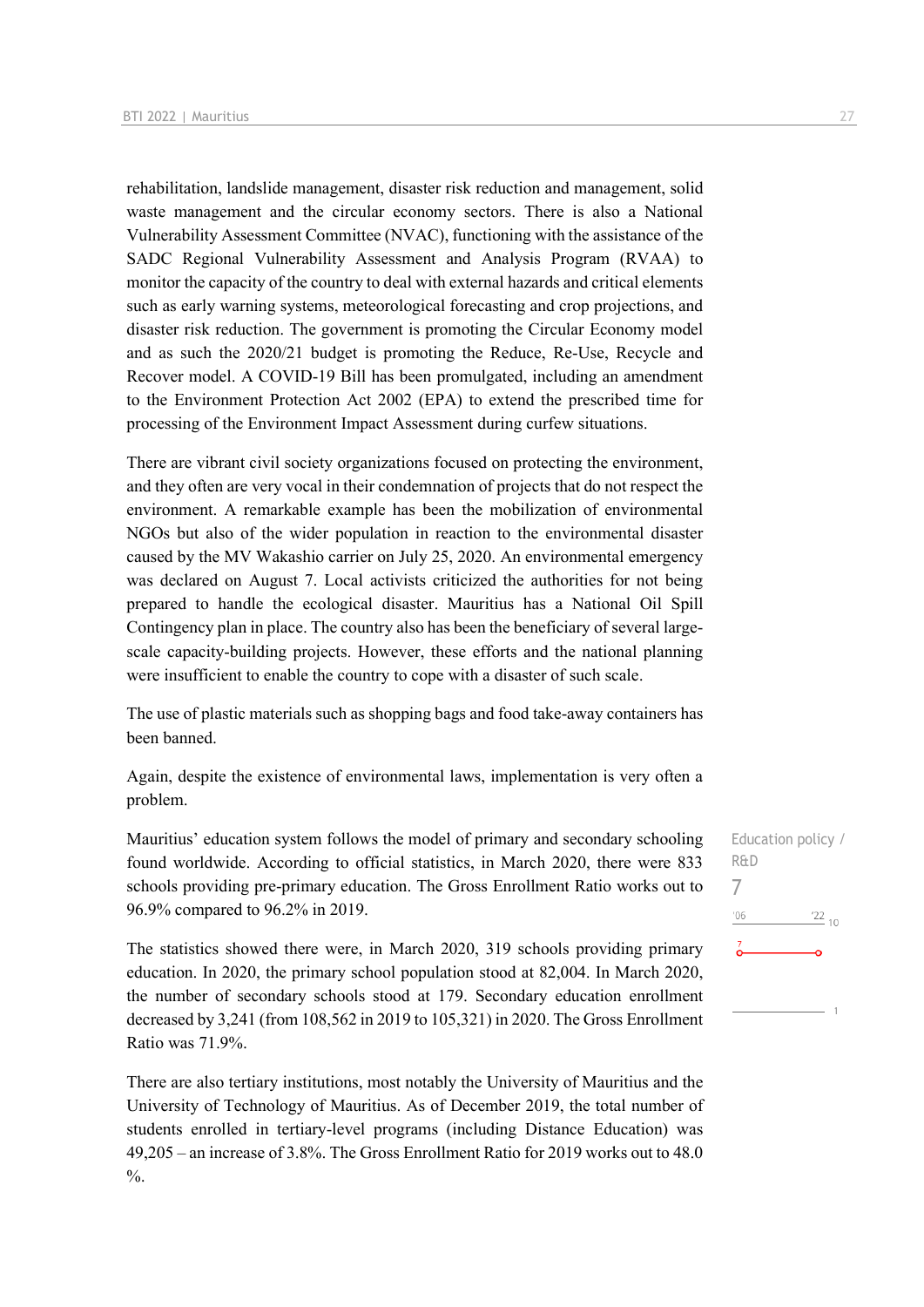The total government expenditure on education as a percentage of GDP was 4.7% for 2019, an increase compare to the date of previous years. The expenditure for Research and Development was 0.3% of GDP in 2018. There is in general a slight improvement in figures for public expenditure on the education sector and on equal enrollment rates between girls and boys.

According to the UN education index, Mauritius scored 0.736 in 2019. The adult literacy rate has been estimated at 91.3% according to the latest available data of the World Bank (2018).

Despite these generally positive markers, the quality of education seems to have taken a dip. The system in place does not command the adherence of the stakeholders in this field. There have been timid efforts at diversifying the education base with vocational/technical training being offered to those who do not have the aptitude to pursue formal academic education. The issue mainly lies in the fact that the education system is quasi-elitist and those who don't make it to the academic stream somehow feel or are made to feel inferior.

The presence of branches of certain foreign universities, some of questionable value, affect the quality of the graduates.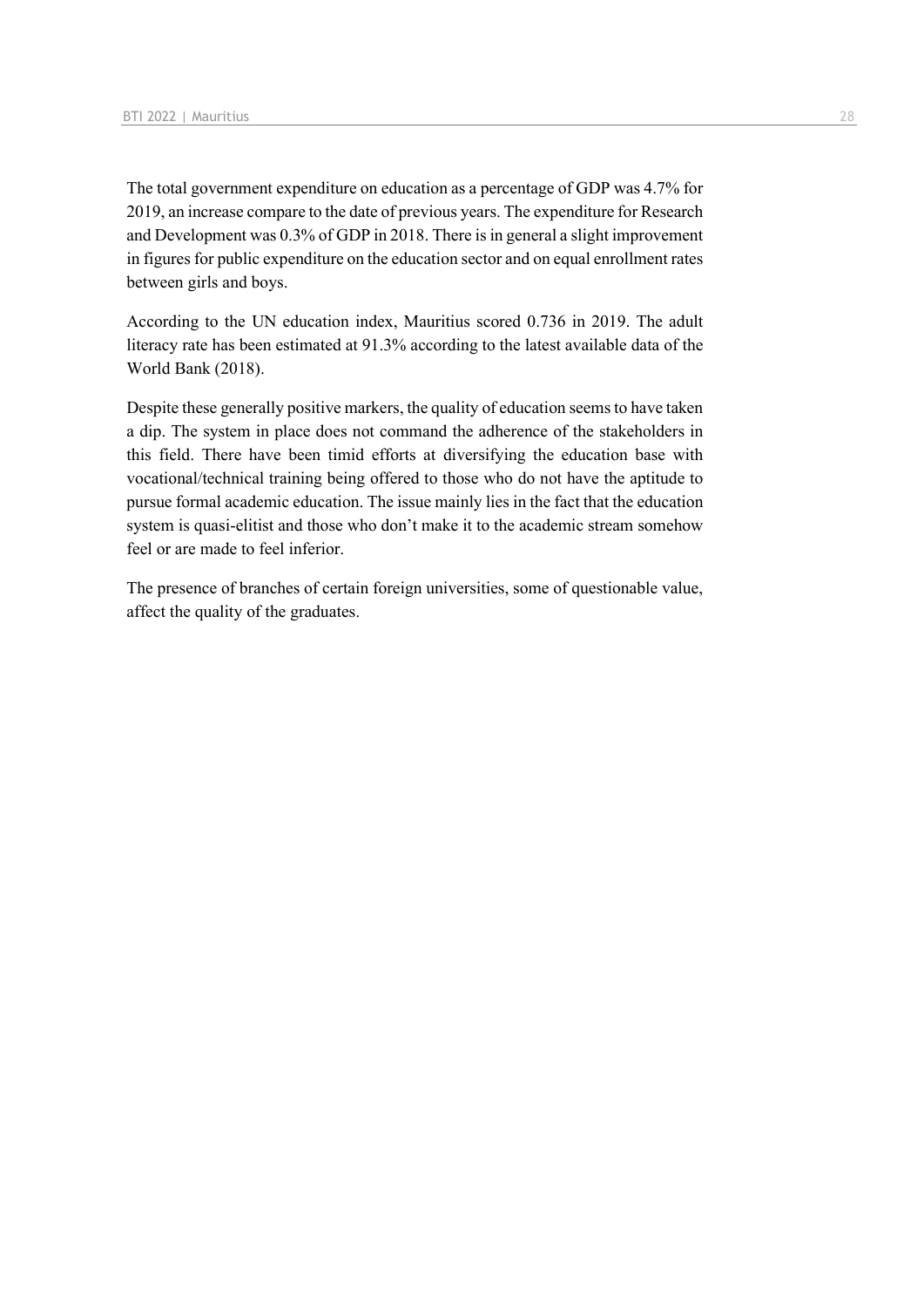## Governance

### I. Level of Difficulty

The structural constraints on governance in Mauritius are fairly limited and restricted to the country's unfavorable geographic location in the middle of the Indian Ocean, the risk of natural disasters and the lack of natural resources. The fact that the vast majority of its population has roots in Asia, in particular India, helps promote the country's strategic location as a bridge between two continents, as does the fact that Creoles, the country's second-largest group, have their origins mainly in Africa. Mauritius is geographically close to the European Union, in so far as it is located next to the French overseas territory Réunion. It has a long-time association with the EU market through various instruments of cooperation, but principally the erstwhile Lomé Conventions and the Cotonou Accord. It has also signed the Interim Economic Partnership Agreement (IEPA) with the European Union.

Its location also makes it vulnerable to natural disasters, especially cyclones but also environmental disasters such as the one caused by the MV Wakashio as described earlier in this report. The risk is amplified by climate change. A multi-hazard risk assessment completed in 2017 says that the country is losing on average \$110 million per year from tropical cyclones and floods. Moreover, flood risk is continuously increasing. In 2015, a National Disaster Management Center was established, under the aegis of the Ministry of Environment, Development and Disaster and Beach Management, to ensure rapid response to unforeseen natural events. It should be pointed out that Mauritius has always had National Disaster Prevention and Management Committees prior to the advent of the Center. As said earlier, Mauritius has also set up a National Vulnerability Assessment Committee (NVAC), with the assistance of the SADC Regional Vulnerability Assessment and Analysis Programme (RVAA).

Apart from some fishing grounds, some agricultural production – sugar in particular – and its natural beauty, Mauritius has no natural resources. Its citizens and its economy, to a large extent, depend on imports and Mauritius has thus turned into a "nation of traders," with the aforementioned export processing zones being just one example. In terms of other potential constraints, such as extreme poverty, an uneducated labor force, lack of infrastructure and epidemics, Mauritius is not exposed as the country has invested heavily, as mentioned elsewhere in this report, to avoid these types of constraints. However, the COVID-19 pandemic affected the economy severely especially because of the stop of tourism. Since March 18, 2020, different 3 $n<sub>6</sub>$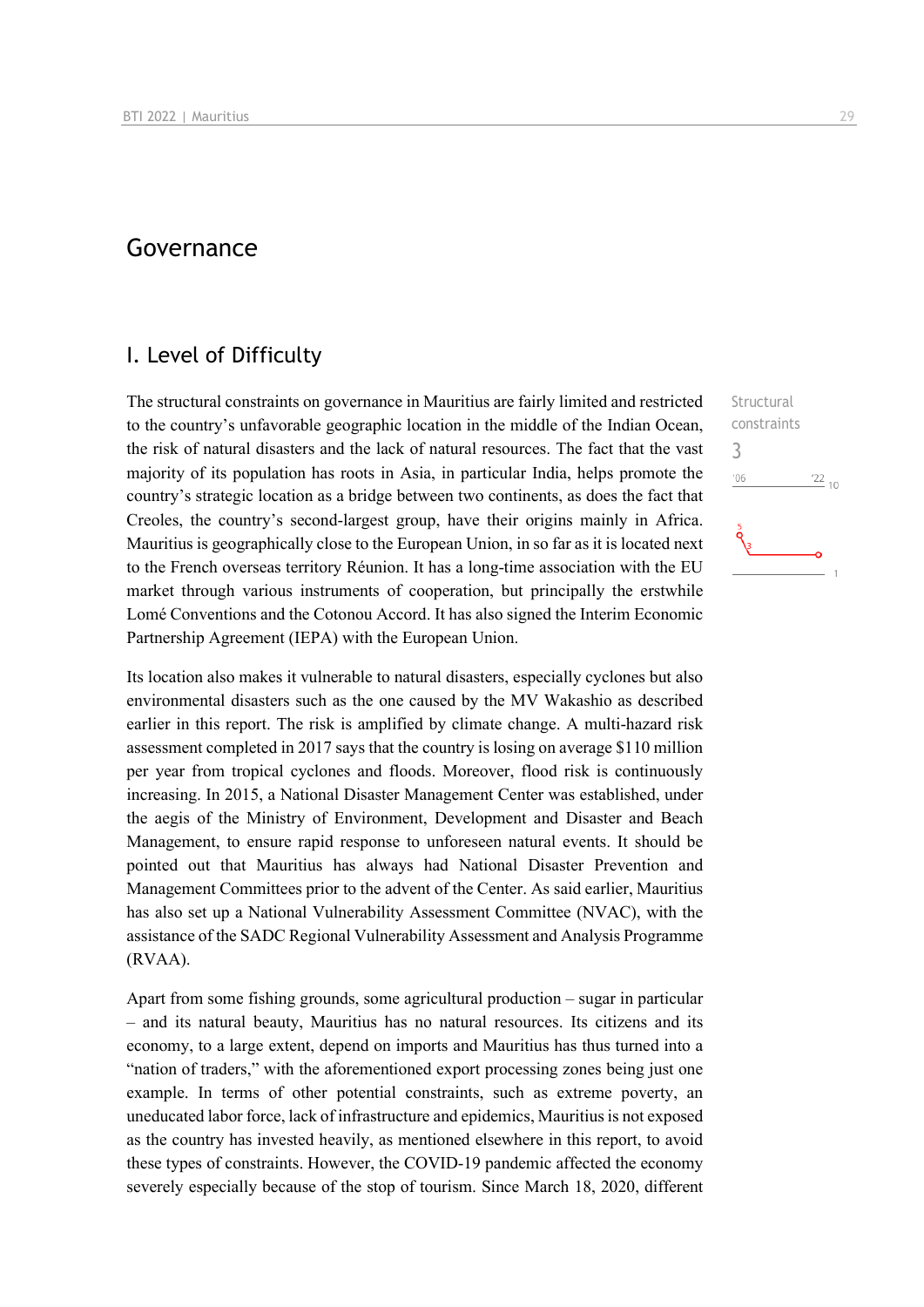measures have been implemented to stop the virus, including bans on public gatherings, followed by a curfew order, closing borders, discontinuing public transportation, closing schools, universities, shopping malls and attraction sites, suspending employee attendance at government and private workplaces (except for essential staff), and increasing testing. The country succeeded in being "COVIDsafe" since the end of April 2020. The country has recorded a total of 546 cases, with 10 deaths. There are a few COVID patients, all imported: that is, incoming/returning passengers.

There is a vocal civil society in Mauritius and its tradition is fairly strong. The outspoken parliament and active NGOs, most of them based on ethnic or special interests, are not the only expressions of that vitality: Trade unions have been recently regaining some strength, having been fragmented and marginalized for decades. The rising popularity of the trade union movement came amid the harsher economic climate of the past few years. Although protests have been organized, especially against the rise of oil prices, high intensity demonstrations are in general rather rare in Mauritius. A remarkable exception has been the mobilization of civil society – and citizens in general – in the wake of the natural disaster caused by the MV Wakashio.

The government consults with civil society organizations, for example on budgeting. They are recognized as having an important role in improving social conditions in Mauritius. The 2019 Freedom House report indicates that the country is free in terms of civil liberties and political rights.

As indicated earlier in the report, in terms of social capital, trust in other members of society is rather low and is mostly present within family circles and much less in society in general. The existence of a rather vibrant civil society and recently also trade unions shows there is some solidarity between citizens, although relatively few people are members of social interest groups.

There are no notable violent incidents based on social, ethnic or religious differences. Being on its way to sustainably improving the situation of Creoles, Mauritius is about to remove a large stumbling block toward creating a society that is less hierarchical along ethnic lines. As Afrobarometer data shows, the overwhelming majority of Mauritians do not see violence as a means to solve disputes. No immediate risk of any political, social, ethnic or religious violence is currently foreseeable. A violent clash last occurred on the island in 1999. It was the first since the pre-independence riots of 1968 and took place following the death of a Creole singer in a jail cell. The protest quickly took on a social dimension when the Creole community seized the opportunity to demand the betterment of their lot in general.

In the context of the COVID-19 pandemic, the country benefited from a longstanding culture that frequently calls on people to act in the interests of national unity and no confrontations based on social, ethnic or religious differences were reported.

 $\frac{22}{10}$ 

Civil society traditions

4

 $^{\prime}06$ 



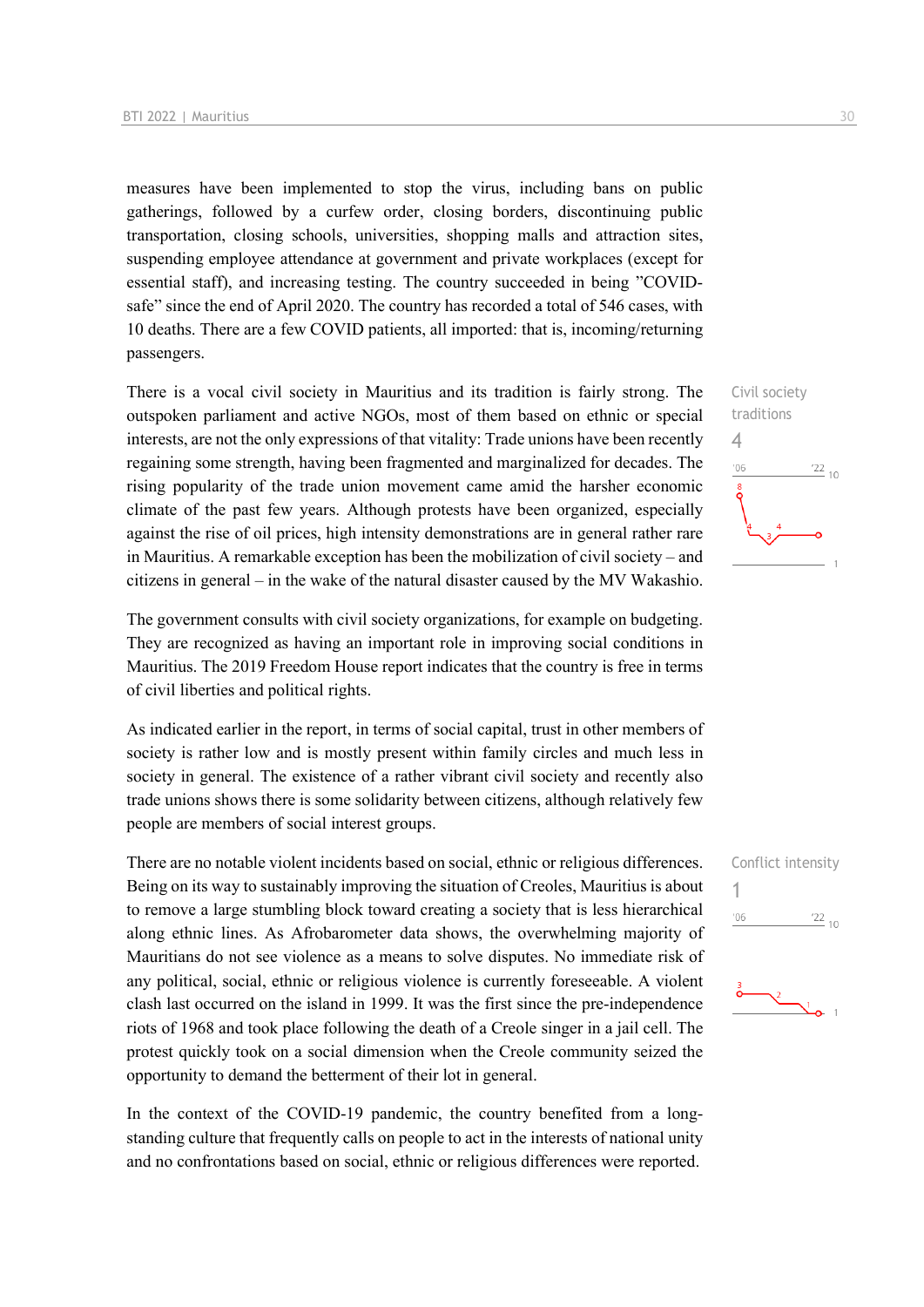## II. Governance Performance

#### **14 | Steering Capability**

When it comes to long-term political and economic strategies, although shifting coalitions are a feature of politics in the country, there has been remarkable continuity among the various ruling parties since independence. They have had the political ability to focus on a long-term perspective, often going beyond the immediate concerns of electoral competition. Moreover, governments have shown their strategic capacity to prioritize and organize policy measures without putting off domestic and international partners. The priority of the long-term strategy has always been to move the economy forward and increase and protect the country's economic wealth. In recent years, this goal has come into conflict with the objective of environmental protection. Widespread corruption has also become a major challenge, compounded by persistent cronyism, nepotism and clientelism. As the last general elections of 2019 confirmed the incumbent prime minister and his party, continuity is foreseen when it comes to tackling these challenges. As such the  $2020 - 2024$  government program has the title "toward an inclusive, high income and green Mauritius, forging ahead together." Although initiatives have been taken in favor of a more sustainable and equitable social environment, continuous efforts are needed to ensure an inclusive society. As noted earlier, the COVID-19 pandemic impacted heavily on the country's economy but the government succeeded in controlling the health impact: Since May 2020, the country has been COVID-safe. As mentioned earlier, broad measures have been taken by the government to limit the negative impact in the short and long-term.

The government is able to implement its policies effectively. It can rely on an effective public administration, staffed with professional bureaucrats across all ranks. With the exception of some high-ranking positions, such as in the diplomatic corps and parastatal bodies, where personal ties and political calculations trump qualifications, qualifications are by and large what matter in the "traditional" public sector. Indeed, recruitment is done for most positions on a competitive basis, carried out by the Public Service Commission or through delegated powers for certain nonexecutive positions. The prevalence of the Hindu community in the public sector is due to its being the population's majority group, and also by its culture of seeking security of employment, which is provided by public service.

Appointments to parastatal bodies continue to suffer on account of politically motivated placements. The scourge of nepotism and cronyism unfortunately continues to hold sway despite severe criticism from the opposition and the general public.

Question Score

Prioritization 8  $\frac{22}{10}$ 

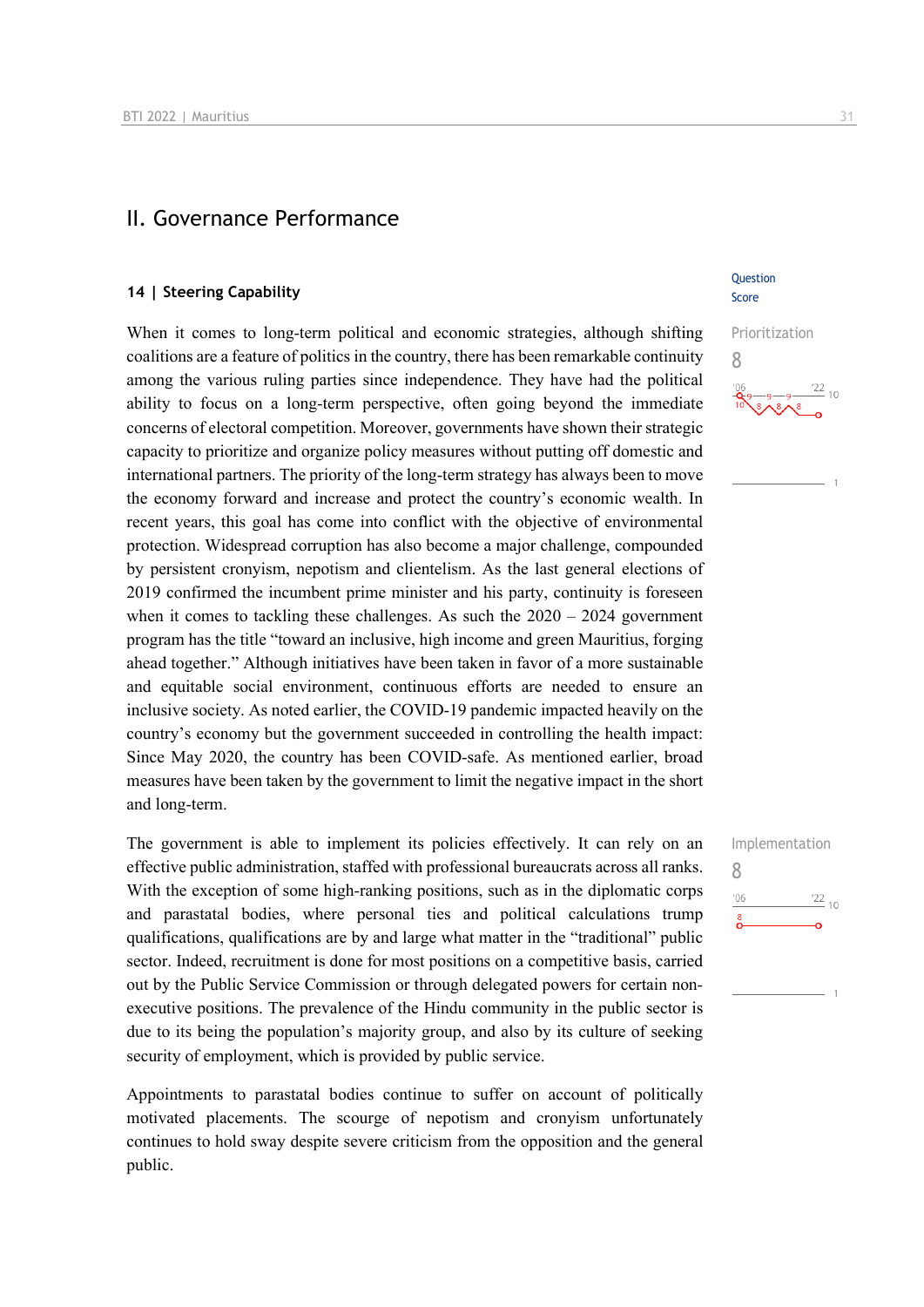Although the COVID-19 outbreak has been relatively well managed, the economy is still projected to decline. Priorities identified by the government will be impacted but measures are taken to adapt to the situation and limit the negative impact as has been illustrated in a different section of this report. Moreover, the pandemic crisis has been exploited to circumvent established norms of governance in the implementation of policies and projects as mentioned earlier in the report.

Mauritians' ability to be innovative and flexible – both politically and even more so in the economic realm – contributes to the country's success. When Mauritius became independent, its economic and political outlook was bleak and many thought it would eventually turn into a poor and ill-performing state. However, learning from best practices such as the Taiwanese economic model, the country built an export-oriented economy; the textile industry emerged and became the backbone of the secondary sector. In developing the third sector of the economy, Mauritius had an eye on Singapore and developed a strong financial service sector. The Indian Bangalore experience inspired the establishment of a cyber industry. These trends are further confirmed in the 2020 – 2024 government program, focused on "achieving an Inclusive, High Income and Green Mauritius" by building on the achievements to date.

To adapt to structural vulnerability, governments have implemented sound economic policies, coupled with diversification. Further diversification with the creation of new sectors such as the "blue economy" and new industries, high-tech health care, fintech and real estate play important roles in future economic growth. However, the implementation of strategies in these sectors is rather slow to take off.

The context of the COVID-19 pandemic further illustrates the capacity of the government to respond to such threats, adapting strategies and policies. The measures succeeded in making Mauritius a COVID-19 safe country and efforts are being deployed to limit the negative impact both on the transformation to a market economy and to democracy.

#### **15 | Resource Efficiency**

The government makes efficient use of all available human, financial and organizational resources. Nevertheless, there is some room for improvement. This includes channeling more money into the educational system as well as establishing a more efficient public administration, as has been stated in the annual report of the Ministry of Public Service, administrative and institutional reforms, and dealing with unemployment, social inequalities and corruption. Structural labor market weaknesses are a key ongoing concern and translate into a disconnect between labor supply and demand on the one hand and education and training challenges on the other.



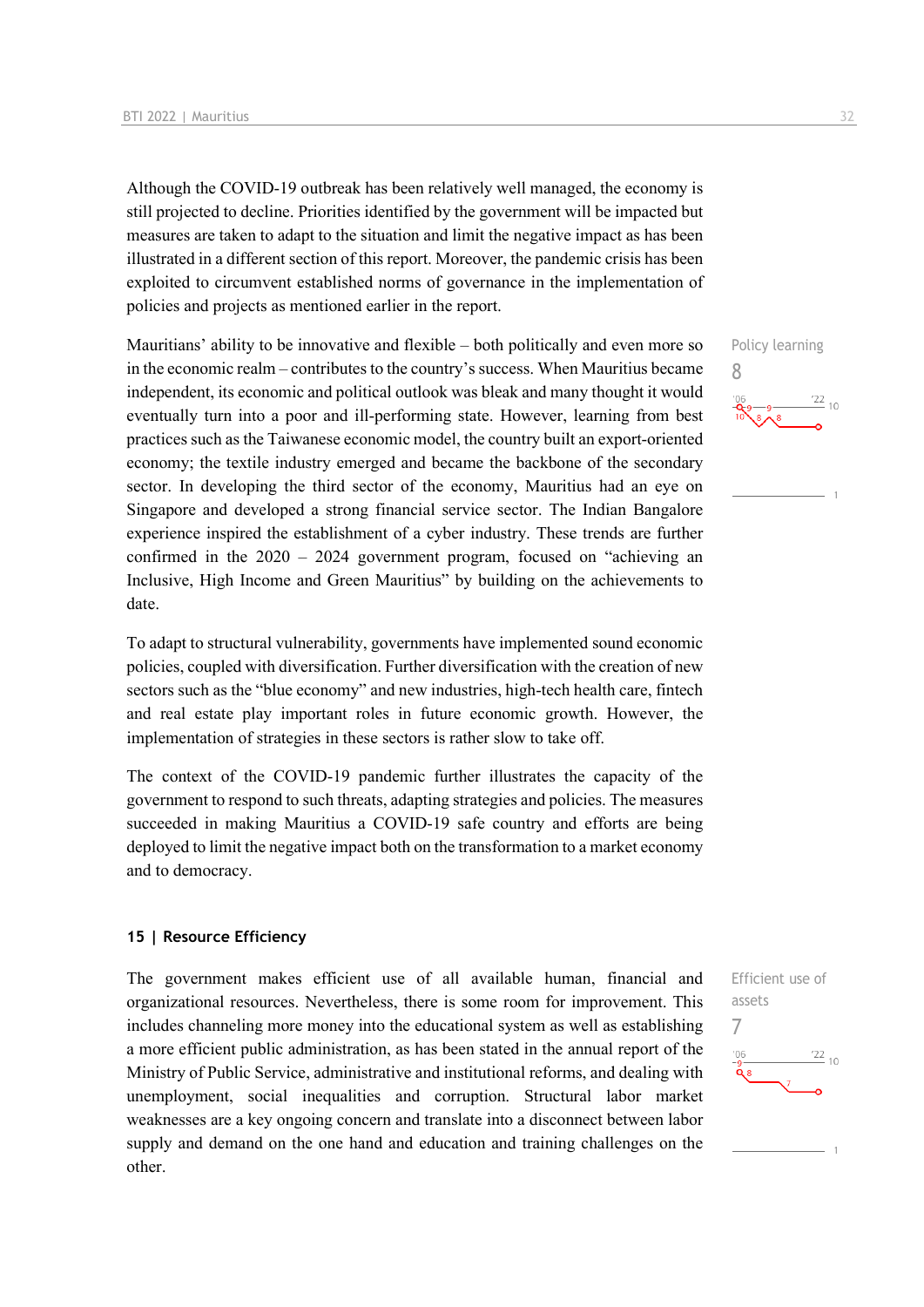As such the emergence of new economic sectors as calls for a restructuring of the country's education and human resource development system. The country developed strategies to ensure access to learning opportunities for all so that citizens can achieve personal growth, develop critical thinking skills and adapt to changing environments.

There is a National Audit Office outlined in section 110 of the constitution. Established at the time of independence, it audits government spending and publishes an annual report. In general, it does a good job but more often than not the report is only used as a political instrument. Similarly, the parliament has a Public Accounts Committee whose membership is multiparty. However, here as well, its reports are not debated in parliament, nor are sanctions slapped on those found guilty of gross mishandling of public funds. Year in, year out, both institutions publish very damaging reports on misuse and squandering of public funds, which make the headlines of newspapers and are used in political arguments but it all stops there with the consequence that corrective measures are rarely taken.

Despite the country's financial efficiency, its budget deficit and public debt are high, and this trend has even increased over the last year, mostly because of the impact of the COVID-19 pandemic. Mauritius has been heavily impacted economically by the health crisis but the government has reacted rapidly and has reallocated resources to combat the pandemic and provide support to the different sectors of society. There has been the vote for additional government expenditure driven by the unpredictable disruptions triggered by the COVID-19 pandemic. As such, the government acted swiftly to protect the nation, businesses and citizens against the virus and all resources, including financial, have been mobilized.

Taking Mauritius' economic and political success into consideration, one might assume that there is a coherent national policy. The current 2020 – 2024 government program is a continuation of the former one. Politics is institutionalized in Mauritius and there is coordination among the various actors involved. Often conflicts arise within certain parastatal institutions particularly where these institutions' chairpersons are political appointees. They are often in conflict with the directors of these institutions, which points to internal frictions.

There are also strong leaders within some political parties who hold on to their position with no inclination to pass the baton, giving rise to popular disenchantment with the Mauritian political establishment. This is a developing phenomenon. The demand for change is growing louder.

Accusations of mismanagement have been formulated by activists and citizens in general in the wake of the ecological disaster in July 2020. Demands for the prime minister and the government to resign and new elections to be organized were formulated by the larger public. However, major political opposition parties, despite having joined the fray in clamoring for the resignation, are not seen as doing enough

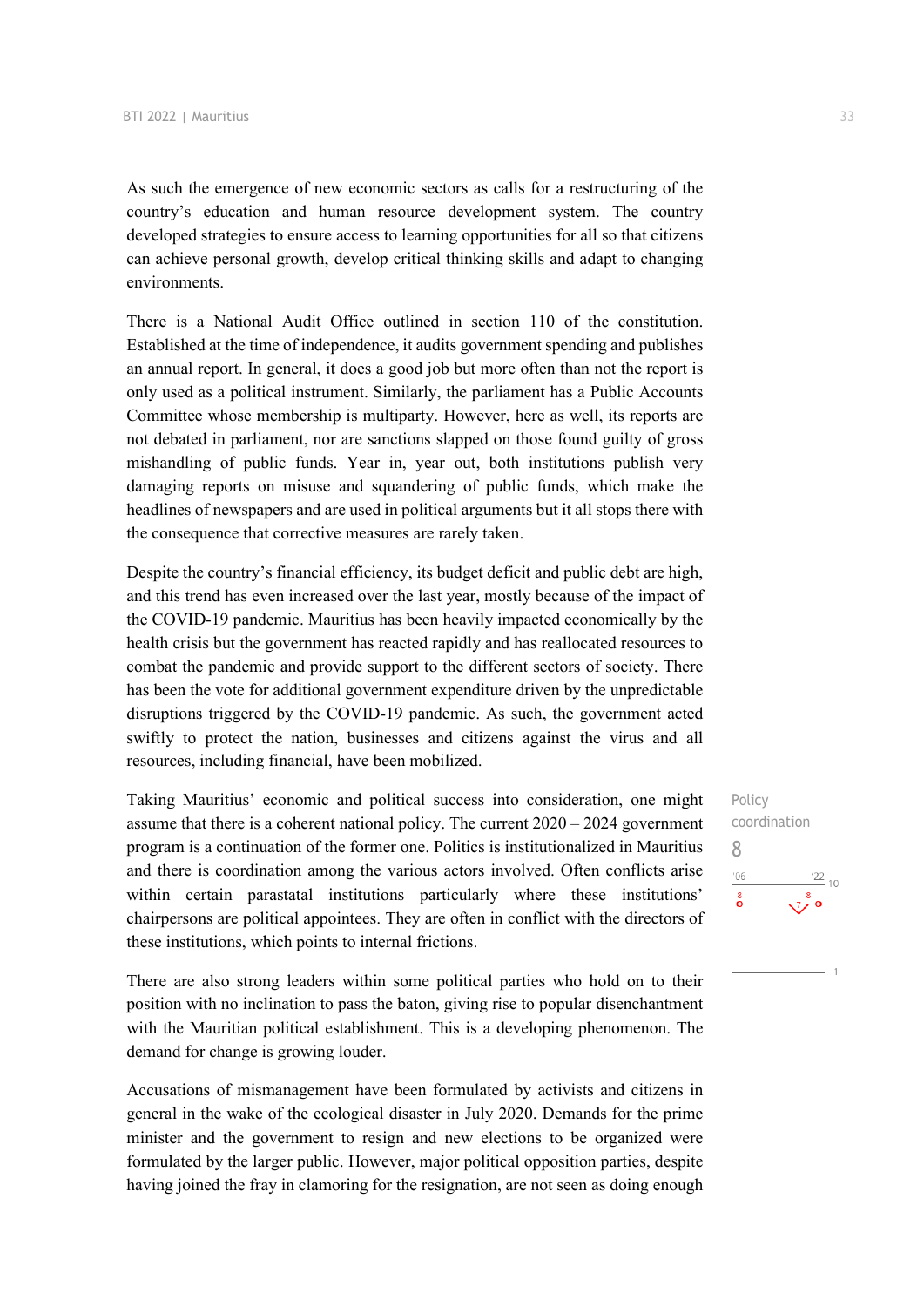to further weaken the ruling party. This might be explained by the long parliamentary recesses that prevent the opposition from doing its job efficiently, keeping the government on its toes.

When it comes to the management of the pandemic COVID-19, there has been a rather efficient response by the government with coordinated measures to combat efficiently the virus.

Mauritius is presented as sub-Saharan Africa's shining example of democracy, good governance and economic success, with the status of one of the least corrupt countries in the African continent. However, in recent years this positive reputation has been somehow damaged by rising corruption concerns, the poor handling of the MV Wakashio oil spill and the blacklisting by the European Union in 2020 due to legislative and implementation gaps in the fight against money-laundering. The government has tried to overcome these shortcomings and despite a review carried out by Financial Action Task Force (FATF) and the EU in February, the country is likely to stay on the blacklist until at least September of this year.

The current government program  $(2020 - 2024)$  lists transparency and accountability mechanisms within the institutions as a priority as well as the intensification of the fight against corruption and fraud with zero tolerance of corrupt practices. The new legislative regime on the declaration of assets is an example of transparency legislation, also known as "sunshine law." The country, as a member of the Eastern and Southern Africa Anti-Money Laundering Group (ESAAMLG), has endorsed the internationally recognized standards of the Financial Action Task Force (FATF) against money-laundering and terrorist financing. However, as stated earlier in this report, the European Commission has identified Mauritius as a high-risk third country with strategic deficiencies in its Anti-Money Laundering/Combating the Financing of Terrorism (AML/CFT) regime and since October 1, 2020, Mauritius figures officially on the blacklist on money-laundering and terrorist financing.

On the positive side, the United Nations Convention Against Corruption is an existing measure in place. Mauritius was one of the first 30 countries to sign it in 2003. More importantly, the Independent Commission Against Corruption (ICAC) was established under the Prevention of Corruption Act 2002. However, the credibility rating of ICAC is very low, not to say practically nil, in the public.

Different platforms exist to tackle corruption such as the Public-Private Platform Against Corruption (PPPAC), the Private Sector Anti-Corruption Task Force (PACT) and the Construction Industry Anti-Corruption Committee. In 2016, the National Committee on Corporate Governance endorsed the National Code of Corporate Governance for Mauritius. This code should contribute to transparency and the fight against corruption. Mauritius also ratified the African Union Convention on Preventing and Combating Corruption (AUCPCC) in 2018.

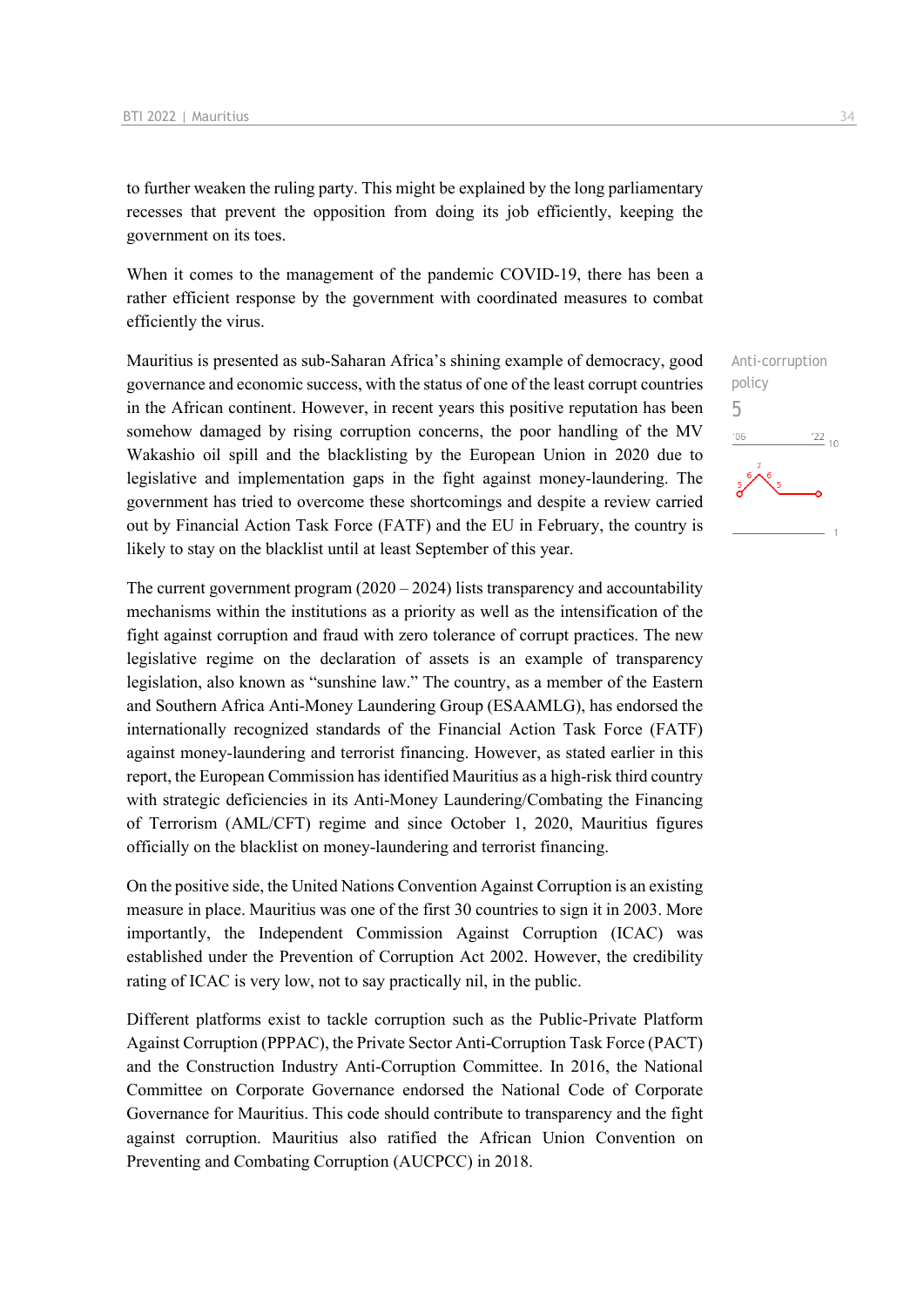Despite these initiatives, corruption at the highest levels has characterized the country's politics. Recently, the prime minister was accused of contentiously procuring property in Vacoas six years ago under the name of his daughter, underage at the time, and effected payment for same – out of sight of the notary – in London through a third party. The matter has supposedly been under investigation by ICAC for some years now but there is seemingly no progress in the matter. Obviously, it has become a major political issue. Although one of the current government's promises was to adopt a Freedom of Information Act, this has still not happened. The importance of this act has been underlined by analysts in the wake of the various 2020 crises, and sometimes lack of transparency in dealing with critical issues. Political party funding has been an ongoing debate and there is an all-party consensus supporting such a bill. The current government program includes the introduction of a new bill on the Financing of Political Parties into the National Assembly. There is yet to be any movement on that score.

#### **16 | Consensus-Building**

All major political actors agree on consolidating the country's democracy and have succeeded in establishing a viable democracy that has been thriving since independence in 1968. The main political parties, all leaning to the left of the political spectrum, play an important role in this context. There are no radical tendencies within the country and no major party or other actor wants to overthrow these achievements.

The same is true for the market economy. Mauritius' economic well-being depends on a functioning market economy and all actors – the business community in particular – have a keen interest in maintaining the market economy.

Extra-governmental, anti-democratic veto actors do not exist. Mauritius is a country without an army and the Special Mobile Force is not involved in politics. There is a consensus on the political system and its basic principles. There has been a will to reform the electoral system in recent years, but there has been no movement in that direction up to the last general elections (in 2019). For the first time in the electoral history of the country, there has been also widespread political contestation on election results and the management of the elections. However, it has not had a change on the electoral system as such and reforms for the time being do not appear to be a priority for the government. After the ecological disaster in July 2020, there also was a widespread mobilization of citizens in protest against the way the disaster was dealt with, and there were demands for the government to resign. This has, however, not caused a change in government.

Consensus on goals

 $\frac{106}{-9}$   $\frac{22}{0}$  10

10

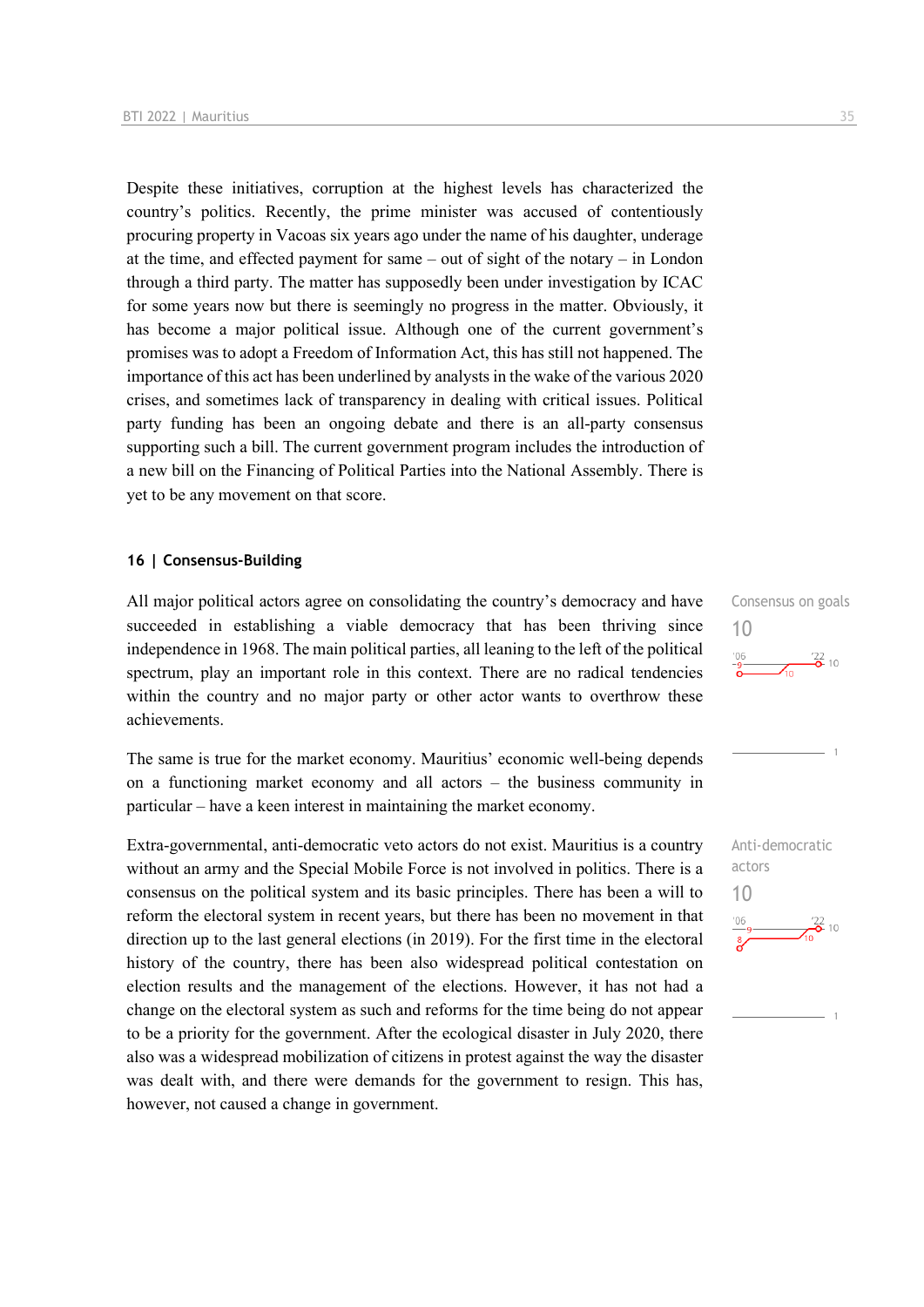Mauritius' political leadership prevents cleavage-based conflicts from escalating. There are three cleavages that have the potential to become open conflicts, but which are less likely to turn into violent conflicts: the aforementioned marginalization of the Creole community (though gradually receding); the lack of adequate representation of women in politics and in the economy and, arguably most pressing, the high youth unemployment rate, which causes severe dissatisfaction and frustration among the younger generation. The current government has taken steps to tackle inequality and promote female representation and youth employment as mentioned earlier. However, the current statistics still show that these are major issues in Mauritian society, the reason why the government program  $2020 - 2024$  is putting inclusivity at the center with a special focus on youth and women.

Beyond these issues, it must be stressed that the social security net reaches all parts of society and does not exclude any group. The government is moreover assisted by civil society in its endeavors to fight any existing cleavages. Although some civil society organizations are organized along ethnic or religious lines, there are many that are free of such alignments.

Civil society organizations influence some policy areas more than others. On the positive side, the government consults civil society organizations when preparing the national budget and recognizes their role in the fight against social inequality and poverty. As such, CSOs play a role in service provision and charitable activities. Another very large group of CSOs are those focusing on sociocultural activities for women, the elderly and young people. Monitoring and evaluation of government performance is not systematically done by CSOs, and sector and geographic umbrella organizations as well as coordination bodies are weak.

Environmentalists have by and large a difficult stance – despite some successes in protecting the country's flora and fauna. On this topic, wide mobilization both by civil society organizations and citizens in general has been observed in the wake of the ecological disaster in July 2020. In contrast, the business community, which is also seen as part of civil society, has some influence on political actions bringing the above-mentioned tensions between economic and environmental interests to the fore.

To respond to the COVID-19 pandemic, in order to support the population and the community at large who are being affected, the government established the COVID-19 Solidarity Fund on March 25, 2020, aimed at funding COVID-19 related projects. There has been in general a proactive mobilization from the NGOs and civil society to ensure food security and well-being of vulnerable households.

Cleavage / conflict management 9  $106$  $10$ 

Civil society participation 7 $\frac{22}{10}$  $-06$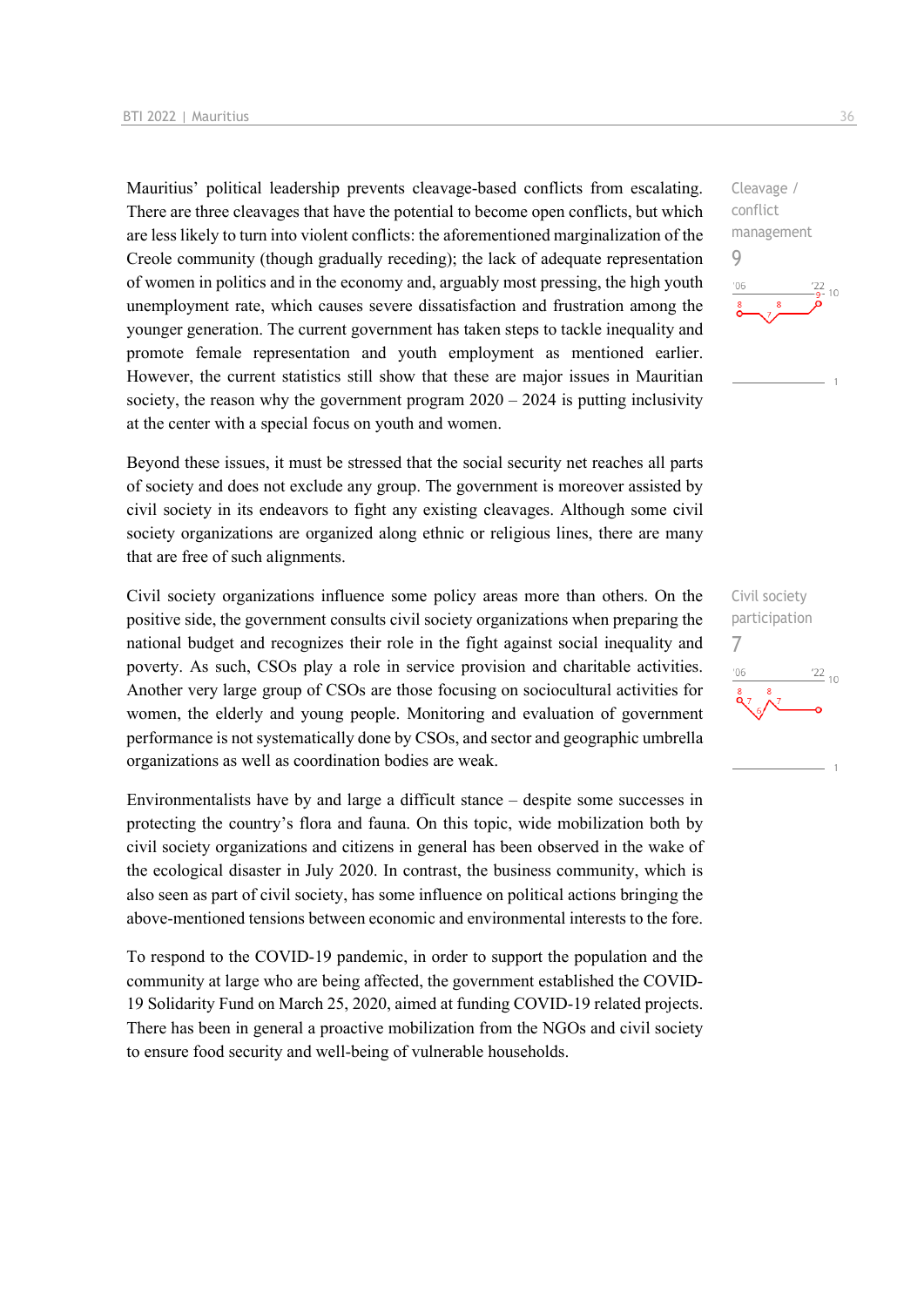Past injustices in Mauritius are different from those in a number of other African countries in that there were no violent clashes between ethnic or religious groups after independence, let alone a civil war or civil unrest. The only exception is the ethnicbased riots of 1999. The riots were triggered when Kaya, a popular Creole reggae star, died in police custody. The Creole community, which had long complained of discrimination, reacted with an explosion of anger. As outlined in the constitution, the Creole community is part of the general population, which accounts for about 27 % of the population, making it the second-largest group behind Hindus. The Creole community is the poorest section of society. Past injustices refer to the aforementioned marginalization of Creoles and the injustices during the colonial period, including the forceful resettlement of the people living on the Chagos Islands, controlled by the UK prior to independence. These injustices date back to before the independence of Mauritius, in 1968. However, the dreadful and forceful deportation of those living on the Chagos Islands continued until 1972.

To deal with the long-term effects of the colonial period, in which some people see the root causes of the continued marginalization of the Creole community, Mauritians established a Truth and Justice Commission in 2009. This commission published a 2,800-page report in late 2011. One of its findings was that people of slave descent are still poorly represented in all spheres of public life and in government institutions, and that they are also poorly housed, that their literacy rate remains low and with consequences on unemployment rates. Moreover, the commission stated that there is an "over-concentration" of this group working in hard manual labor.

The perpetrators of historic injustices suffered by former slaves and indentured laborers can hardly be brought to justice. Only the state, if anyone at all, can assume responsibility for any form of compensation.

#### **17 | International Cooperation**

Mauritius' political leadership makes well-focused use of its international partners to implement its long-term economic development strategy. The 2020 – 2024 government program includes the following objectives for international relations: expanding regional and multilateral cooperation, trade agreements and market access. Moreover, ensuring a safe, secure and sustainable exploitation of the maritime special economic zone and maritime security within the Indian Ocean will be a key consideration in negotiations, discussions and agreements between Mauritius and its major trading partners such as India, China, regional groups in Africa, UK, the European Union, United States, Japan and Australia. The program also foresees that the roles, operations and strategy of the embassies and missions abroad will be reorganized to ensure greater transparency, accountability, efficient use of public funds and the achievement of economic benefits.

Reconciliation n/a  $'06$  $^{22}$  10

 $n/a$ 

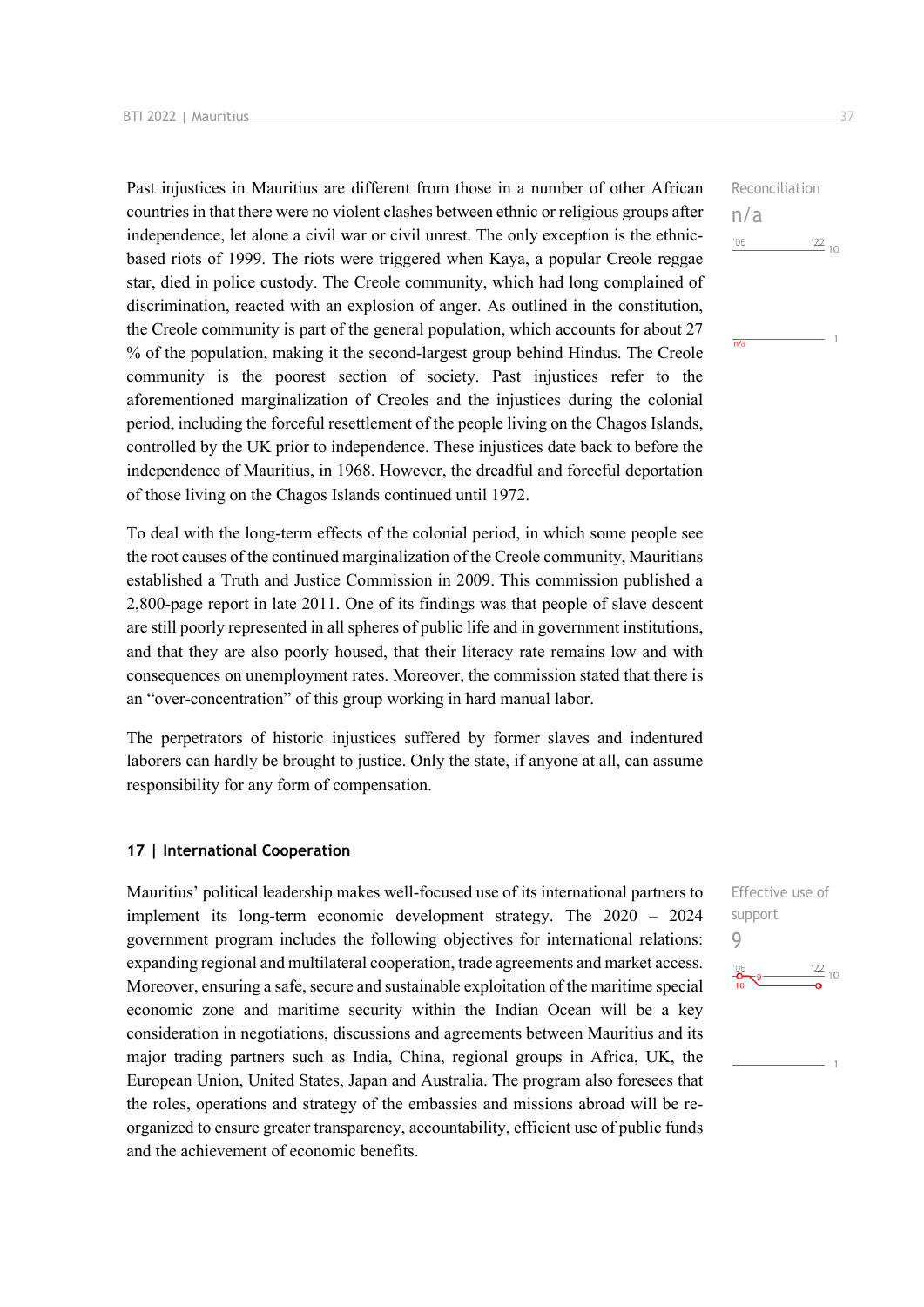With its very open economy and active recruitment of foreign investment, Mauritius remains dependent on the external environment and is vulnerable to global economic trends, especially those in Europe, China and the United States. The impact of Brexit on the local economy is still unknown. However, a UK-ESA (of which Mauritius is a member) trade-related accord based on the IEPA with the EU has been signed to palliate any likely disruption. As Mauritius is strategically located at the crossroads of Asia and Africa, the country is positioning itself as the bridge to Africa. The 2020/21 budget speech confirms the importance of Africa for the Economic Recovery plan, which focuses on reinforcing its partnerships with the rest of Africa. The Mauritius-Africa Strategy is about building the attributes to becoming the undisputed trade and investment platform for Africa, representing significant potential in the long run. The Mauritius-China Free Trade Agreement and the Agreement Establishing the African Continental Free Trade Area (AfCFTA) the Comprehensive Economic Cooperation and Partnership Agreement (CECPA) with India initiatives are also expected to be of huge value to the Mauritian economy in the coming years.

When it comes to the fight against the coronavirus pandemic, Mauritius has developed a solid internal response as has been explained earlier in the report, but it has not received the desirable external support except for the major friendly gesture by India, which donated 100,000 doses of vaccine as a start. The Chinese also, through Jack Ma, donated some PPE (Personal Protection Equipment) items in the early days of the pandemic.

Mauritius has emerged as a credible and reliable partner in its relations with the international community. Its foreign policy is in many regards different from that of other African countries in that the country does not ask for development aid. In addition, the country has built a reputation as a reliable and safe place for foreign investment. It has developed a "trade not aid" paradigm. The country easily attracts foreign investment as it continues to be among the freest and most business-friendly countries in Africa (as mentioned earlier). The Business Facilitation Act, passed in 2019, eliminated some redundant or unnecessary requirements for starting a business and simplified the payment of taxes. Mauritius is still a well-established and reputable international services and global business center for investment flows into the emerging markets of Asia and Africa. The country has a low-tax jurisdiction and it has double tax avoidance treaties with several countries. The country's value proposition includes the absence of exchange controls, low corporate tax, no capital gains tax and no withholding tax. As such, Mauritius provides an attractive environment for the establishment of offshore trusts.

Moreover, the country has signed all international treaties with respect to industrial and commercial properties and impedes brand piracy on its territory. It cooperates with the World Bank and the OECD with respect to money-laundering, financial terrorism and international tax evasion. However, as stipulated earlier, in October 2020, the European Commission identified Mauritius as a high-risk third country with

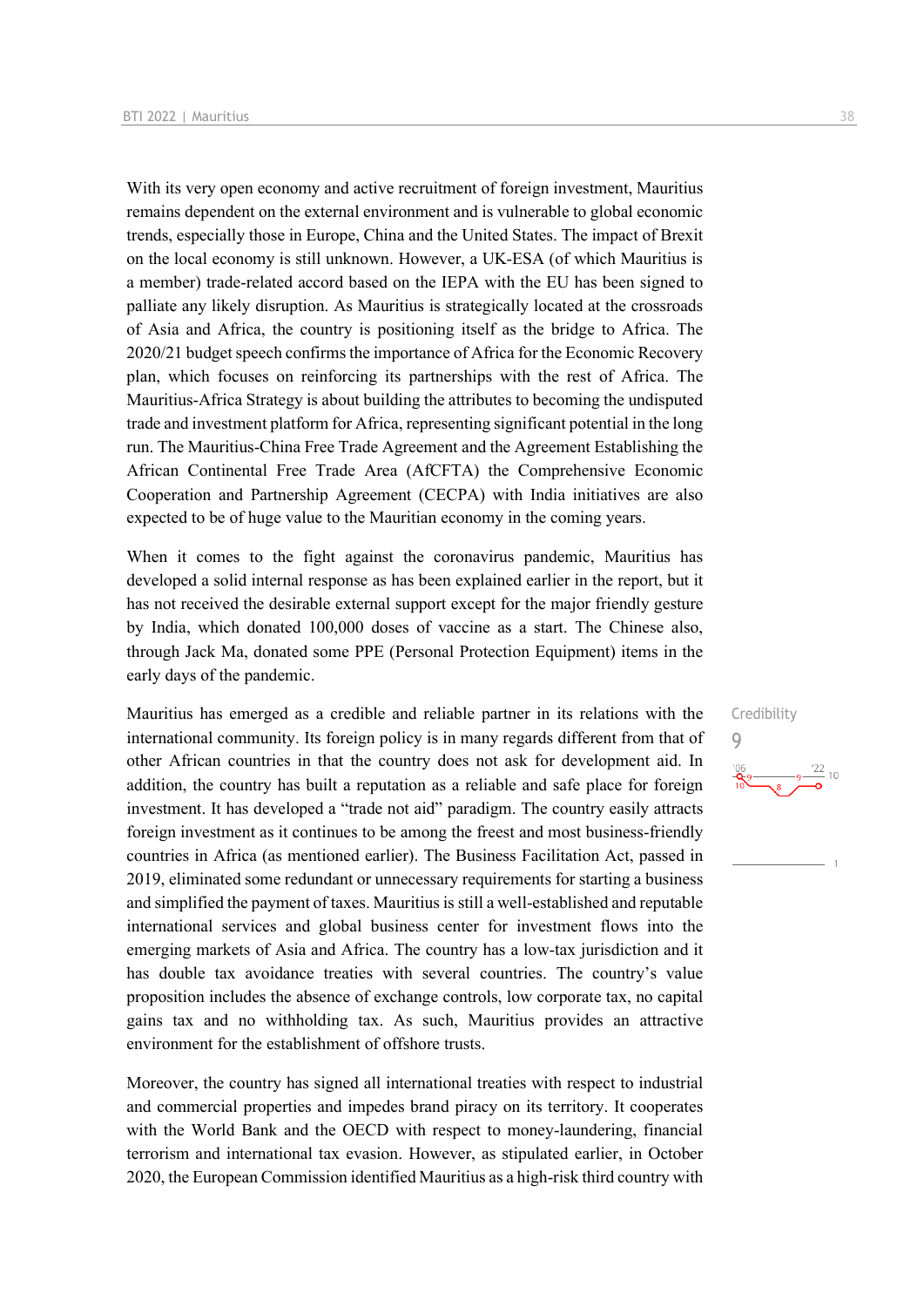strategic deficiencies in its Anti-Money Laundering/Combating the Financing of Terrorism (AML/CFT) regime and since October 1, 2020, Mauritius figures officially on the blacklist on money-laundering and terrorist financing. The country is also a member of the United Nations and the African Union. It has ratified many U.N. human rights protocols and thus has made binding international commitments. As such, its citizens register complaints with the different existing international and regional commissions (UNESCO, the International Labour Organization, the African Commission on Human and Peoples' Rights, the embassies of EU member states and the delegations of the European Commission, and the national contact points in any OECD member state). Mauritius has also joined the International Criminal Court and it may thus be summoned to appear in front of the court if there is a case of gross humanitarian crimes.

International credibility has not been affected by the government's engagement in international or multilateral efforts to coordinate the COVID-19 response. The country has developed a solid internal response with the support of the different UN Country Teams, the Development Partners Group, private sector, NGOs and civil society. The country succeeded in containing the virus and having a COVID-19-safe context since May 2020. To maintain and protect the current context, Mauritius has put in place a very strict policy for entering the country. Quarantine requirements have been extended to May 2021. It has, however, evolved a strategy to attract foreigners for long-term stay by introducing a new Premium Visa, valid for a period of one year and renewable. This strategy also applies to those who work online and wish to come over to the country for long stays.

At the center of the country's foreign policy at the regional level is the Chagos Islands issue, with Mauritius trying to regain the island and resettle its former inhabitants. The issue took a turn in 2013 when the United Nations Tribunal on International Maritime Arbitration challenged Britain's refusal to allow the exiled inhabitants to return. In September 2018, the United Nations' top court, the International Court of Justice (ICJ), heard arguments on the future status of the British-ruled Chagos Islands. The case was brought by the United Nations to the ICJ for an advisory opinion, which was rendered on February 25, 2019. The opinion was in favor of Mauritius and enjoins the UK to terminate its administration of the archipelago as rapidly as possible. This opinion was upheld by a United Nations General Assembly Resolution. (The UK has so far not budged from its position.) The 2020 – 2024 government program states that following the historic and resounding victories registered, the government will pursue its efforts so that "the decolonization process of Mauritius is completed for our country to exercise its full sovereignty over the totality of its territory." With respect to Tromelin, the program says that government will pursue efforts for an early resolution of the sovereignty dispute between Mauritius and France in a spirit of dialogue and friendship.

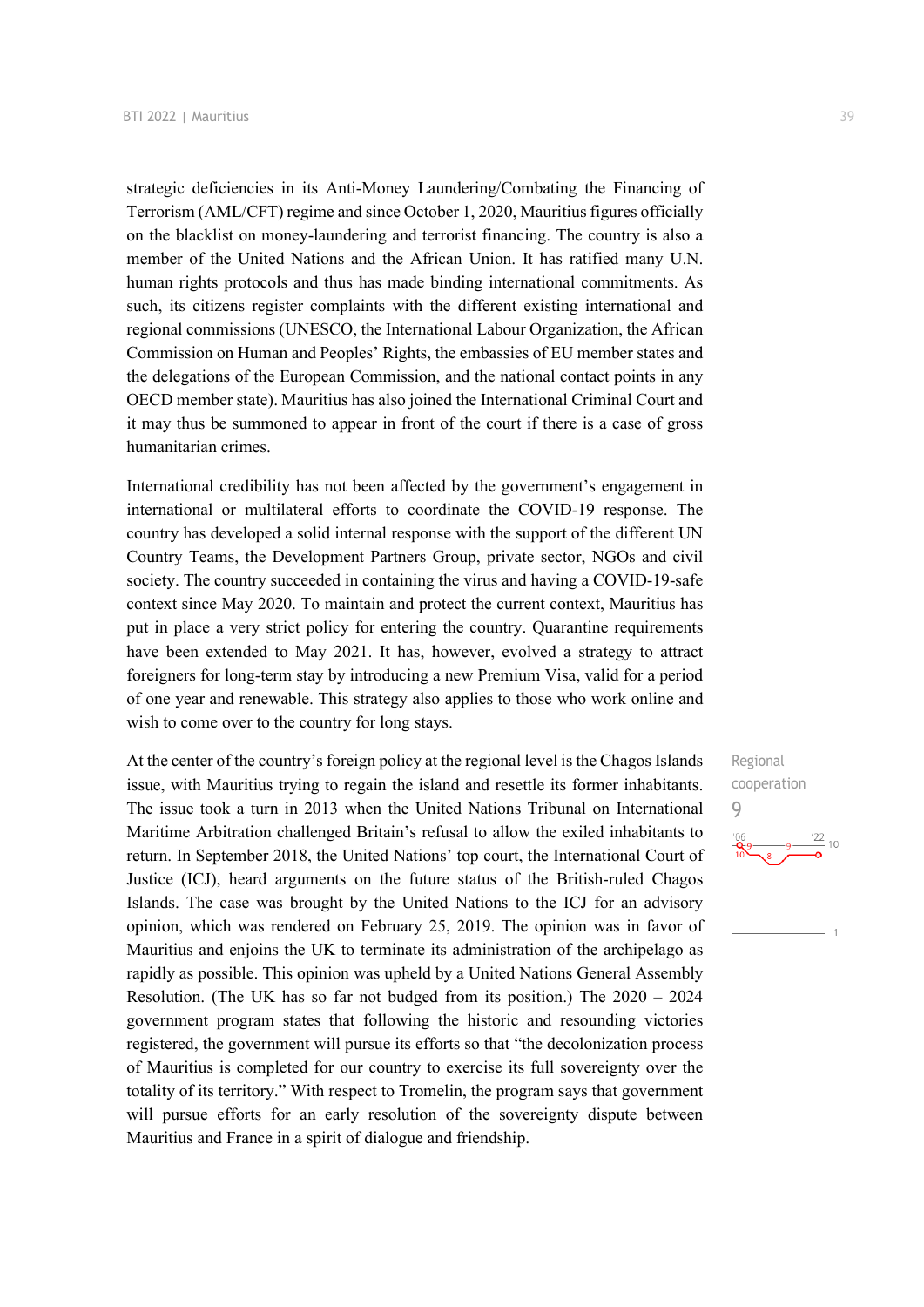In general, Mauritius' political leadership actively and successfully builds and expands cooperative neighborly and international relationships. It promotes regional and international integration. Mauritians have a keen interest in any regional economic cooperation and hence hold membership of several subregional organizations, such as the Southern African Development Community (SADC), the Common Market for Eastern and Southern Africa (COMESA), the Indian Ocean Commission and the Indian Ocean Rim Association for Regional Cooperation (IOR).

Mauritius maintains links with continental Africa as has been explained earlier, not only politically, but also – more importantly – through economic links. The current government continues to make an effort to confirm its strategic position as a bridge between Africa and Asia. Concretely, it initiated the Mauritius-Africa Fund to concentrate on developing special economic zones in countries such as Ghana, Madagascar and Senegal. Other significant Mauritian investments that are either underway or in the pipeline on the African mainland include the use of Mauritian expertise in the sugar industry to rehabilitate and manage sugar production in Mozambique, Tanzania, Ivory Coast, Madagascar and Uganda.

Within the region, the Seychelles has become a crucial partner lately. In 2005, Mauritius and the Seychelles signed a wide-ranging agreement on cooperation. Three years later, both countries signed a boundary agreement to define their exclusive economic zones. In December 2008, they submitted a joint claim under the U.N. Convention on the Law of the Sea and, in 2011, the U.N. Commission on the Limits of the Continental Shelf confirmed the claims of Mauritius and the Seychelles. These endeavors turned out to be the basis for the joint exploration of the continental shelf between both islands for oil and gas, which was agreed upon in 2013.

In 2016, Mauritius entered into a new era of cooperation with Madagascar and works in close collaboration in the fields of agriculture, textiles, the maritime sector, communication and technology, among others. In May 2018, both countries embarked on a new path of bilateral cooperation and expanded the existing collaboration with the establishment of the Joint Permanent Commission Mauritius-Madagascar.